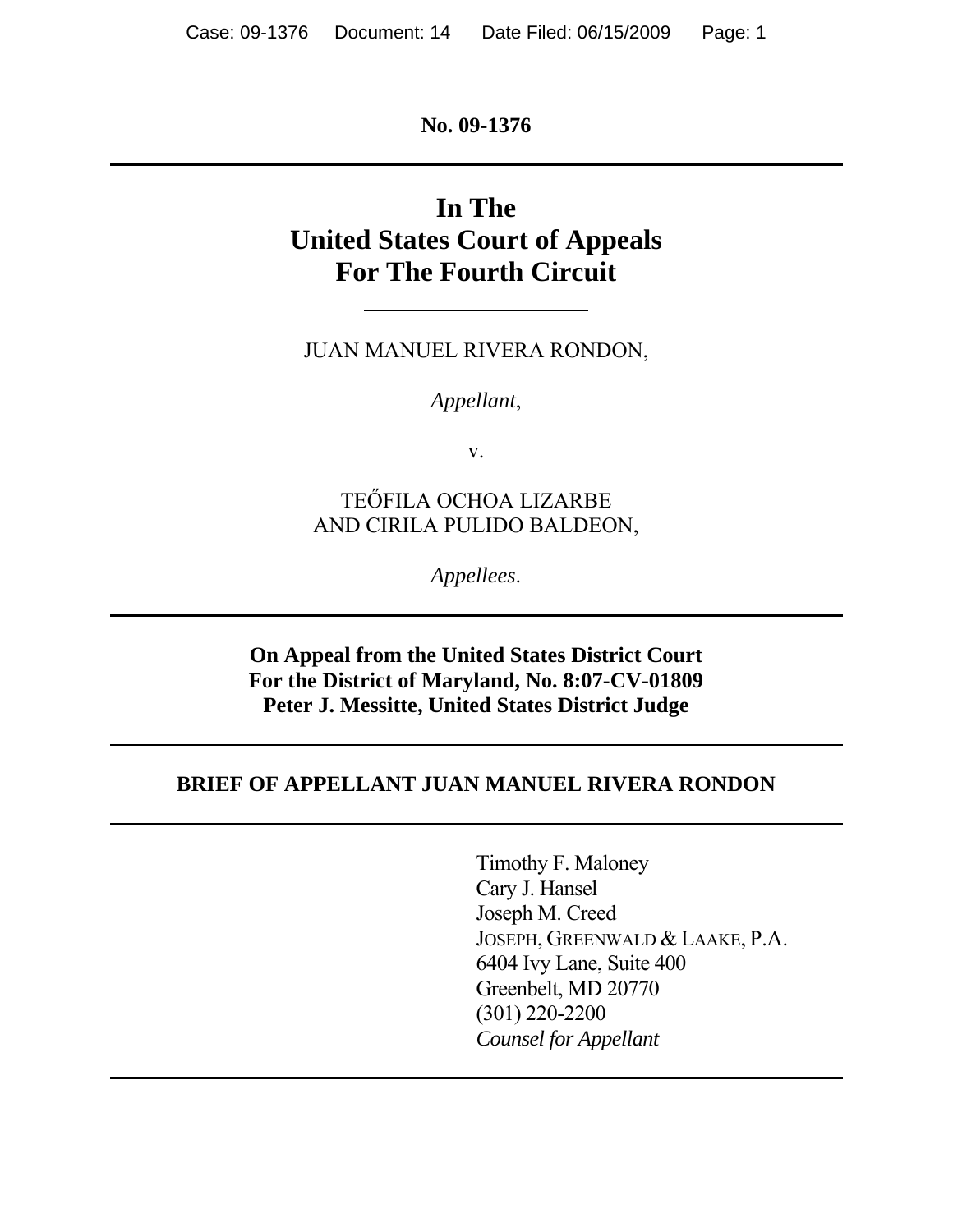### **CORPORATE DISCLOSURE STATEMENT**

In accordance with Fed. R. App. P. 26.1, the Appellant states as follows:

Appellant is not a publicly held corporation or other corporate entity. No publicly held corporation or other publicly held entity has a direct financial interest in the outcome of this litigation. No party is a trade association. This case does not arise out of a bankruptcy proceeding.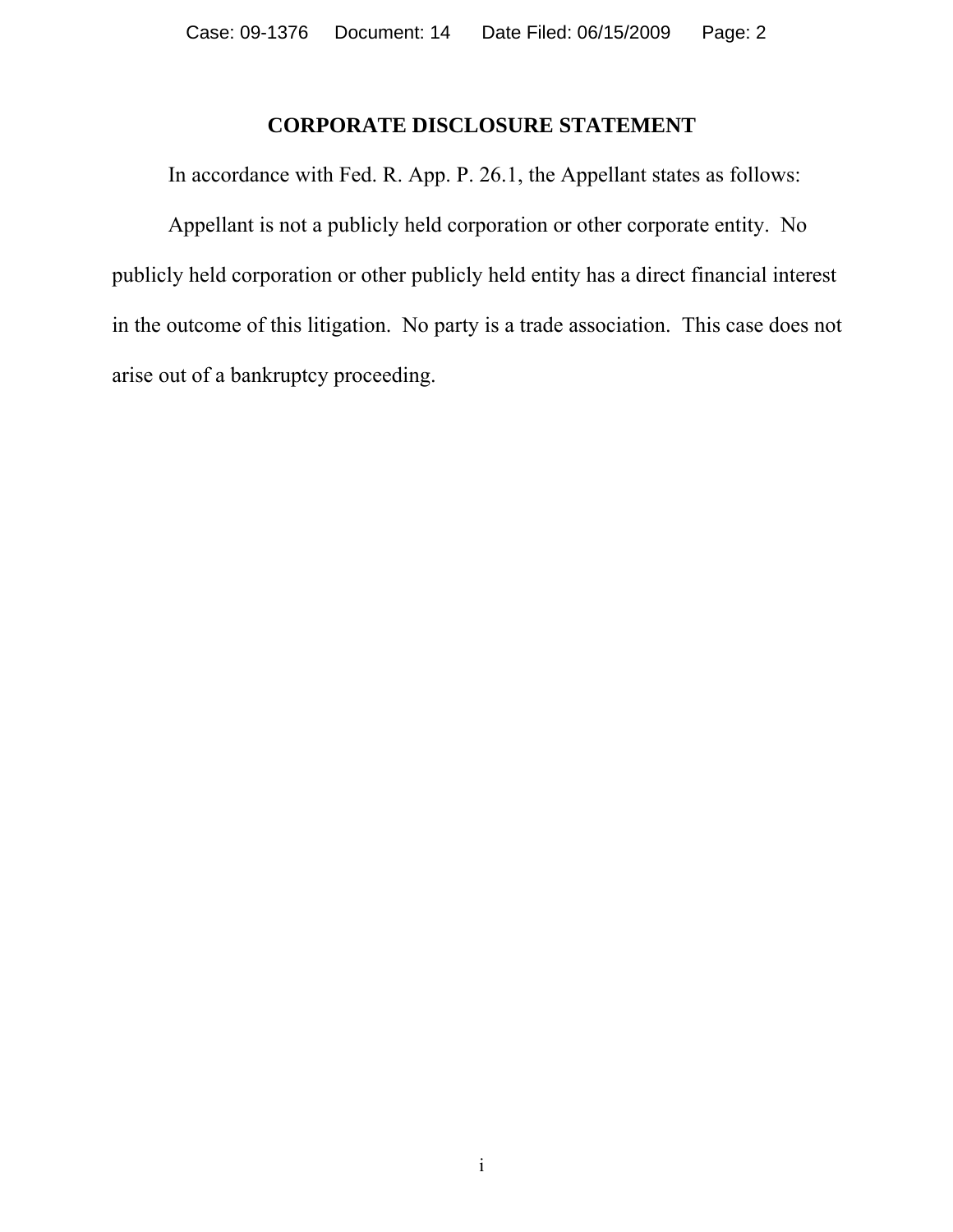# **TABLE OF CONTENTS**

| I. |                |    | Rivera Rondon is immune from suit under the                                                                                  |
|----|----------------|----|------------------------------------------------------------------------------------------------------------------------------|
|    | A <sub>1</sub> |    | Rivera Rondon is "an agency or instrumentality of a foreign state."11                                                        |
|    |                | 1. |                                                                                                                              |
|    |                |    | a.                                                                                                                           |
|    |                |    | $\mathbf{b}$ .                                                                                                               |
|    |                | 2. | There is an irreconcilable conflict between <i>Velasco</i><br>and <i>Yousuf</i> , and the Court must follow <i>Velasco</i> , |
|    |                | 3. | Alternatively, the Court should overrule Yousuf23                                                                            |
|    |                | 4. | Rivera Rondon was acting as an agent of a foreign<br>government and within the scope of his official duties26                |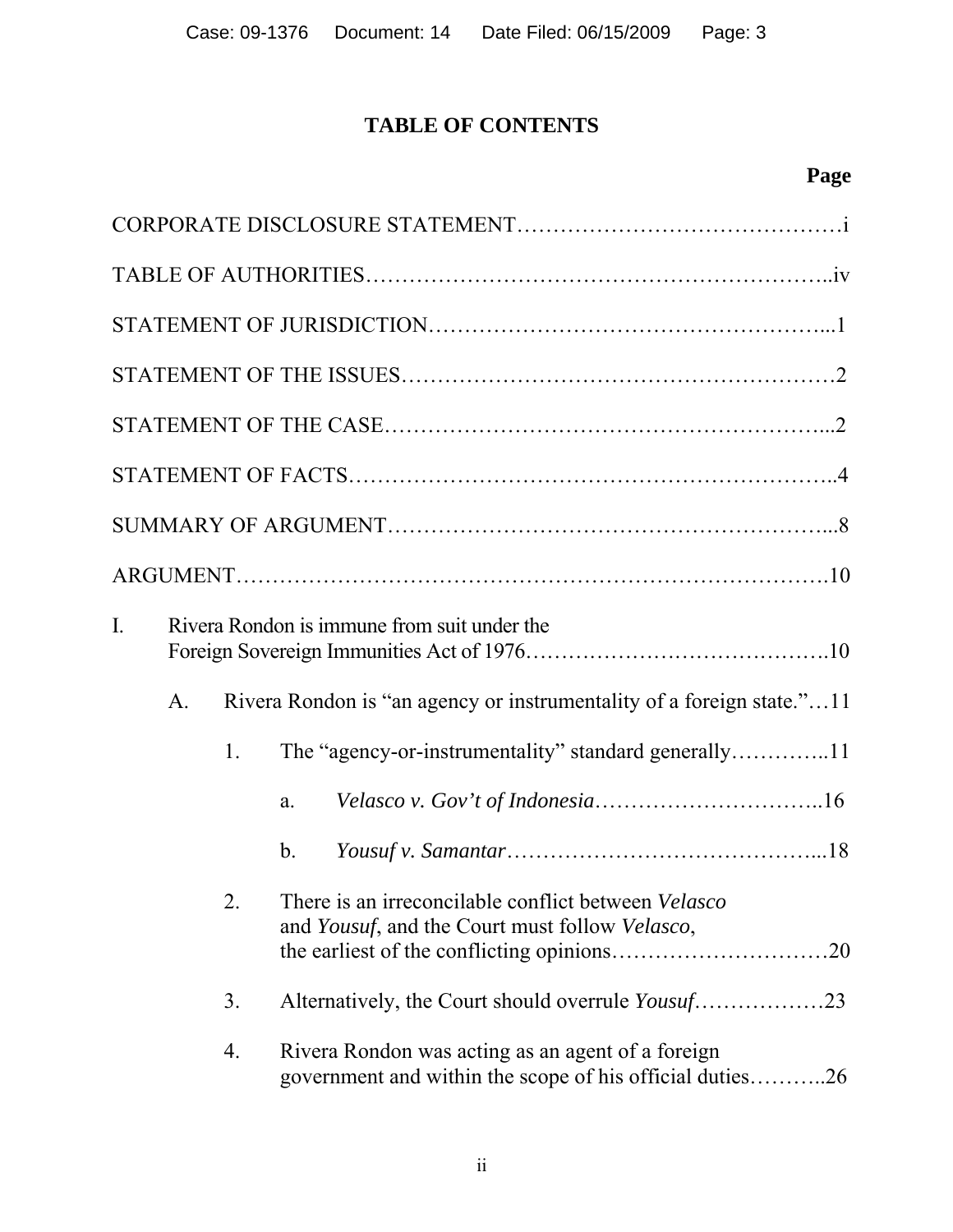|     | <b>B.</b> |                | The FSIA protects former foreign government                                                                                      |  |
|-----|-----------|----------------|----------------------------------------------------------------------------------------------------------------------------------|--|
|     |           | 1.             | The discussion of this issue in <i>Yousuf</i> is <i>dicta</i> 36                                                                 |  |
|     |           | 2.             | If <i>Yousuf</i> is not <i>dicta</i> , it should be overruled38                                                                  |  |
|     |           | 3 <sub>1</sub> | FSIA immunity should be determined as of the                                                                                     |  |
| П.  |           |                | The Court should consider other issues raised in Rivera Rondon's<br>motion to dismiss under its pendent appellate jurisdiction44 |  |
| Ш.  |           |                | The Appellants failed to exhaust their remedies in Peru46                                                                        |  |
| IV. |           |                | The claims asserted are barred by the statute of limitations49                                                                   |  |
|     |           |                |                                                                                                                                  |  |
|     |           |                |                                                                                                                                  |  |
|     |           |                |                                                                                                                                  |  |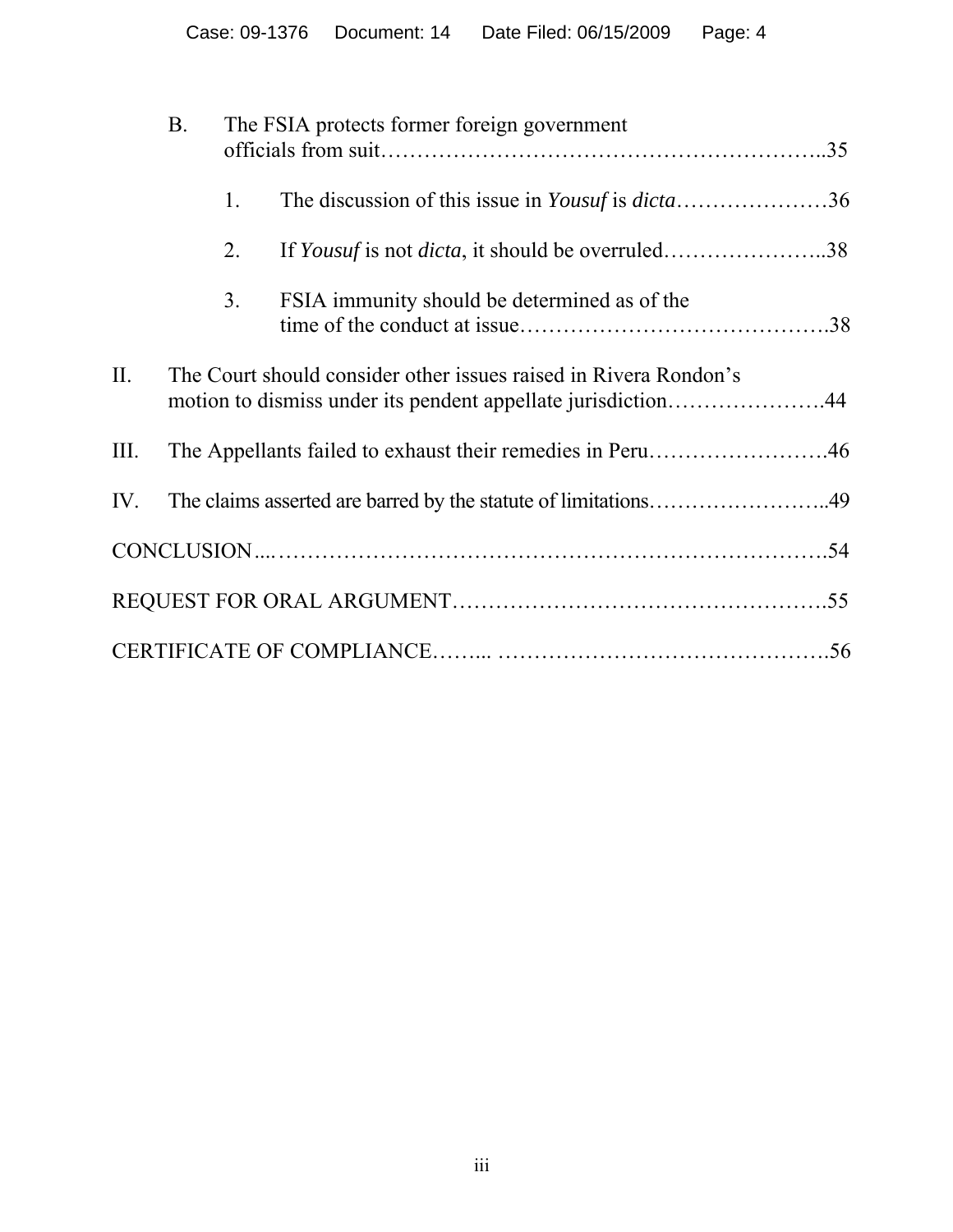# **TABLE OF AUTHORITIES**

# **CASES**

| Bd. of Regents of the Univ. of Tex. Sys. v. Nippon Tel. & Tel. Corp.,       |
|-----------------------------------------------------------------------------|
|                                                                             |
| Burnett v. Al Baraka Inv. & Dev. Corp. (In re Terrorist Attacks),           |
| Byrd v. Corporacion Forestal y Industrial de Olancho S.A.,                  |
| Council v. Better Homes Depot, Inc., 2006 WL 2376381 (E.D.N.Y 2006)54       |
| Chuidian v. Philippine Nat'l Bank, 912 F.2d 1095, (9th Cir. 1990) passim    |
| Desmond v. PNGI Charles Town Gaming, L.L.C., 564 F.3d 688 (4th Cir. 2009)23 |
| Doe v. Islamic Salvation Front, 257 F.Supp.2d 115 (D.D.C. 2003) 49          |
| Dole Food Co. v. Patrickson,                                                |
| El-Fadl v. Central Bank of Jordan, 75 F.3d 668 (D.C. Cir. 1996)12, 15, 34   |
|                                                                             |
|                                                                             |
| Globe Nuclear Servs. & Supply, Ltd. v. AO Techsnabexport,                   |
|                                                                             |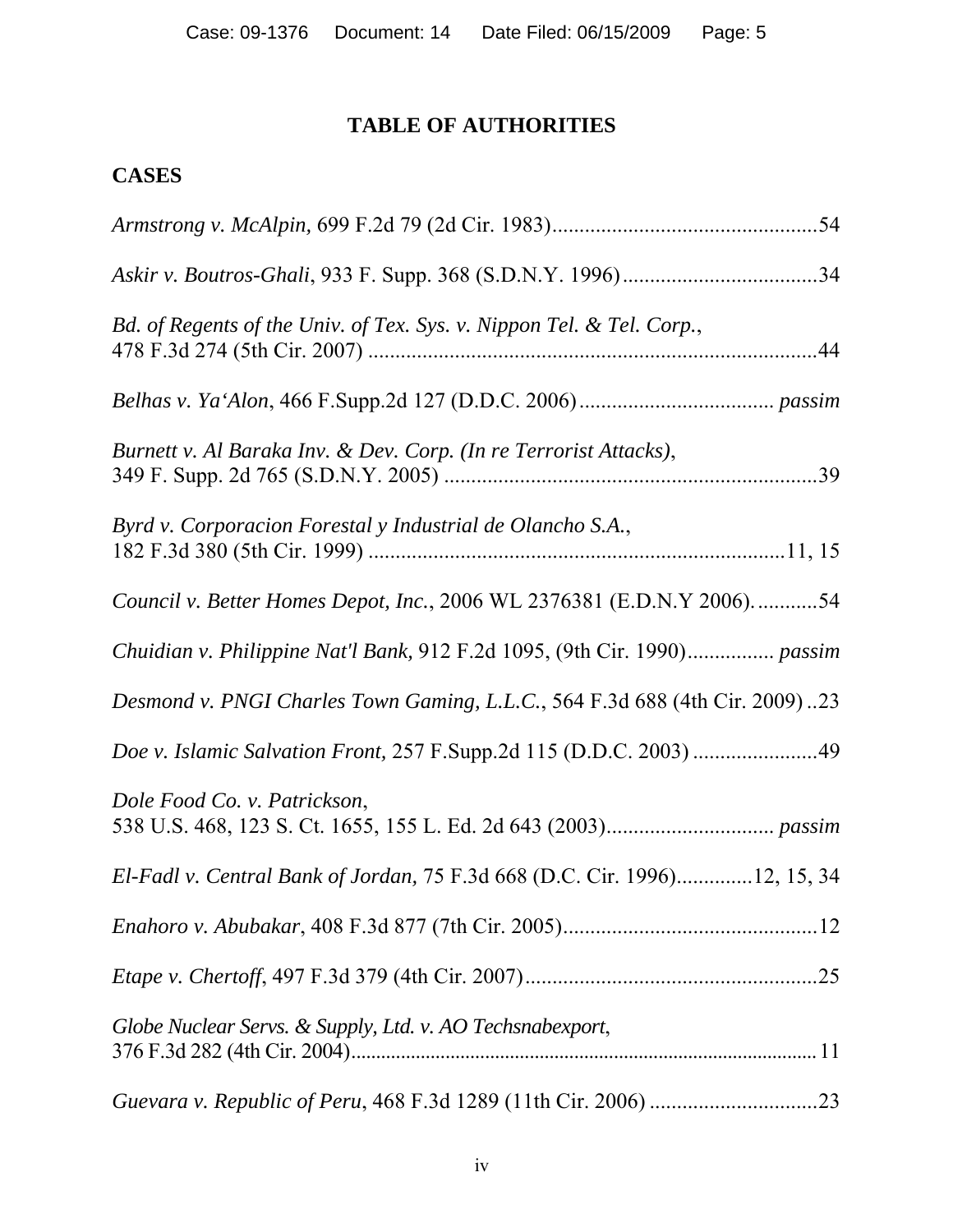| Gupta v. Thai Airways Int'l, LTD, 487 F.3d 759 (9th Cir. 2007) 44   |
|---------------------------------------------------------------------|
|                                                                     |
| In Re Terrorist Attacks on September 11, 2001,                      |
|                                                                     |
|                                                                     |
| <i>Matar v. Dichter, 2007 WL 1276960 (S.D.N.Y. May 2, 2007) </i> 33 |
| McMellon v. United States, 387 F.3d 329 (4th Cir. 2004)20, 23, 38   |
| Oshiver v. Levin, Fishbein, Sedran & Berman,                        |
|                                                                     |
|                                                                     |
|                                                                     |
|                                                                     |
| Tannenbaum v. Rabin, 1996 WL 75283 (E.D.N, Y. Feb. 13, 1996)33, 34  |
|                                                                     |
|                                                                     |
|                                                                     |
| West Virginia Div. of Izaak Walton League v. Butz,                  |
|                                                                     |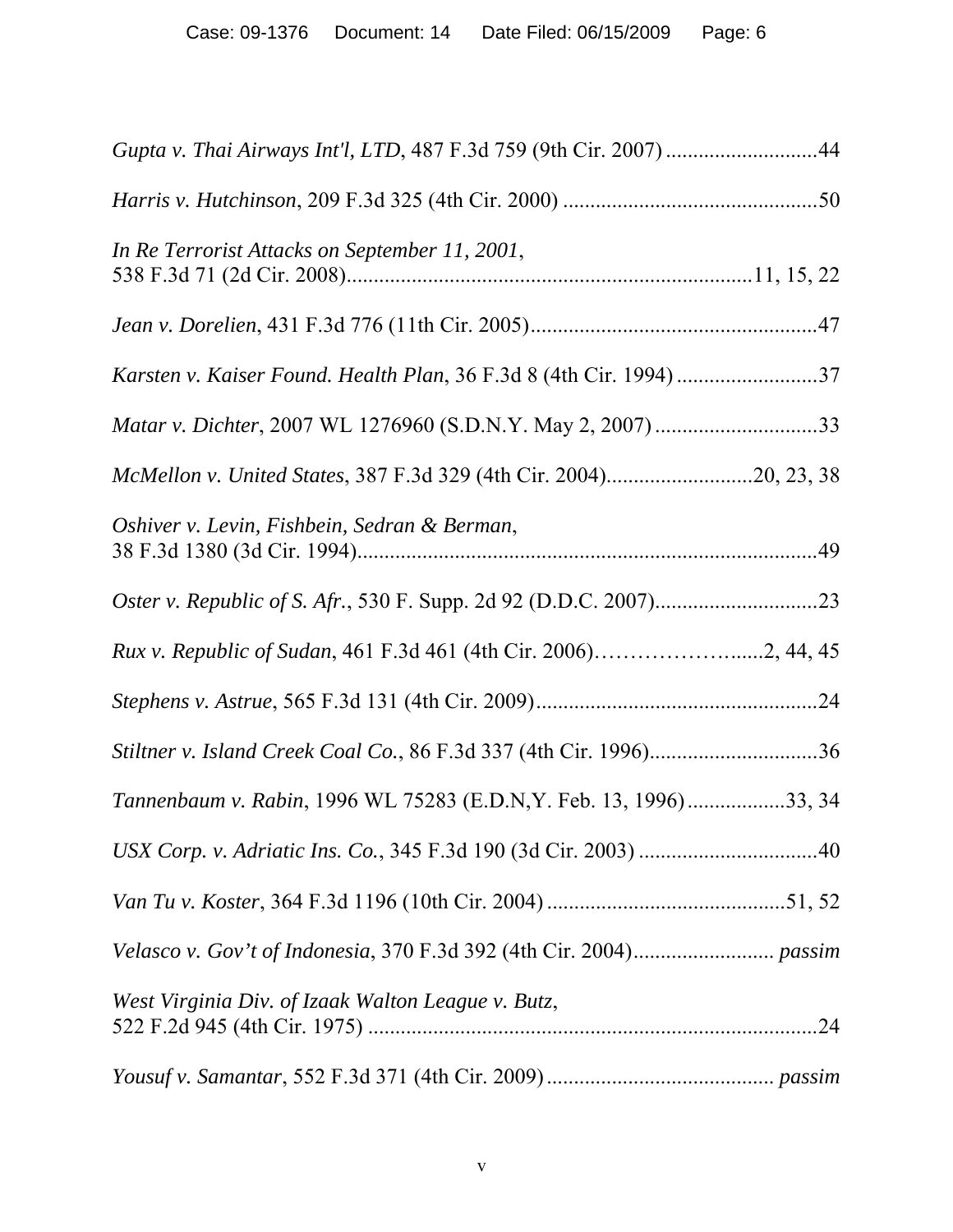# **STATUTES**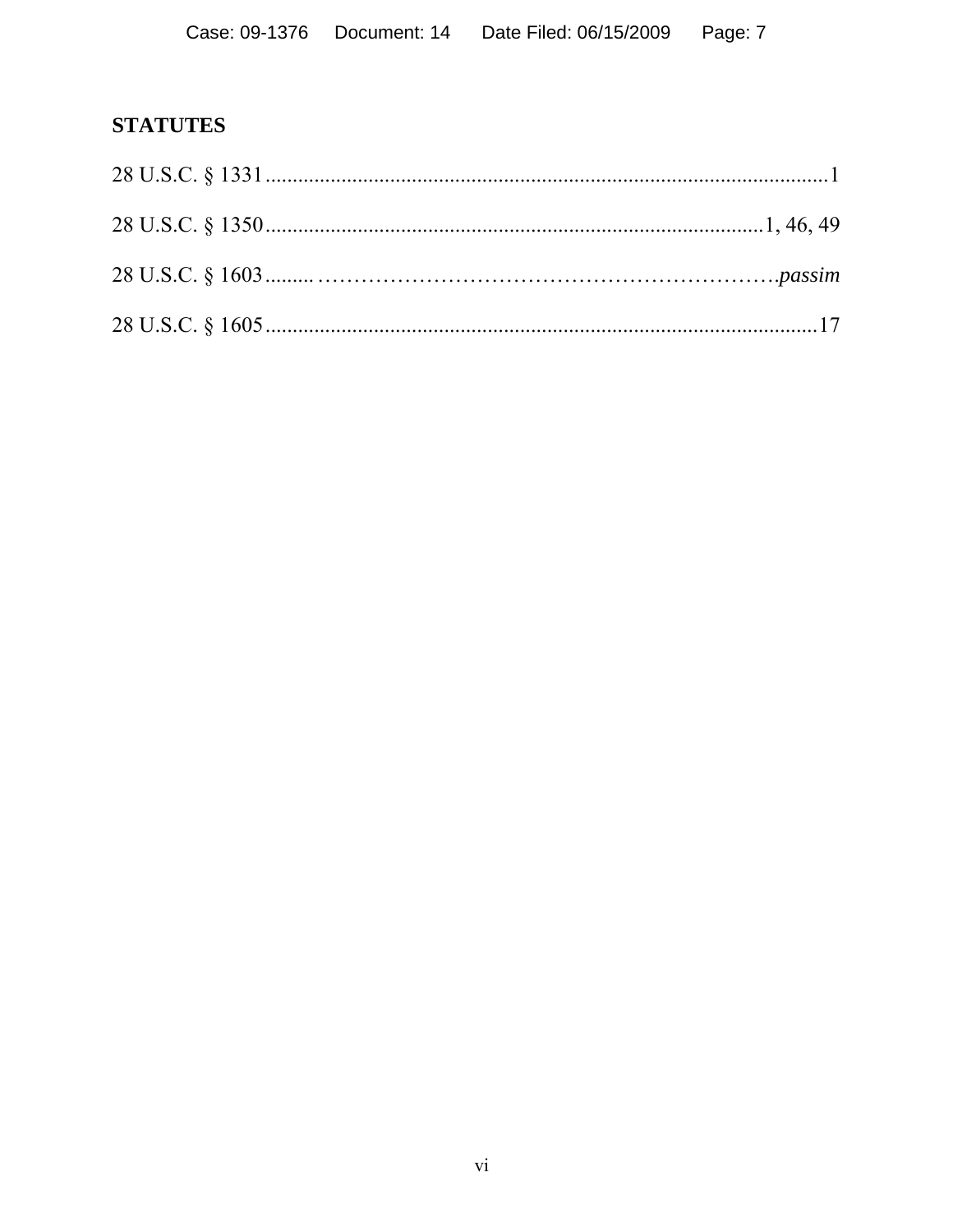### **STATEMENT OF JURISDICTION**

#### **A. District Court Jurisdiction.**

 In bringing this action against Juan Manuel Rivera Rondon ("Rivera Rondon"), Teőfila Ochoa Lizarbe ("Lizarbe") and Cirila Pulido Baldeon ("Baldeon") contend that he is liable for alleged extrajudicial killing and torture as defined in the Torture Victim Protection Act, codified at 28 U.S.C. § 1350 note ("TVPA"). (Apx 11.) They therefore asserted that the District Court had jurisdiction over this action pursuant to 28 U.S.C. §§ 1331 and 1350. (Apx 11.)

Rivera Rondon moved to dismiss the case on the basis that he is immune from liability pursuant to the Foreign Sovereign Immunities Act, 28 U.S.C. § 28 U.S.C. §§ 1602-1611("FSIA"). Rivera Rondon also moved to dismiss because Lizarbe and Baldeon failed to exhaust their remedies abroad, as required by the TVPA, and because this action was brought well beyond the TVPA's ten-year statute of limitations. Thus, it is Rivera Rondon's position that the District Court did not have subject matter jurisdiction.

The District Court denied Rivera Rondon's motion to dismiss. (Apx. 256.)

#### **B. Appellate Court Jurisdiction.**

 Rivera Rondon noted this interlocutory appeal of the Court's denial of his motion to dismiss based on the FSIA. The Court "ha[s] jurisdiction to review this issue because [o]rders denying sovereign immunity are immediately appealable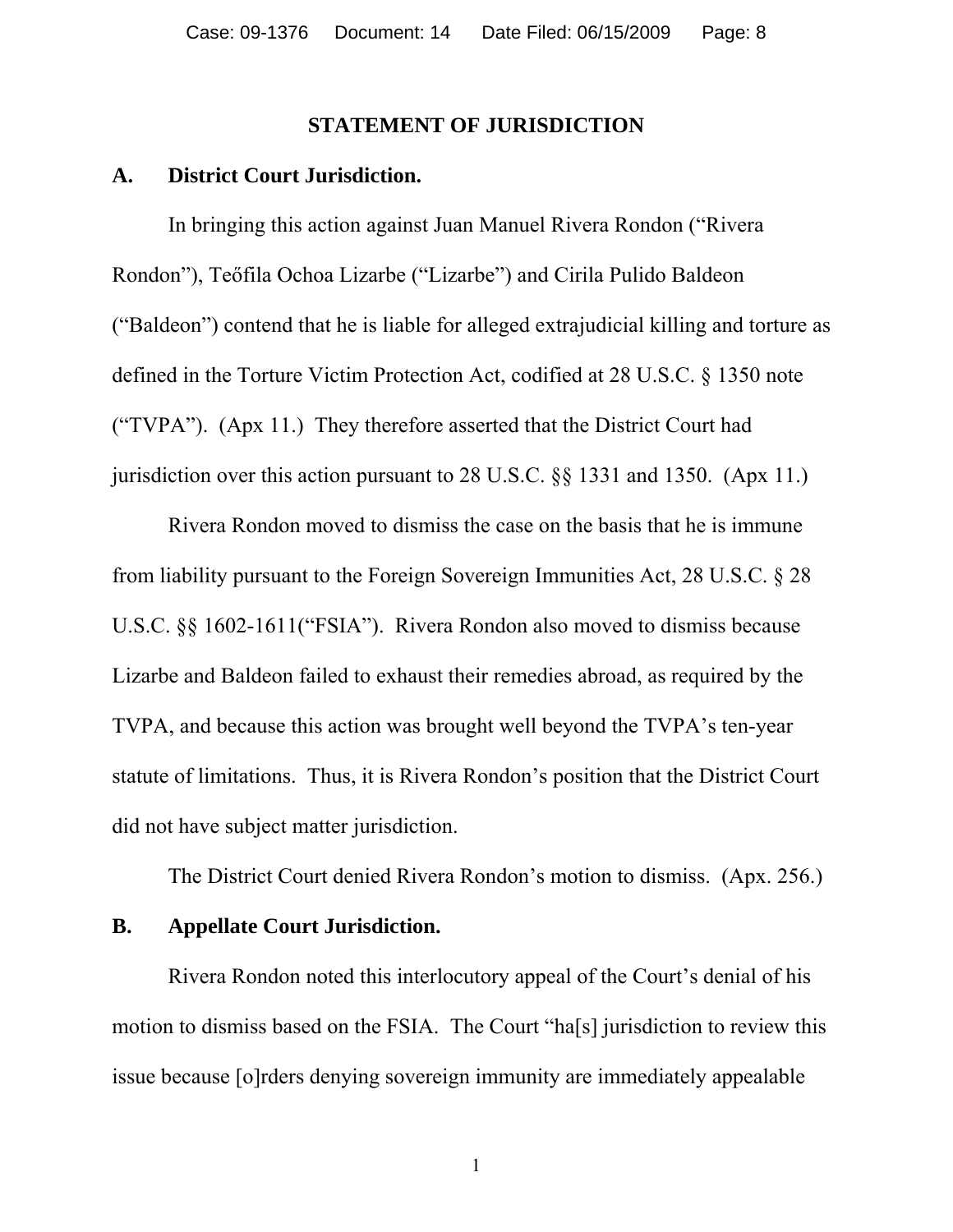collateral orders." *Rux v. Republic of Sudan*, 461 F.3d 461, 467 n.1 (4th Cir.

2006). The Court has discretionary pendent appellate jurisdiction to consider the other issues raised in this brief and, as explained in greater detail below, it should do so because they "are so interconnected with immediately appealable issues that they warrant concurrent review." *Id*. at 475.

### **STATEMENT OF THE ISSUES**

 (1) Whether the District Court erred in denying Appellant's motion to dismiss based on the Foreign Sovereign Immunities Act of 1976 where, at all times relevant to this action, Appellant was acting within the scope of his official duties as an agent of a foreign government.

(2) Whether the District Court erred in applying the doctrine of equitable tolling to permit the Appellees to bring this action nearly 22 years after the alleged acts in violation of the ten-year statute of limitations under the Torture Victims Protection Act.

 (3) Whether the District Court erred in denying Appellant's motion to dismiss for the Appellees' failure to exhaust their remedies abroad as required by the Torture Victims Protection Act.

### **STATEMENT OF THE CASE**

On July 11, 2007, Lizarbe and Baldeon filed this action in the United States District Court for the District of Maryland against Rivera Rondon based upon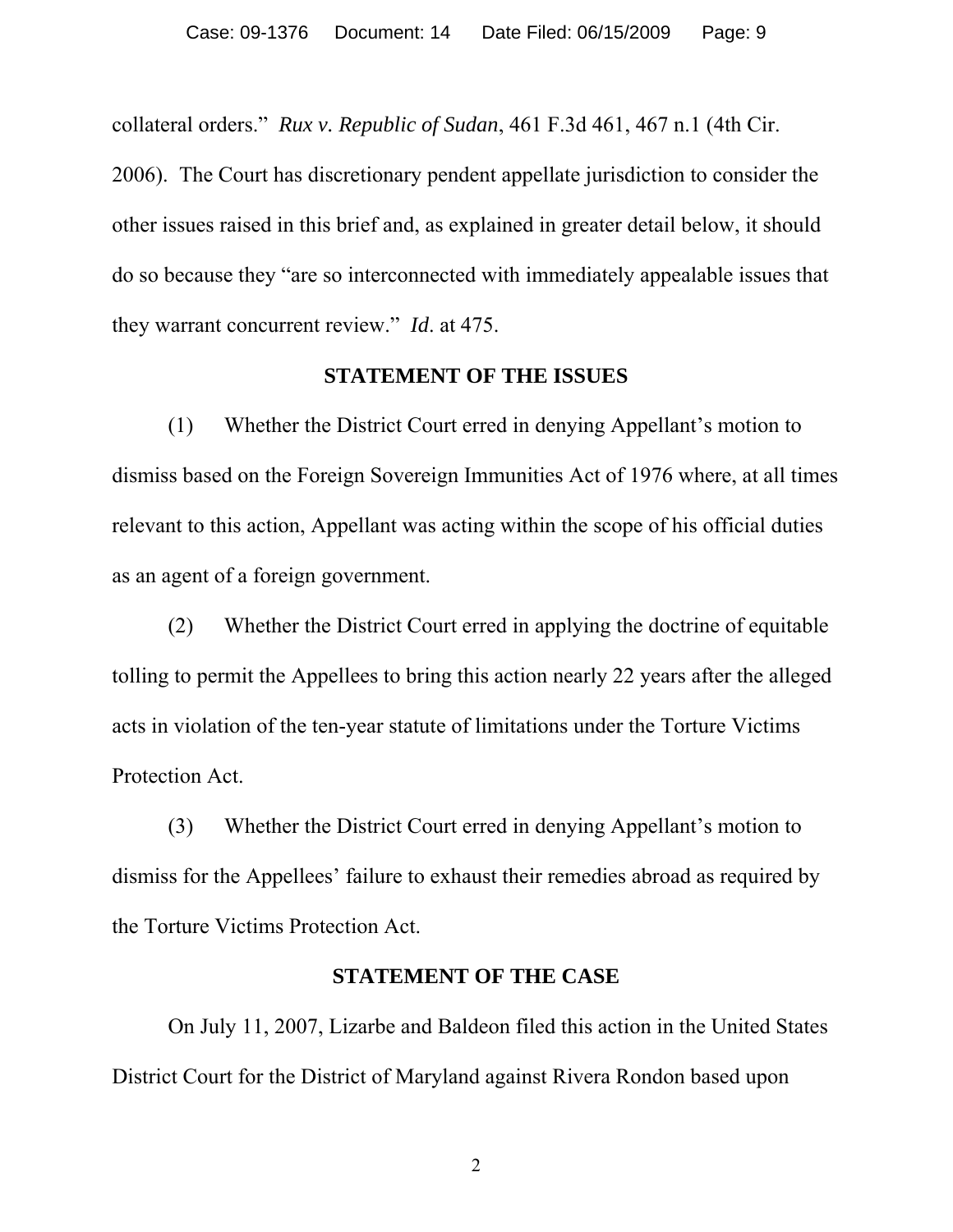events alleged to have occurred 22 years earlier, in August 1985, when he was a low-ranking officer in the Peruvian military acting in his official capacity. (*See* Apx 12, 20-21.) Strikingly, in the complaint's 157 paragraphs, there are virtually no allegations about Rivera Rondon, and certainly none sufficient to maintain any cause of action against him.

 Although organized as seven counts, the complaint pleads claims cognizable under only two statutes and no common law theories. Specifically, Lizarbe and Baldeon have filed a statutory cause of action under the Torture Victim Protection Act, and they have raised matters of international law under the jurisdiction purportedly granted by the Alien Tort Claim Act.

 On August 30, 2007, Lizarbe and Baldeon moved for a default judgment, and the Clerk of the Court entered a default on September 27, 2007. (Apx 3-4.) On November 27, 2007, in response to a request from Rivera Rondon for Courtappointed counsel, the District Court appointed Timothy Maloney and Cary J. Hansel, of the law firm of Joseph, Greenwald & Laake, P.A., to represent Rivera Rondon in this matter. (Apx 43.) Rivera Rondon thereafter opposed the motion for default judgment and the Court denied the motion. (Apx 4.)

 On November 21, 2007, Rivera Rondon moved to dismiss the complaint on nine grounds: (1) the claims asserted are barred by the statute of limitations; (2) Rivera Rondon is immune from suit under the Foreign Sovereign Immunities Act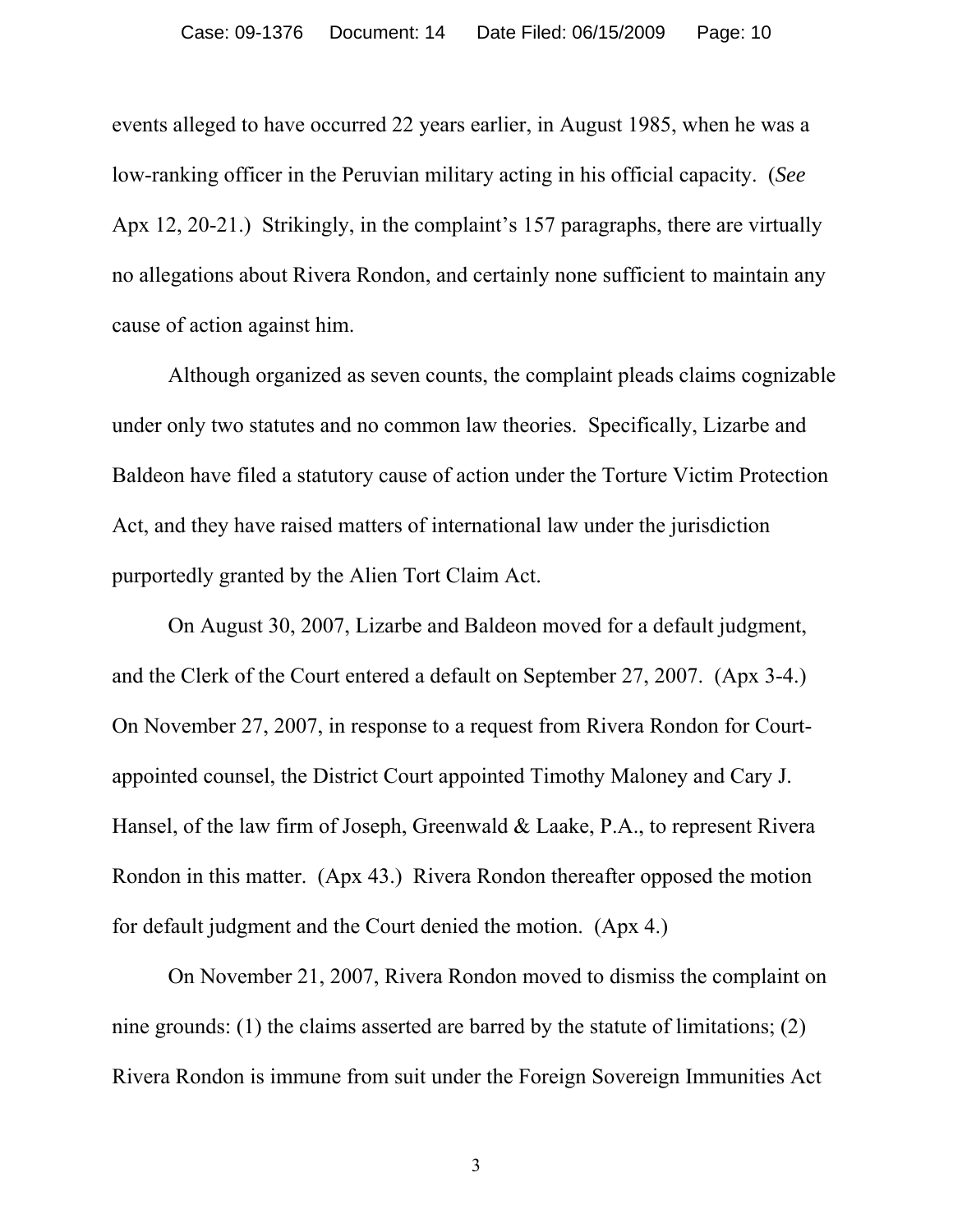of 1976; (3) Lizarbe and Baldeon failed to exhaust their remedies in Peru; (4) the case should be dismissed under the political question doctrine; (5) Lizarbe's and Baldeon's claims are barred by the Act of State doctrine; (6) the Complaint fails to state a claim upon which relief can be granted; (7) the Alien Tort Claims Act does not provide the Court with jurisdiction; (8) improper venue; and (9) the decedents failed to allege that they appeared before the Court through duly-appointed personal representatives on behalf of the open estates. (Apx 4.) Lizarbe and Baldeon opposed the motion. (Apx 5.)

The Court held a hearing April 14, 2008. (Apx 46-129.) The Court denied Rivera Rondon's motion on February 26, 2009. (Apx 256.) It issued a memorandum opinion the same day. (Apx 222-55.) Rivera Rondon timely noted this interlocutory appeal on March 27, 2009. (Apx 257.)

#### **STATEMENT OF FACTS**

In the more than 150 paragraphs of the Complaint, Lizarbe and Baldeon allege gross violations of the most basic human rights, which are now historically acknowledged to have occurred at the hands of both the Peruvian military and Shining Path guerillas.

 However, not a single violation is alleged to have been carried out, directly or indirectly, by Rivera Rondon. Rivera Rondon is not alleged to have fired a shot or to have ordered that a shot be fired. He is not alleged to have killed anyone or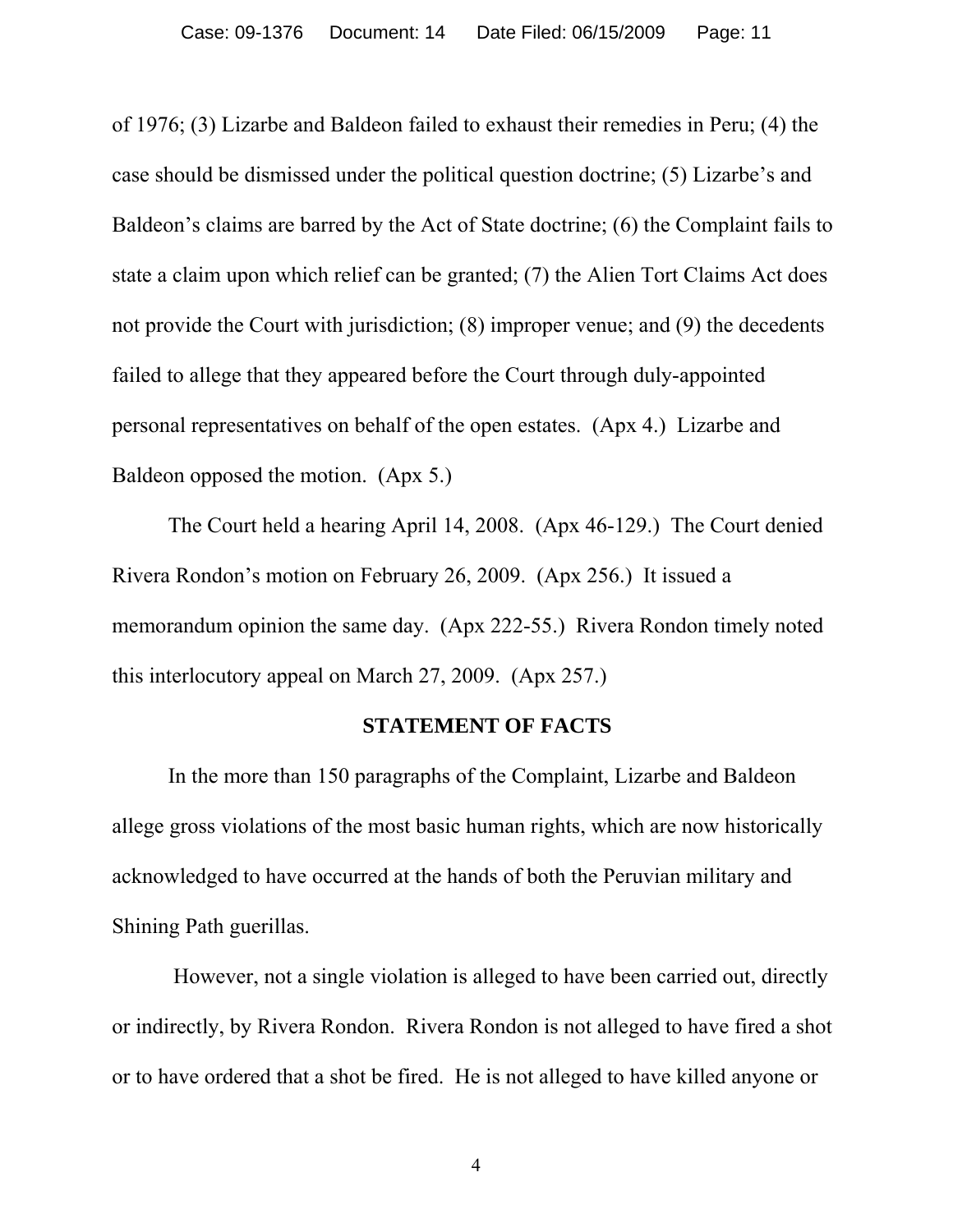to have ordered that anyone be killed. He is not alleged to have touched a single alleged victim. Rivera Rondon is not alleged to have even seen any alleged victims. No plaintiff or witness, living or deceased, has ever identified the Rivera Rondon, in the Complaint or elsewhere, as having personally committed or ordered even a single atrocity.

 Other than attending a meeting as a soldier "called" to do so by his superior officer, prior to the alleged events in Accomarca and being officially stationed by the military with his squad *outside of the town*, the Complaint makes no allegations whatsoever that Rivera Rondon did anything to harm anyone or was involved in any other way in the events with which Lizarbe and Baldeon take issue.(*See* Apx 20, 22.)

 There are very few other facts relevant to the disposition of this matter, but they are all alleged or admitted in the Complaint. First, the alleged events occurred in August of 1985. (*See* Apx 19-23.)

 Second, at all relevant times, Rivera Rondon was acting in his "official capacity" as a low-ranking officer in the Peruvian military following the orders of his superiors. (*See* Apx 12, 20-21, 29-30.) The allegations in the complaint make this unmistakably clear. Lizarbe and Baldeon took great pains to charge that the alleged actions of Rivera Rondon were in direct response to policy set by the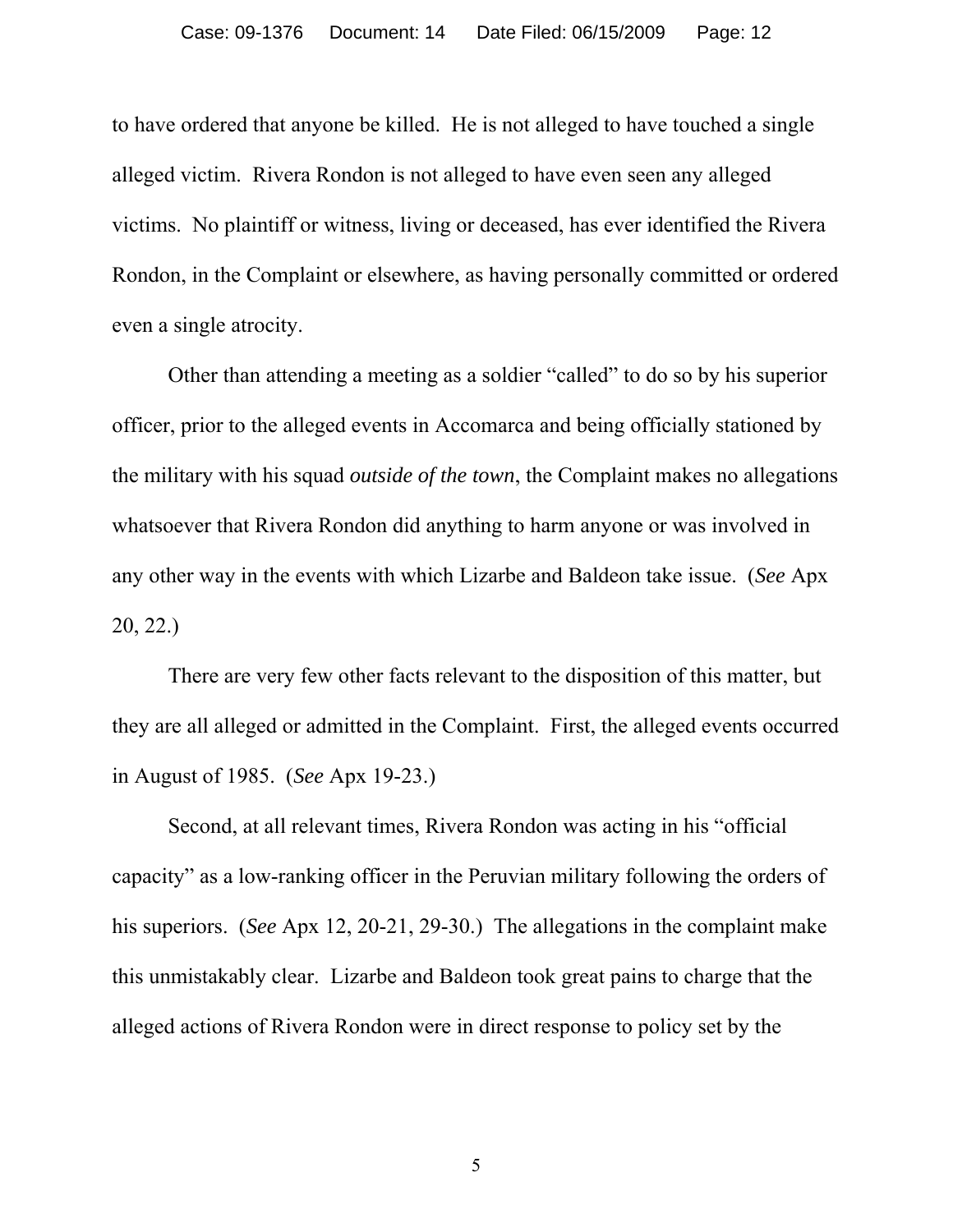elected president and passed down to Rivera Rondon through the chain of command as part of the Peruvian government's war against terrorism.

 The Complaint alleges that during the relevant period of time, "Peru was in a state of civil war," and that the Peruvian Army was "fighting the Maoist rebel group" Shining Path, which "committed widespread abuses, including massacres, bombings and targeted assassinations." (Apx 16.) In point of fact, Shining Path is on the U.S. Department of State's "Designated Foreign Terrorist Organizations" list, and the European Union and Canada likewise regard them as a terrorist organization and prohibit providing funding or other financial support for them. *See* US Department of State, October 11, 2005. *Foreign Terrorist Organizations (FTOs)*, Accessed through web archive on 2007-11-17.; *Council Common Position 2005/936/CFSP, March 14, 2005*, available online, accessed 2007-11-17; Government of Canada, *Listed Entities*, accessed 2007-11-17.

 Lizarbe and Baldeon note that "national elections" were held in 1980, and that the newly-elected government "declared a state of emergency" in an area to include where the alleged events occurred in an effort to fight the Maoist terrorists in that region. (Apx 17.) They further allege that it was "the government" which "deployed the Peruvian Army" to the alleged location where the events at issue occurred. (Apx 18.) Thereafter, the soldiers, such as Rivera Rondon, were alleged to be carrying out, "military operations" in the region. (Apx 18.) Finally, it is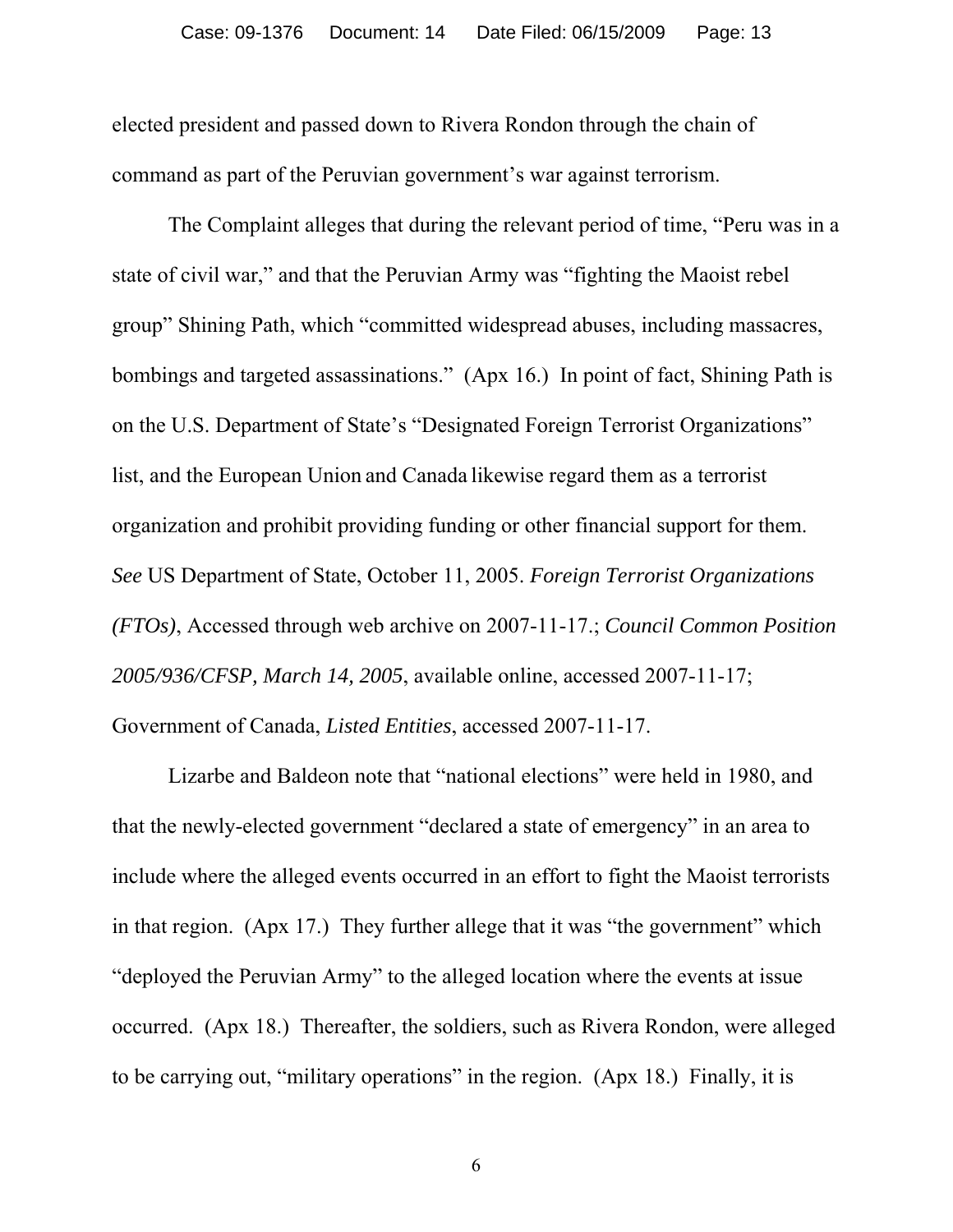alleged that it was the "Peruvian Army" that "targeted the Accomarca District" where the events in question allegedly took place. (Apx 19-20.)

 Lizarbe and Baldeon allege that a Peruvian General who was "Chief of the Political-Military Command" for the area involved, "ordered the General Staff of the Peruvian Army's Second Infantry Division to devise an operational plan to 'capture and/or destroy terrorist elements.'" (Apx 14, 19-20.) The Complaint alleges that the military "operation" was "placed under the control of" a Lieutenant Colonel who was the "Chief of Operations of the General Staff." (Apx 19-20.) Lizarbe and Baldeon assert that Rivera Rondon attended a meeting called by his superior officer, the Lieutenant Colonel, to "plan" a military operation in Accomarca. (Apx 20.) Further, it is alleged that Rivera Rondon was merely a Lieutenant at the time and allegedly involved in the resulting operation as such and while wearing his military uniform and using military equipment. (Apx 20-21.)

 The foregoing allegations, taken as a whole, unquestionably demonstrate that the alleged conduct of Rivera Rondon was taken entirely in his official capacity as an officer in the Peruvian military pursuant to orders given to him through the chain of command and consistent with a policy designed to fight terrorism and ultimately emanating from the elected president of Peru himself.

 Third, the allegations underlying the Complaint were the subject of extensive investigation and review by Peruvian Courts, where Rivera Rondon was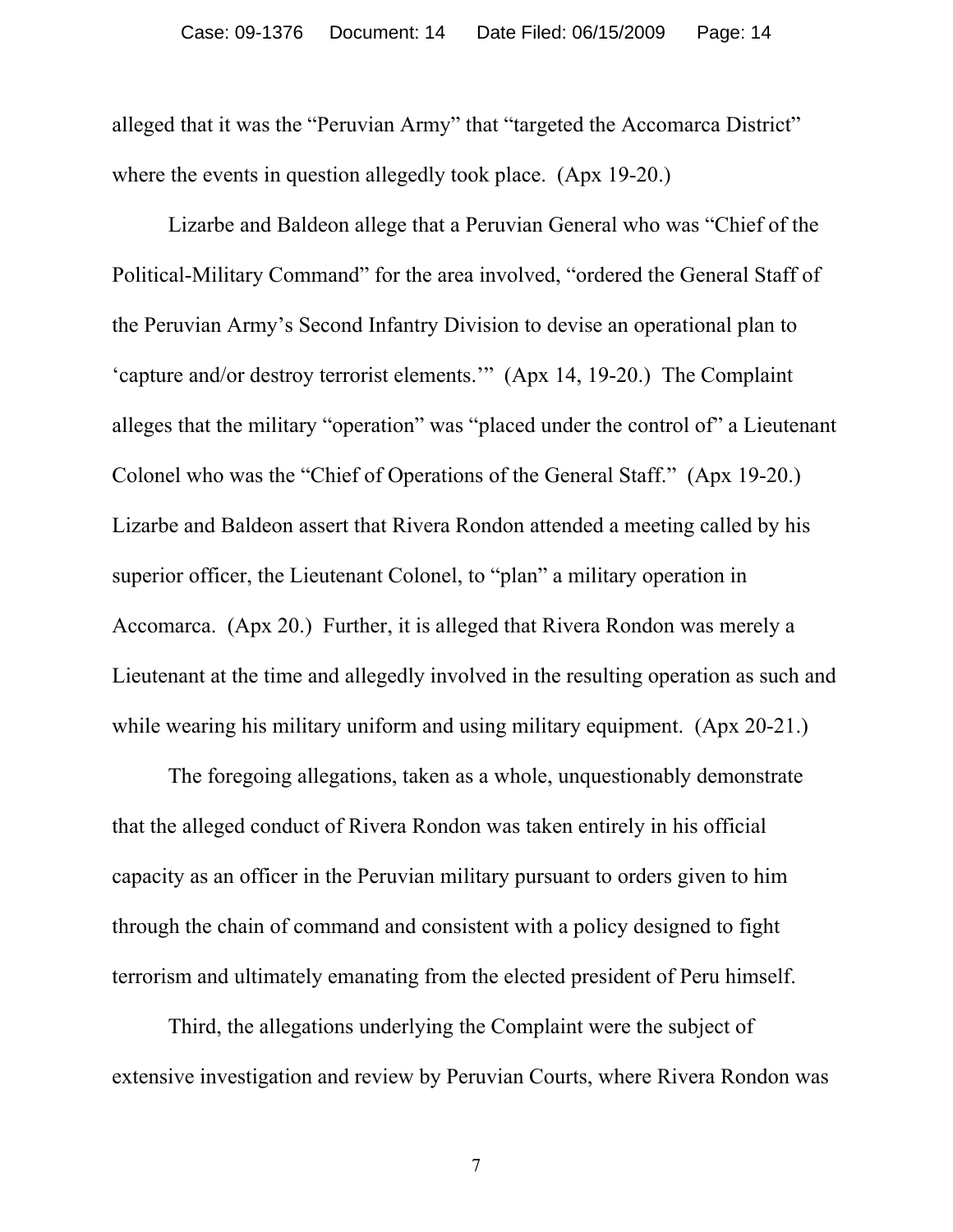initially cleared of all wrongdoing. (*See* Apx 29-30.) In any event, there is now a process available in Peru for the redress of any alleged wrongs. As demonstrated below, these allegations or admissions mandate dismissal. The District Court erred in denying Rivera Rondon's motion to dismiss, and this Court should reverse that ruling.

### **SUMMARY OF ARGUMENT**

 The District Court erred in denying Rivera Rondon's motion to dismiss. Rivera Rondon is entitled to immunity under the Foreign Sovereign Immunities Act ("FSIA"). The District Court held to the contrary, finding (1) that the FSIA does not apply to individual foreign government officials, (2) that FSIA does not apply to former foreign government officials and, (3) that Rivera Rondon had acted outside the scope of his official duties. Each of those findings was erroneous.

 First, there are conflicting decisions in this Court as to whether the FSIA applies to individual foreign government officials. The Court must apply the earliest of those decisions, which holds that it does. In the alternative, the more recent decision to the contrary should be overruled.

 Second, the District Court relied on *dicta* in ruling that the FSIA does not apply to former government officials. This Court should ignore that *dicta* and hold, based on the language and statutory history of the FSIA, that it shields former government officials from liability.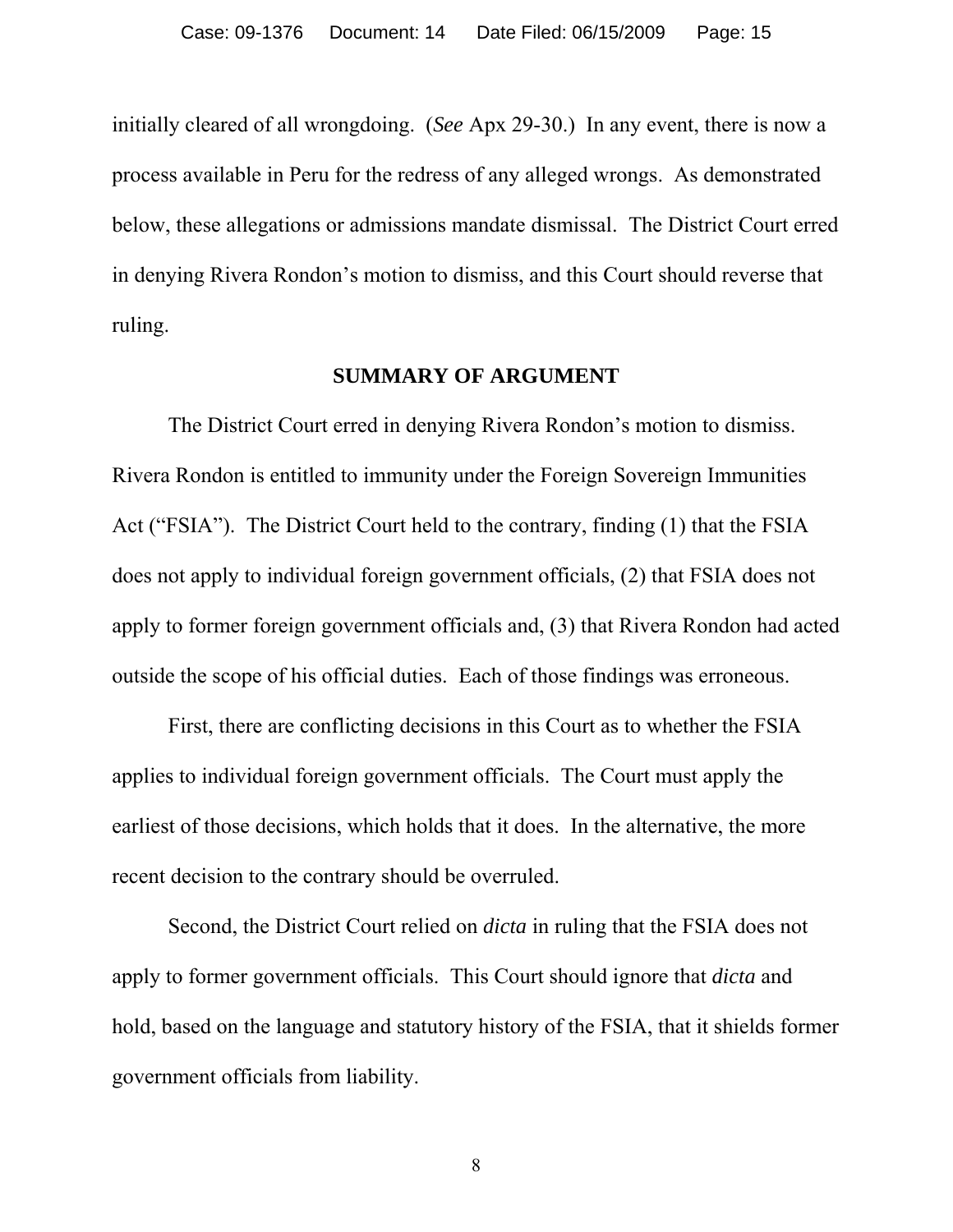Third, the District Court erroneously relied on a letter purportedly from the Embassy of Peru in finding that Rivera Rondon acted outside the scope of his official duties. The letter is contradicted by the detailed factual allegations in the complaint, which plainly show that Rivera Rondon acted within the scope of his official duties. For all the foregoing reasons, the Court should reverse the District Court's denial of Rivera Rondon's motion to dismiss.

 The Court should also exercise its pendent appellate jurisdiction to review two other, closely-related issues. The District Court found that Rivera Rondon had not adequately proven his defense that Lizarbe and Baldeon failed to exhaust their remedies abroad, as required by the TVPA. In so doing, the Court improperly placed the burden on Rivera Rondon, which should have been the plaintiff's burden of proof.

 Furthermore, the District Court incorrectly applied the doctrine of equitable tolling and erroneously found that Lizarbe's and Baldeon's action was not precluded by the ten-year statute of limitations. That finding also warrants reversal under the circumstances of this case.

#### **ARGUMENT**

### **I. Rivera Rondon is immune from suit under the Foreign Sovereign Immunities Act of 1976.**

 The Foreign Sovereign Immunities Act of 1976, 28 U.S.C. §§ 1602-1611 ("FSIA") provides that, with some exceptions not relevant here, a defendant acting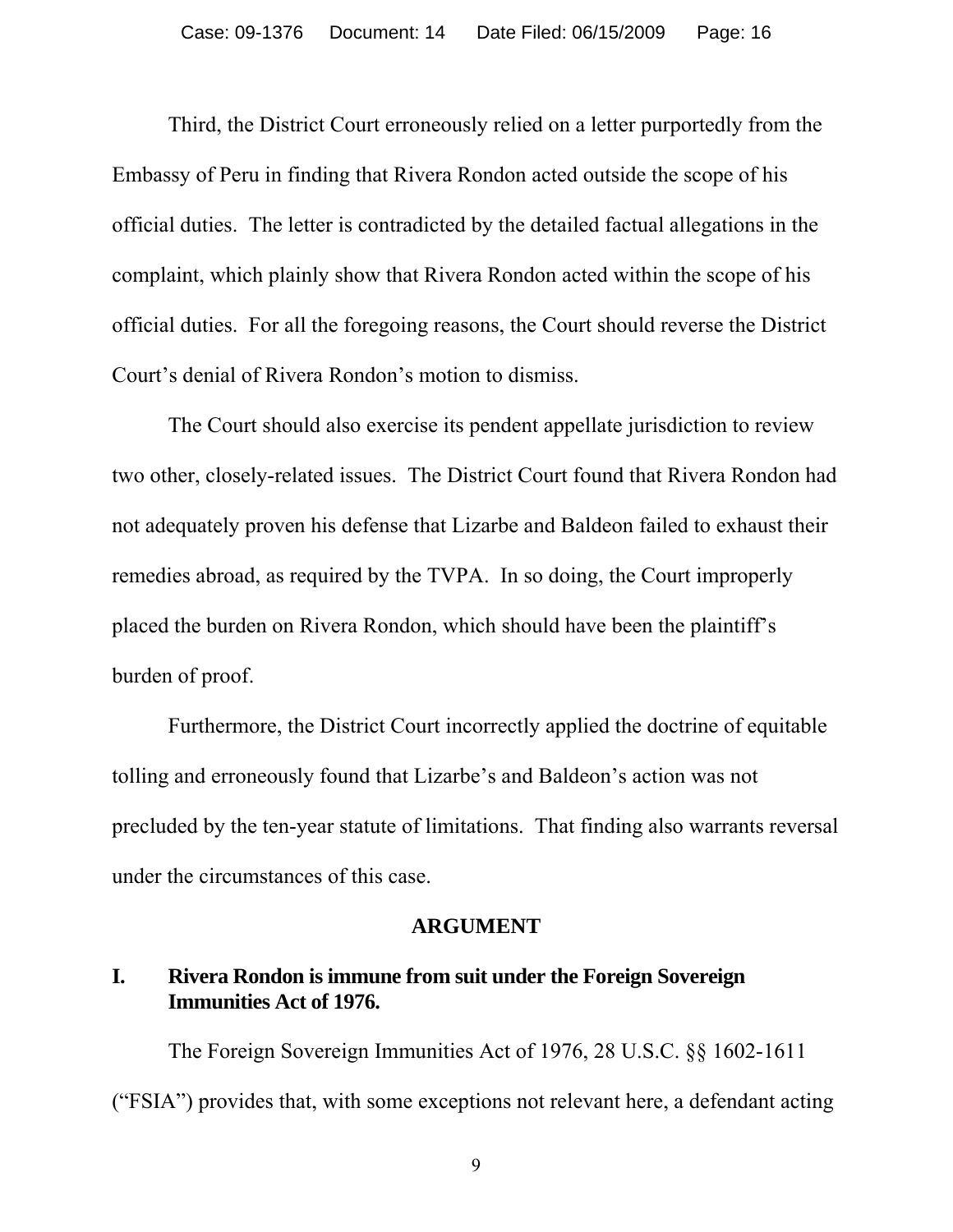in an official capacity on behalf of a foreign government is immune from suit for actions taken in his official capacity. Section 1604 of Title 28 provides in relevant part: "Subject to existing international agreements to which the United States [was] a party at the time of enactment of [the] Act[,] a foreign state shall be immune from the jurisdiction of the courts of the United States . . . ."

 "Foreign state" is defined to include "a political subdivision of a foreign state or an agency or instrumentality of a foreign state." 28 U.S.C. § 1603(a). "Agency or instrumentality of a foreign state" is further defined as:

[A]ny entity--

 (1) which is a separate legal person, corporate or otherwise, and (2) which is an organ of a foreign state or political subdivision thereof, or a majority of whose shares or other ownership interest is owned by a foreign state or political subdivision thereof, and

 (3) which is neither a citizen of a State of the United States as defined in section 1332(c) and (e) of this title [28 USCS § 1332(c) and (e)] nor created under the laws of any third country.

28 U.S.C. § 1603(b).

 The District Court held that Rivera Rondon does not enjoy FSIA immunity for three reasons. First, relying solely on the Court's recent decision in *Yousuf v. Samantar*, 552 F.3d 371 (4th Cir. 2009), the Court held that the FSIA does not apply to individual foreign government agents, and therefore Rivera Rondon does not have immunity. (Apx. 234-35.) Second, the Court found that Rivera Rondon was acting outside the scope of his official duties and, therefore, the FSIA would not apply in any event. (Apx 235-36.) In reaching that conclusion, the Court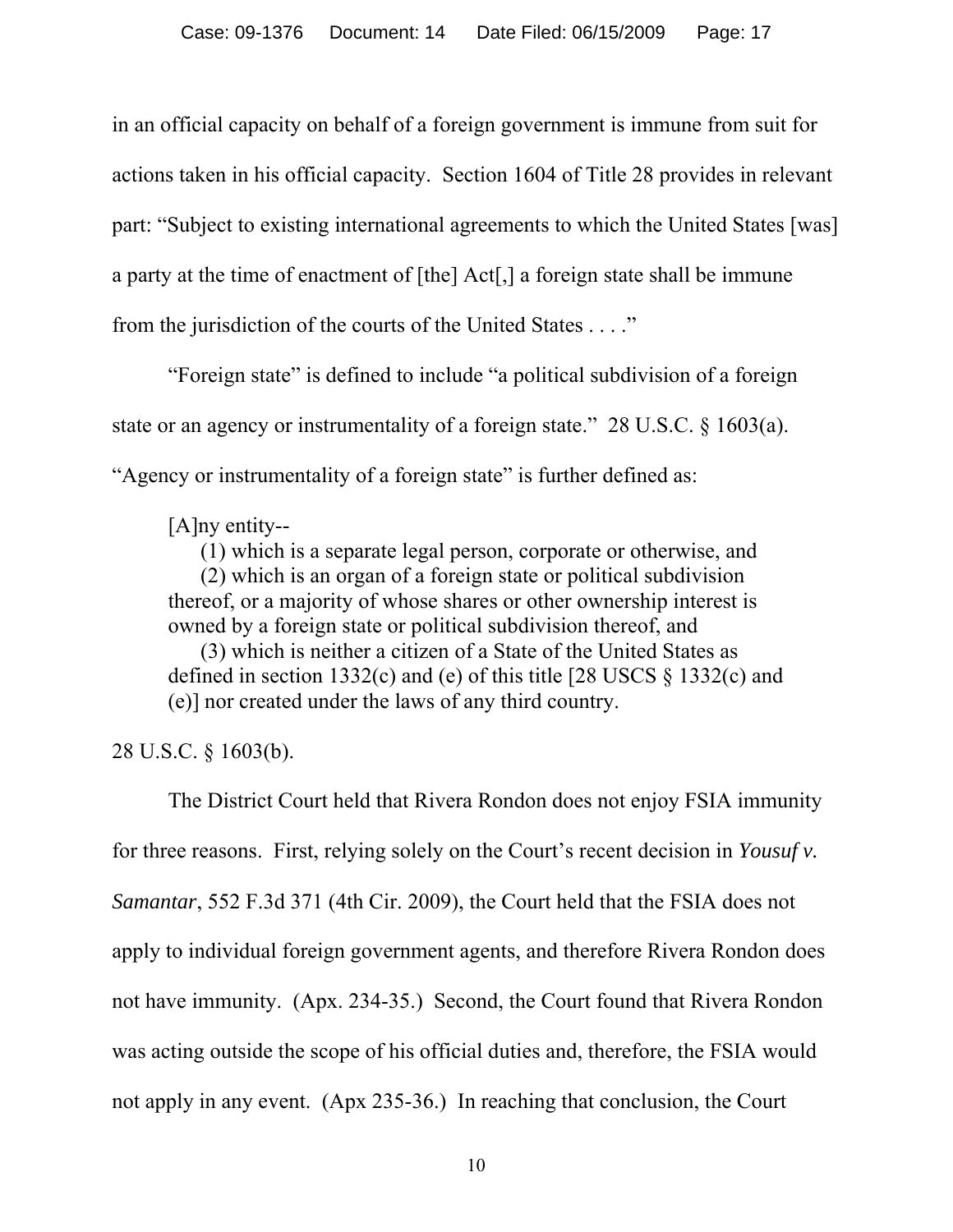relied solely on a letter from the Ambassador of Peru asserting that Rivera Rondon had acted outside the scope of his official duties. Third, the Court held, again relying on *Yousuf*, that the FSIA does not apply to *former* government officials. (Apx 235.)

In reviewing a District Court's application of the FSIA, this Court "review[s] the district court's factual findings with respect to jurisdiction for clear error and the legal conclusion that flows therefrom *de novo*." *Globe Nuclear Servs. & Supply, Ltd. v. AO Techsnabexport*, 376 F.3d 282, 285 (4th Cir. 2004) (internal quotation marks omitted). In this case, the Court erred as a matter of law in concluding that the FSIA does not apply to individuals or former government officials. Furthermore, the Court clearly erred in finding that Rivera Rondon acted outside the scope of his official duties.

#### **A. Rivera Rondon is "an agency or instrumentality of a foreign state."**

### **1. The "agency-or-instrumentality" standard generally.**

 Most federal courts of appeals that have considered the question have concluded that the immunity provided by the FSIA protects not only foreign states, but also those acting in an official capacity on behalf of foreign states. *See In Re Terrorist Attacks on September 11, 2001*, 538 F.3d 71, 80 (2d Cir. 2008) (holding that "an individual official of a foreign state acting in his official capacity is the 'agency or instrumentality' of the state, and is thereby protected by the FSIA"); *Byrd v. Corporacion Forestal y Industrial de Olancho S.A.,* 182 F.3d 380, 388 (5th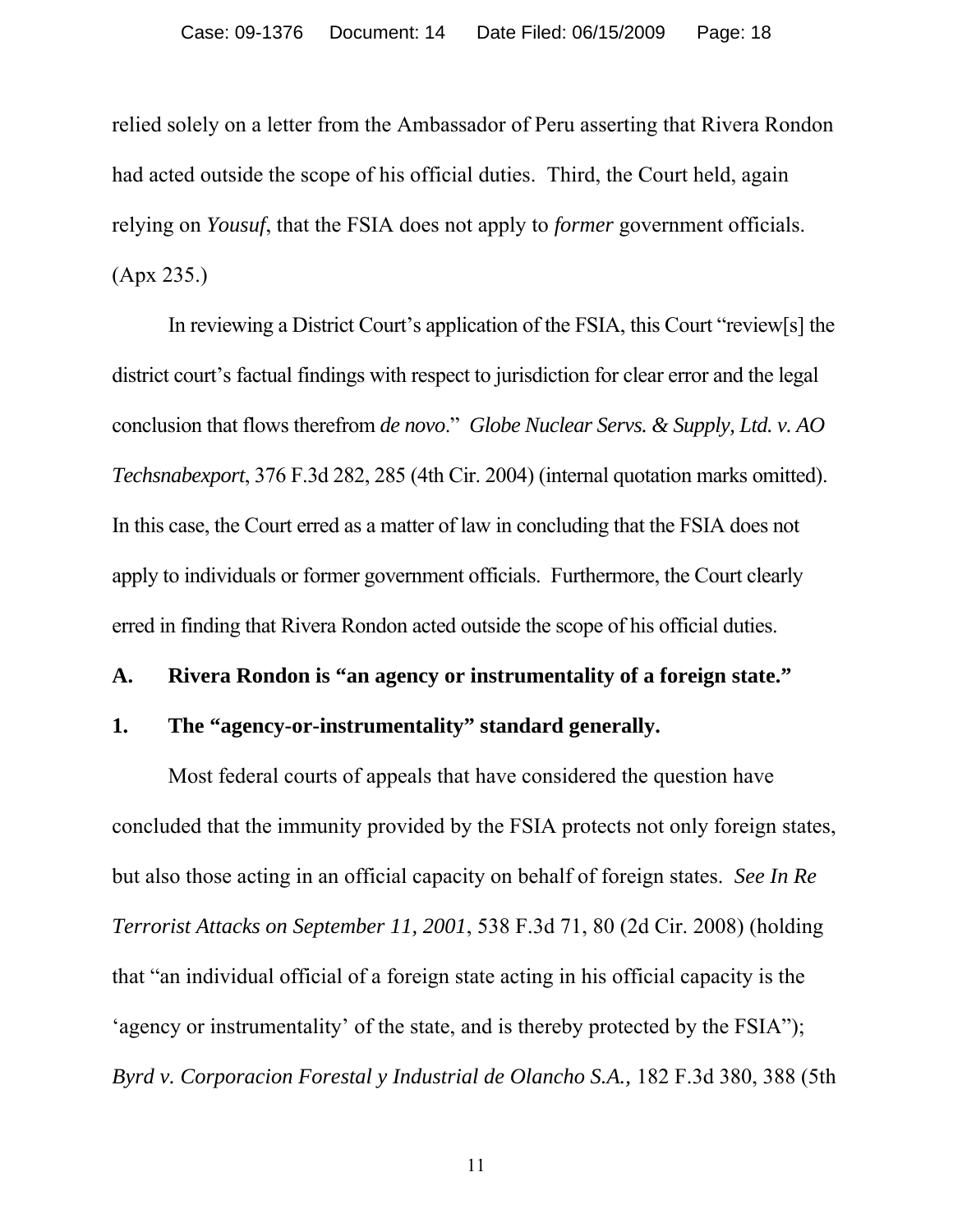Cir. 1999) (stating that, "[n]ormally, the FSIA extends to protect individuals acting within their official capacity as officers of corporations considered foreign sovereigns"); *Chuidian v. Philippine Nat'l Bank,* 912 F.2d 1095, 1101-03 (9th Cir. 1990) (concluding that "section 1603(b) can fairly be read to include individuals sued in their official capacity"); *El-Fadl v. Central Bank of Jordan,* 75 F.3d 668, 671 (D.C. Cir. 1996) (stating that "[a]n individual can qualify as an 'agency or instrumentality of a foreign state"").<sup>1</sup>

*Chuidian* is the seminal case on this issue. In it, the Court of Appeals for the Ninth Circuit thoroughly analyzed whether the FSIA applies to individual government agents. The Court first summarized pre-1976 common law regarding foreign sovereign immunity. Under the common law, "immunity would attach only to inherently governmental or 'public' acts of a state. Non-governmental or 'private' activities, such as a state's commercial enterprises, would be subject to suit in foreign courts." *Chuidian*, 912 F.2d at 1099. Foreign governments sued in the United States began seeking declarations of immunity from the State Department, which the State Department would then file in the courts. *Id*. Courts

 $\overline{a}$ 

<sup>1</sup> There is a circuit split on this issue, with the Seventh Circuit Court of Appeals and this Court concluding that the FSIA does not apply to individual government agents. *See Enahoro v. Abubakar*, 408 F.3d 877, 882 (7th Cir. 2005); *Yousuf v. Samantar*, 552 F.3d 371 (4th Cir. 2009) (discussed in detail below).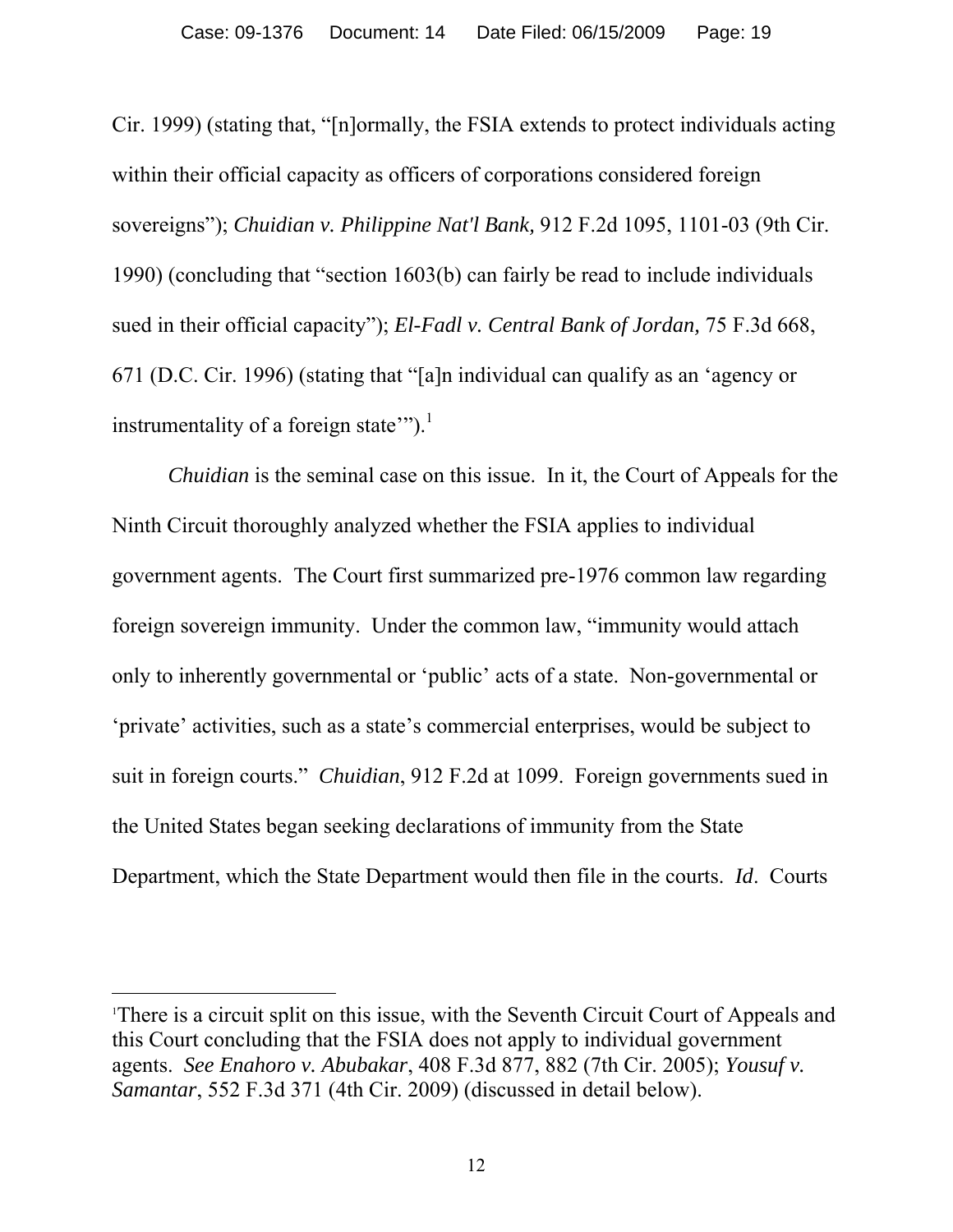began enforcing the State Department's "suggestions" as a matter of course. *Id*. at

1100.

Against this backdrop, Congress enacted the FSIA in 1976:

[I]n 1976 Congress enacted the Act, largely codifying the existing common law of sovereign immunity. The principal change envisioned by the statute was to remove the role of the State Department in determining immunity. Sovereign immunity could be obtained only by the provisions of the Act, and only by the courts interpreting its provisions; "suggestions" from the State Department would no longer constitute binding determinations of immunity.

*Chuidian*, 912 F.2d at 1100.

In light of the history and plain language of the FSIA, the *Chuidian* Court

concluded that there is no principled basis for excluding individuals from the

statute's umbrella of immunity:

While section 1603(b) may not explicitly include individuals within its definition of foreign instrumentalities, neither does it expressly exclude them. The terms "agency," "instrumentality," "organ," "entity," and "legal person," while perhaps more readily connoting an organization or collective, do not in their typical legal usage necessarily exclude individuals. Nowhere in the text or legislative history does Congress state that individuals are not encompassed within the section 1603(b) definition; indeed, aside from some language which is more commonly associated with the collective, the legislative history does not even hint of an intent to exclude individual officials from the scope of the Act. Such an omission is particularly significant in light of numerous statements that Congress intended the Act to codify the existing common law principles of sovereign immunity. As pointed out above, pre-1976 common law expressly extended immunity to individual officials acting in their official capacity. If in fact the Act does not include such officials, the Act contains a substantial unannounced departure from prior common law.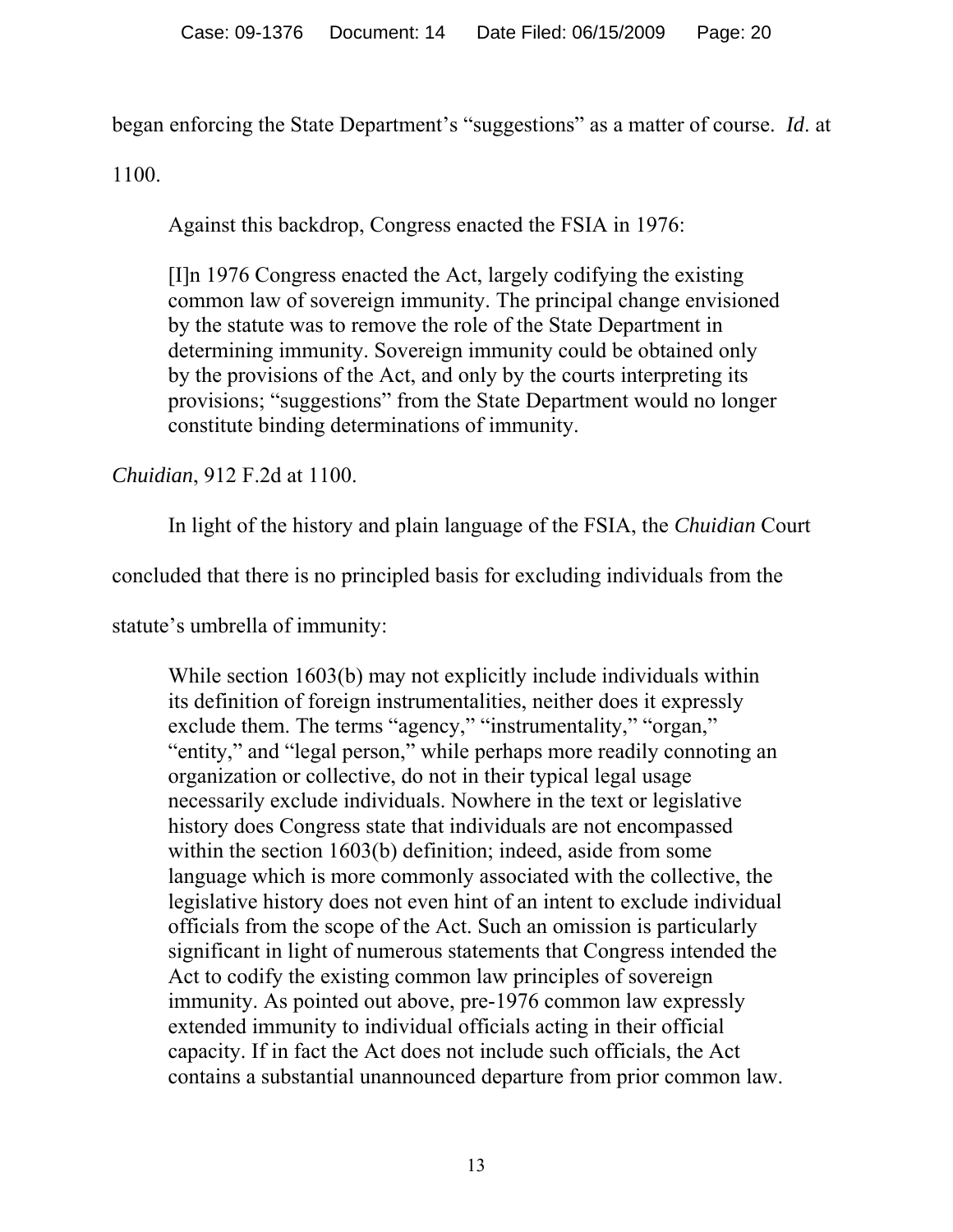## *Chuidian*, 912 F.2d at 1101.

 The Court further explained that permitting actions against government officials would create a loophole in the FSIA, undermining the policy behind the statute:

It is generally recognized that a suit against an individual acting in his official capacity is the practical equivalent of a suit against the sovereign directly. Thus, . . . we cannot infer that Congress, in passing the Act, intended to allow unrestricted suits against individual foreign officials acting in their official capacities. Such a result would amount to a blanket abrogation of foreign sovereign immunity by allowing litigants to accomplish indirectly what the Act barred them from doing directly. It would be illogical to conclude that Congress would have enacted such a sweeping alteration of existing law implicitly and without comment. Moreover, such an interpretation would defeat the purposes of the Act: the statute was intended as a comprehensive codification of immunity and its exceptions. The rule that foreign states can be sued only pursuant to the specific provisions of sections 1605-07 would be vitiated if litigants could avoid immunity simply by recasting the form of their pleadings.

*Chuidian*, 912 F.2d at 1102 (citations omitted).

 Finally, the Court reasoned that neither the plain language nor the legislative history of the FSIA permit an interpretation of the statute as shielding governmental entities while leaving the immunity of individual government officials to be determined under the common law. *Id*. at 1102-03. For all of the above reasons, the *Chuidian* Court held that the FSIA applies with equal force to foreign states and individual foreign government officials.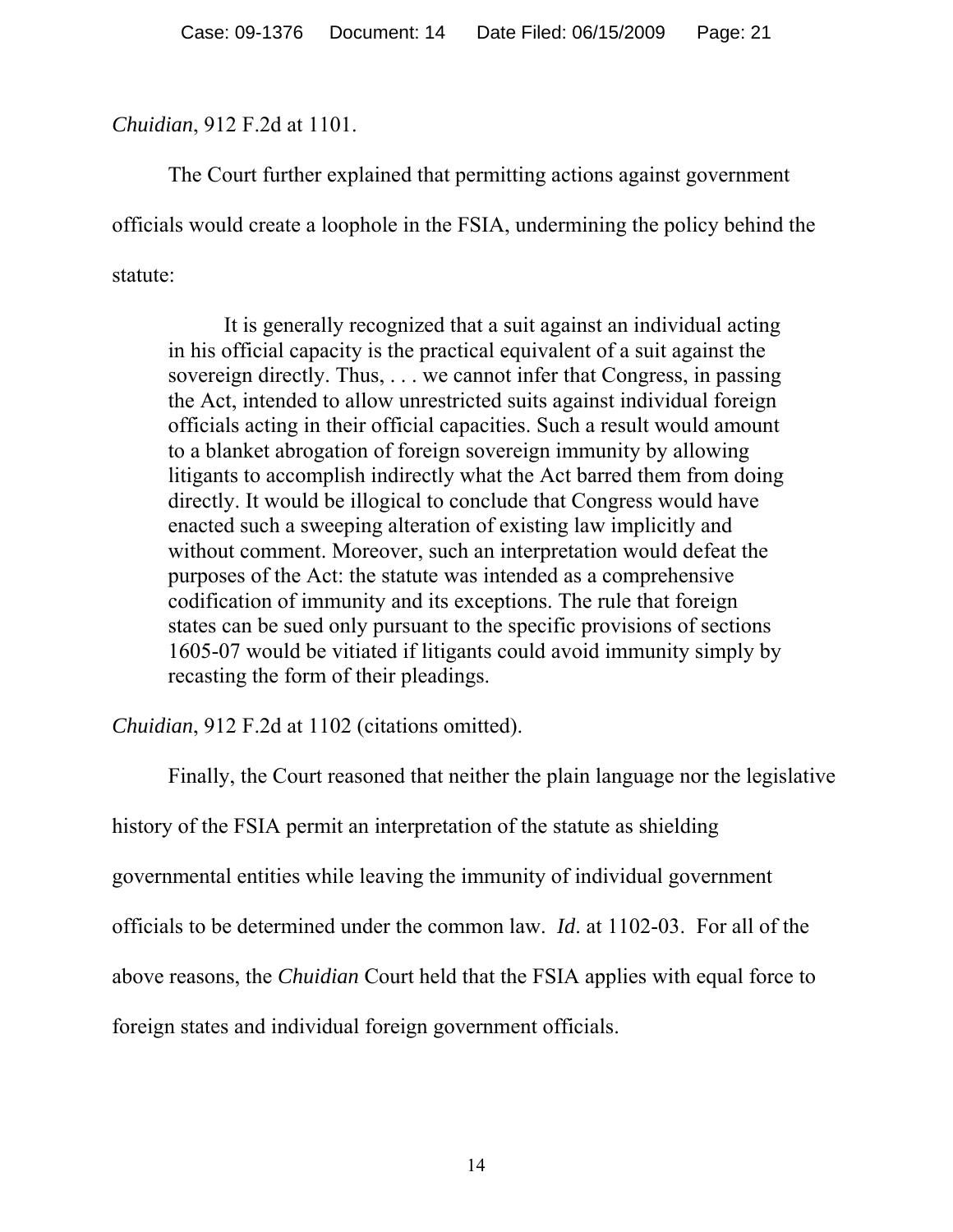Other Courts of Appeals that have considered this issue (including, as explained below, this Court) have relied principally on *Chuidian*. The Court of Appeals for the Second Circuit adopted *Chuidian*'s reasoning in holding that "the FSIA treats individual agents of the foreign state, when they undertake their official duties, as the 'foreign state' for the purposes of 28 U.S.C. § 1603." *In re Terrorist Attacks on September 11, 2001*, 538 F.3d 71, 85 (2d Cir. 2008). The Sixth Circuit Court of Appeals cited *Chuidian* when it recognized that, "[n]ormally, the FSIA extends to protect individuals acting within their official capacity as officers of corporations considered foreign sovereigns." *Byrd v. Corporacion Forestal y Indus. de Olancho S.A.*, 182 F.3d 380, 388 (5th Cir. 1999). The District of Columbia Court of Appeals did likewise when it succinctly concluded: "An individual can qualify as an 'agency or instrumentality of a foreign state.'" *El-Fadl v. Central Bank of Jordan*, 75 F.3d 668, 671 (D.C. Cir. 1996).

 As the Second Circuit recognized, "[t]he Seventh Circuit is an outlier. It has construed the FSIA's grant of immunity narrowly, to exclude individual government officials, reasoning that '[i]f Congress meant to include individuals acting in the official capacity in the scope of the FSIA, it would have done so in clear and unmistakable terms.'" *In re Terrorist Attacks on September 11, 2001*, 538 F.3d at 81 (quoting *Enahoro v. Abubakar*, 408 F.3d 877, 881-82 (7th Cir. 2005)). Hence, there is a circuit split on this question.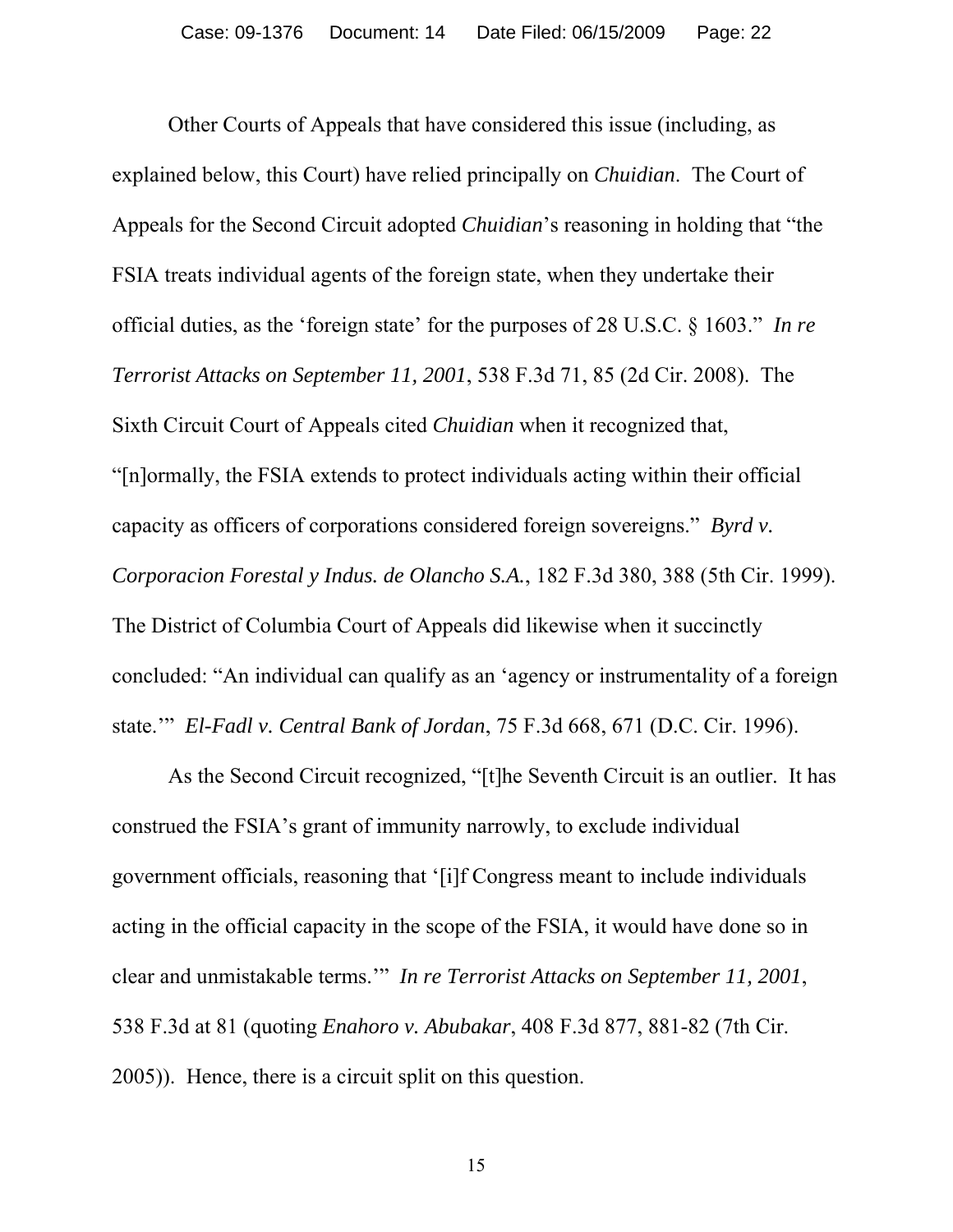This Court has addressed the issue twice: first in *Velasco v. Gov't of Indonesia*, 370 F.3d 392 (4th Cir. 2004), and again five years later in *Yousuf v. Samantar*, 552 F.3d 371 (4th Cir. 2009).

# **a.** *Velasco v. Gov't of Indonesia***.**

In *Velasco*, the plaintiff sued the Government of Indonesia, National

Defense Security Council of the Republic of Indonesia, and a number of

government officials to enforce a promissory note. *Velasco*, 370 F.3d at 395. The

District Court dismissed the suit against all defendants, finding that they enjoyed

immunity under the FSIA. *Id*. This Court affirmed.

At the outset of its analysis, the Court of Appeals explained the FSIA and its applicability to the case. Relying on *Chudian*, the Court expressly recognized that the FSIA shields individual government agents from liability:

Under the FSIA, the term "foreign state" is defined to include "a political subdivision of a foreign state or an agency of instrumentality of a foreign state." 28 U.S.C. § 1603(a). An "agency or instrumentality of a foreign state" is in turn defined as any entity (1) which is a separate legal person, corporate or otherwise, and (2) which is an organ of a foreign state or political subdivision thereof, and (3) which is neither a citizen of a State of the United States …nor created under the laws of any third country. 28 U.S.C. § 1603(b). The Government of Indonesia and the NDSC are "foreign states" within the meaning of the FSIA.

Although the statute is silent on the subject, courts have construed foreign sovereign immunity to extend to an individual acting in his official capacity on behalf of a foreign state. *See, e. g., Chuidian v. Philippine Nat'l Bank*, 912 F.2d 1095, 1101-03 (9th Cir. 1990) (interpreting section 1603(b) to include individuals sued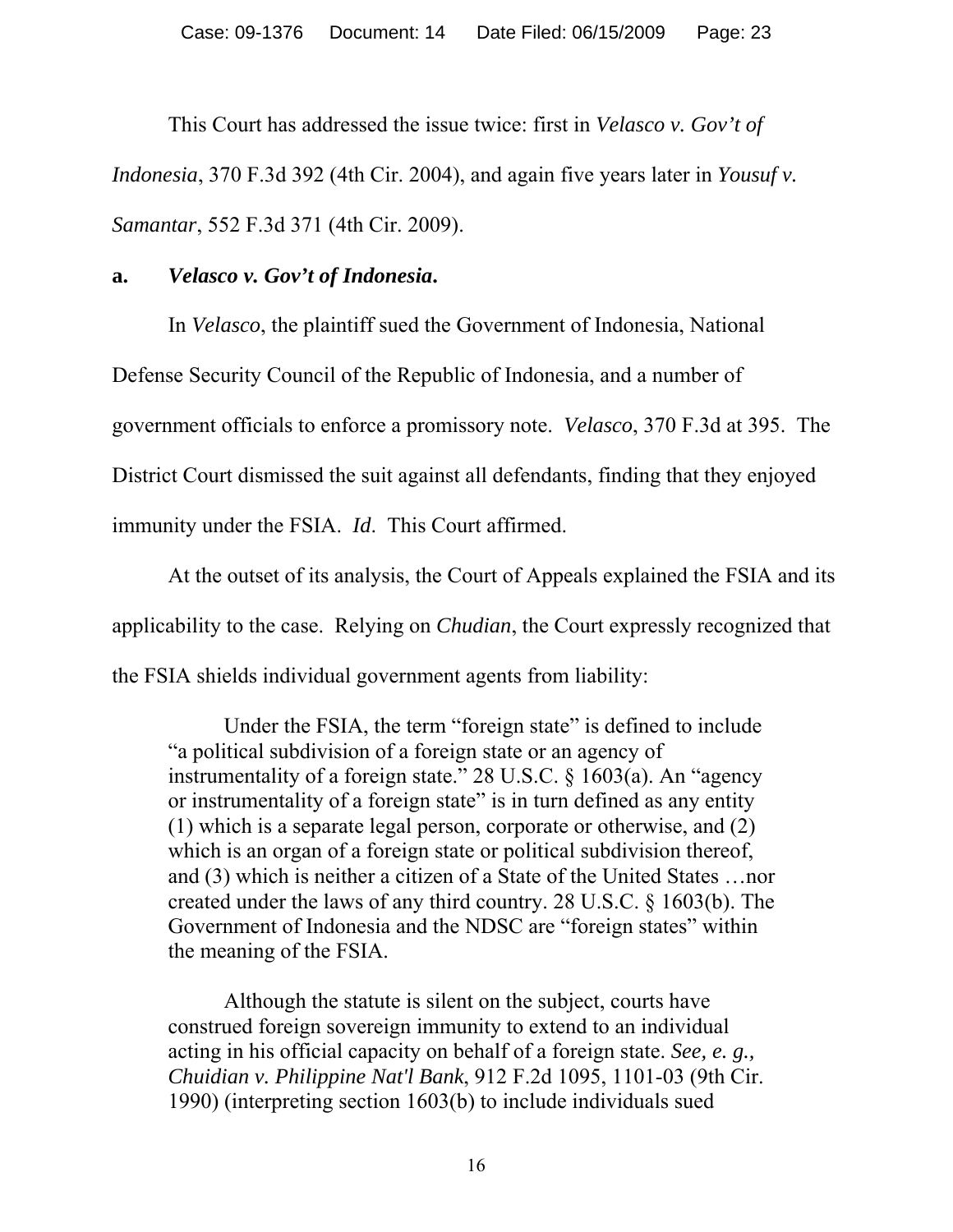[\*399] in their official capacity) . . . . Claims against the individual in his official capacity are the practical equivalent of claims against the foreign state. *Chuidian*, 912 F.2d at 1101. The FSIA, however, does not immunize an official who acts beyond the scope of his authority. *Id*. at 1106.

*Velasco*, 370 F.3d at 399 (other citations omitted).

The FSIA contains an exception for commercial activity, which is not

relevant in the present case, but which was before the Court in *Velasco*. 28 U.S.C.

 $§ 1605(a)(2)$  provides:

A foreign state shall not be immune from the jurisdiction of courts of the United States or of the States in any case--

\* \* \*

 (2) in which the action is based upon a commercial activity carried on in the United States by the foreign state; or upon an act performed in the United States in connection with a commercial activity of the foreign state elsewhere; or upon an act outside the territory of the United States in connection with a commercial activity of the foreign state elsewhere and that act causes a direct effect in the United States .

 In *Velasco*, the Court considered whether the commercial-activity exception required that individuals possess actual authority to bind the sovereign, or whether apparent authority was sufficient. The Court concluded that the commercialactivity exception under the FSIA demands actual authority. *Velasco*, 370 F.3d at 400. The Court further affirmed the District Court's finding that the individual defendants lacked actual authority to issue the promissory note. *Id*. at 400-02.

Accordingly, the Court held that the FSIA shielded the defendants from liability: "Because the Defendants are immune from suit under the FSIA and the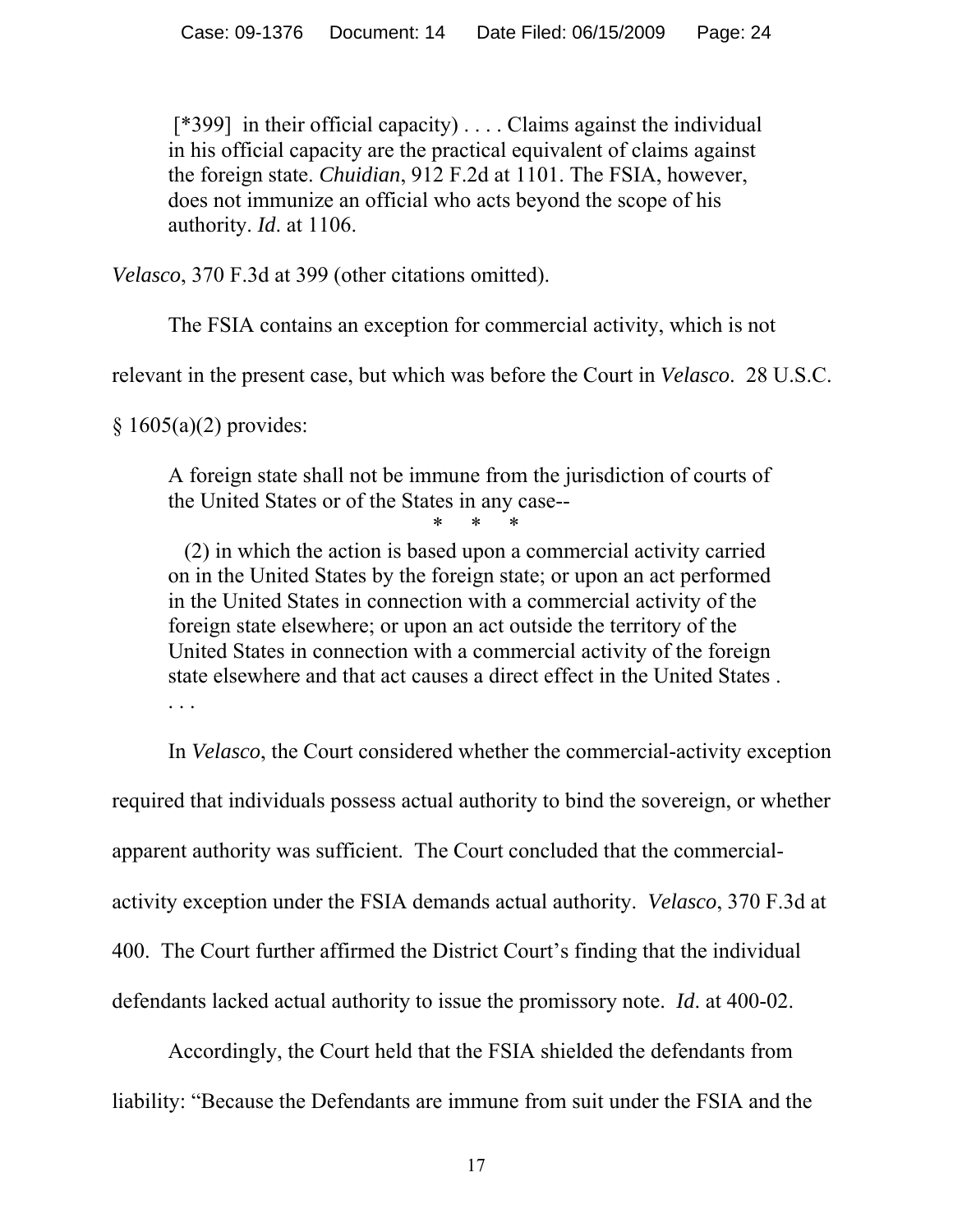commercial activity exception does not apply, the District Court properly dismissed the claims against the Defendants for lack of subject matter jurisdiction." *Id*. at 402.

#### **b.** *Yousuf v. Samantar***.**

 Five years later, in *Yousuf*, the Court held that the FSIA does not apply to individual foreign government agents. In *Yousuf*, the plaintiffs sued a former highranking Somalian official for alleged torture and human rights violations committed by government agents under the defendant's command. *Yousuf*, 552 F.3d at 373. The District Court ruled that the defendant enjoyed immunity under the FSIA, but this Court reversed.

 The Court of Appeals dismissed *Velasco* as an actual-authority and apparent-authority case, and said that it "did not settle the question of whether Congress intended to confer sovereign immunity under the FSIA on an individual acting within the scope of his authority." *Yousuf*, 552 F.3d at 379.

The Court reviewed the language and statutory history of the FSIA. The Court homed in on the statute's definition of "agency or instrumentality of a foreign state" as an "entity" that "is a separate legal person, corporate or otherwise." 28 U.S.C. § 1603(b)(1). The Court decided that "the FSIA's use of the phrase 'separate legal person' suggests that corporations or other business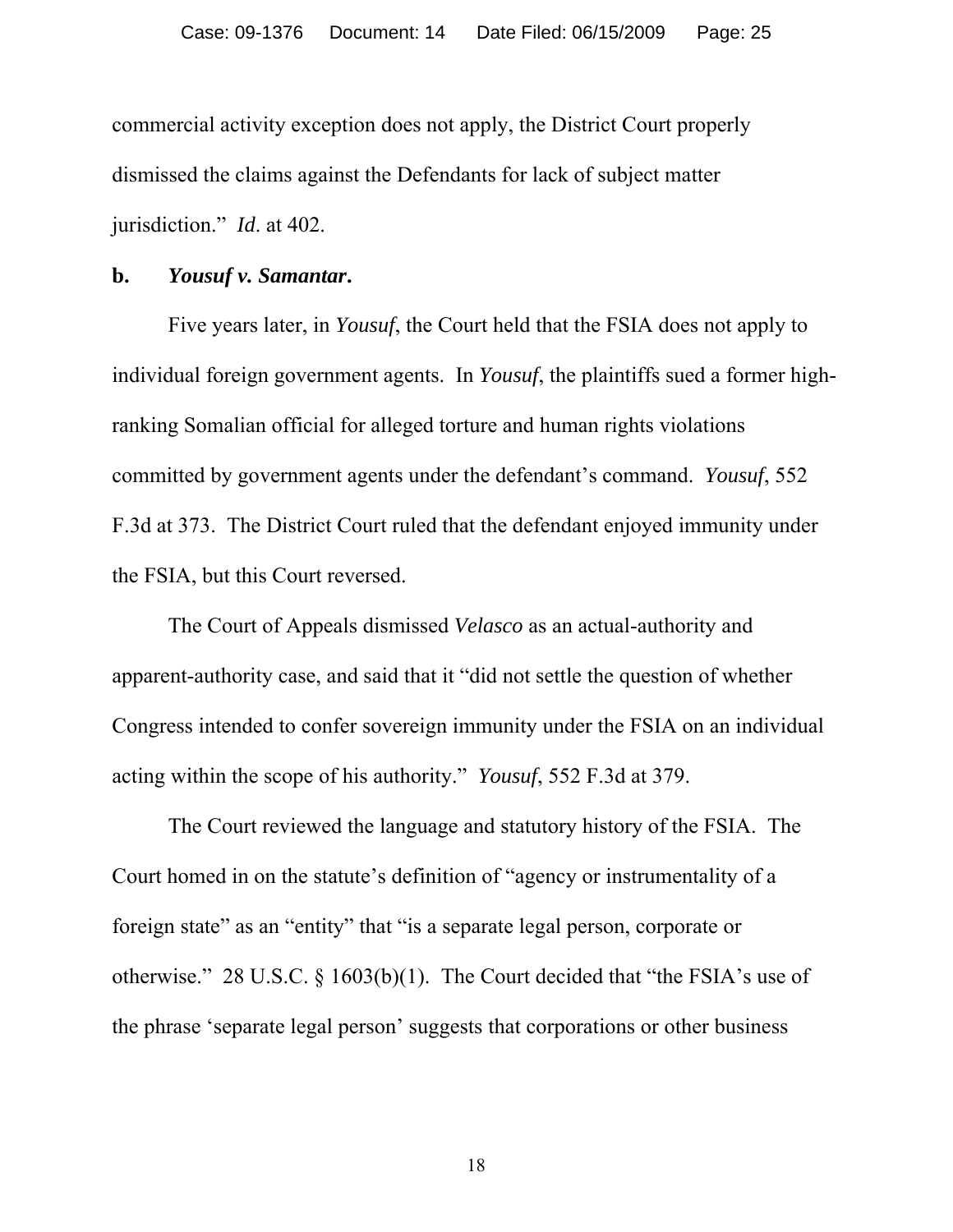entities, but not natural persons, may qualify as agencies or instrumentalities."

*Yousuf*, 552 F.3d at 380.

The Court divined further support for its holding from the statutory definition of "entity," which, under the statute, "is neither a citizen of a State of the United States as defined in section 1332(c) and (e) of [Title 28] nor created under the laws of any third country." 28 U.S.C. § 1603(b)(3). The Court reasoned:

28 U.S.C. § 1332(c) and (e), which govern the citizenship of corporations and legal representatives of estates, are inapplicable to individuals, and it is nonsensical to speak of an individual, rather than a corporate entity, being 'created' under the laws of a country.

*Yousuf*, 552 F.3d at 380.

The Court further decided that "the overall statutory scheme of the FSIA" pointed to its being inapplicable to individuals. *Id*. at 380. In particular, the Court pointed out that the provision of the FSIA regarding service of process seemed to contemplate service only on a foreign entity, rather than on an individual. *Id*. at 380-81.

Finally, the Court found confirmation for its understanding of the FSIA in a House Committee Report that says "separate legal person" was "intended to include" corporate entities. *Id*. at 381. In light of the foregoing analysis, the Court concluded that "the FSIA does not apply to individual foreign government agents like Samantar." *Id*. at 1381.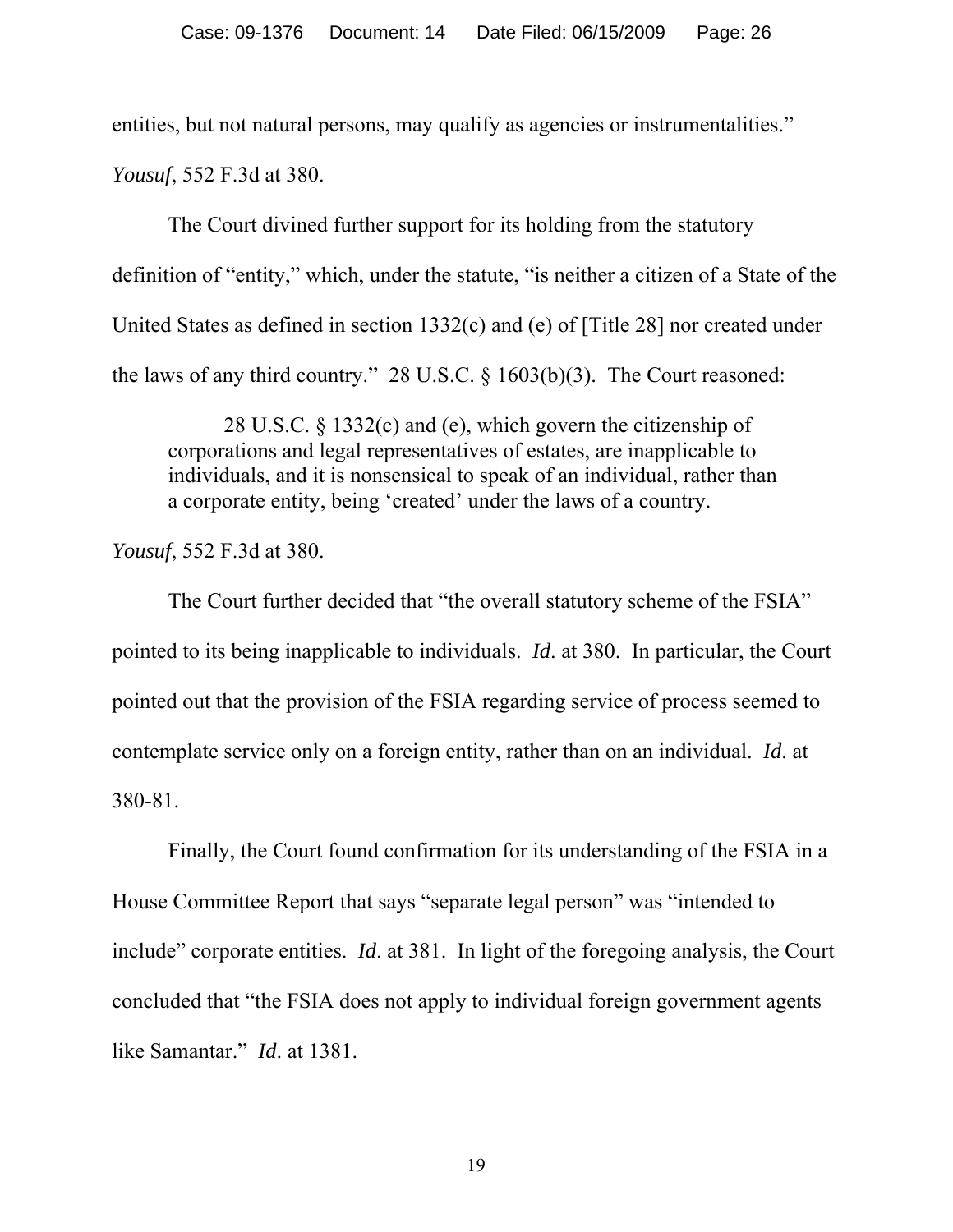### **2. There is an irreconcilable conflict between** *Velasco* **and** *Yousuf***, and the Court must follow** *Velasco***, the earliest of the conflicting opinions.**

 The *Yousuf* Court's dismissal of *Velasco* as *dicta* was simply incorrect. The Court's declaration in *Velasco* that the FSIA applies to individual government agents was part of its holding and, indeed, was essential to its affirmance of the District Court's decision. Consequently, there is a split among panels within this Circuit as to whether the FSIA applies to individuals. It is well settled that, "when there is an irreconcilable conflict between opinions issued by three-judge panels of this court, the first case to decide the issue is the one that must be followed, unless and until it is overruled by this court sitting *en banc* or by the Supreme Court." *McMellon v. United States*, 387 F.3d 329, 334 (4th Cir. 2004) (*en banc*). Here, *Velasco* was the first case to decide this issue and, therefore, must be followed.

As noted above, *Yousuf* distinguished *Velasco* on the ground that *Velasco* was "focused on the wholly separate question of whether, and under what circumstances, the acts of an individual operate to *bind* a foreign sovereign claiming immunity under the FSIA." *Yousuf*, 552 F.3d at 379. That reading of *Velasco* ignores the central role the individual-immunity issue played in the Court's analysis.

In *Velasco*, the plaintiff had sued both government entities and individual government officials in an effort to enforce a promissory note. The District Court dismissed the action, ruling that all defendants enjoyed immunity under the FSIA.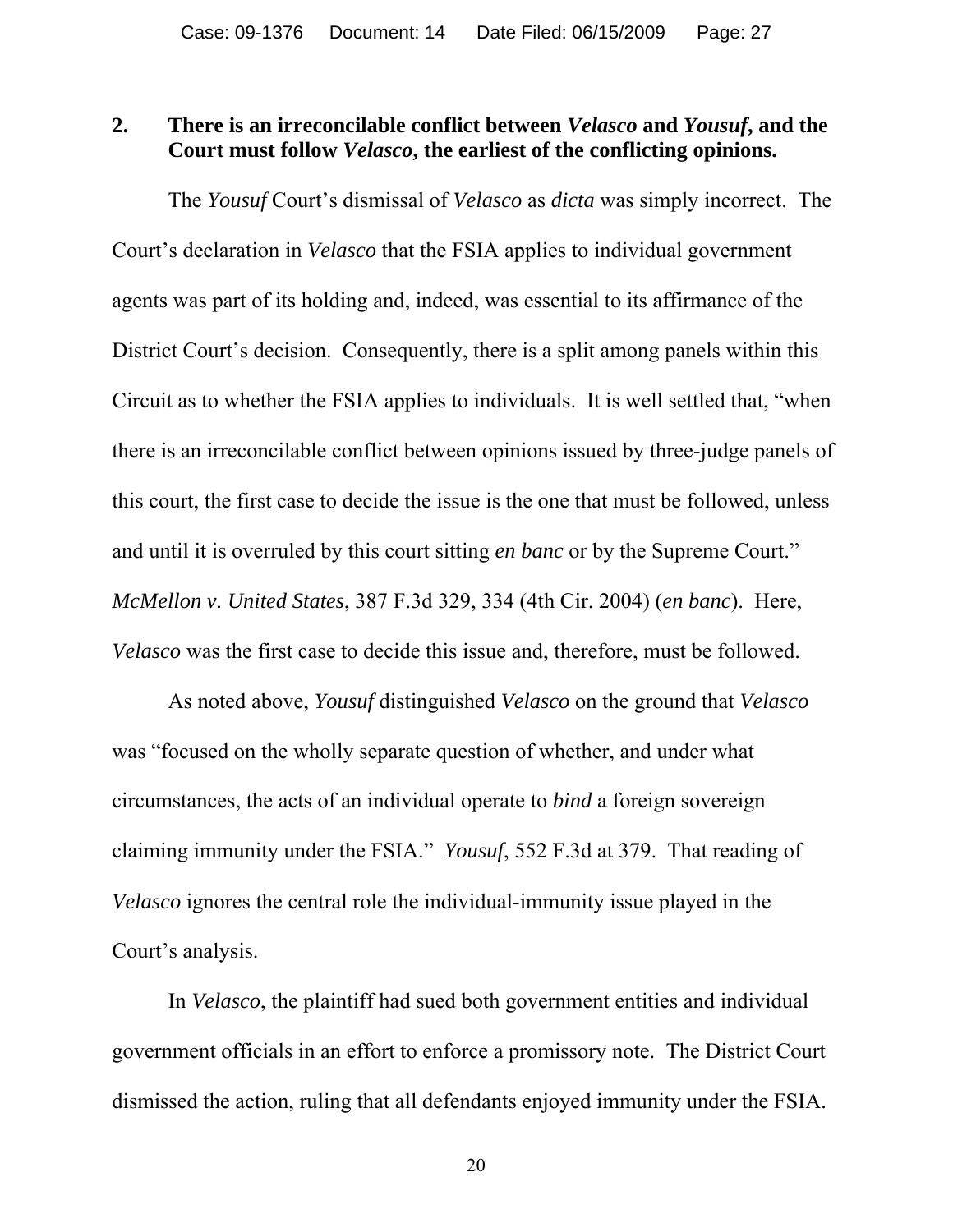On appeal, the plaintiff argued that the commercial-activity exception applied. The Court rejected that argument, holding that actual authority is necessary to implicate the commercial-activity exception. The Court concluded that the individual defendants did not have actual authority to bind the sovereign. Thus, the commercial-activity exception did not apply and the defendants, including the individuals, were immune from liability under the FSIA.

The *Velasco* Court's holding was broad: "Because the Defendants are immune from suit under the FSIA and the commercial activity exception does not apply, the District Court properly dismissed the claims against the Defendants for lack of subject matter jurisdiction." *Velasco*, 370 F.3d at 402. Thus, in holding that the FSIA shielded all defendants from liability, it was absolutely necessary for the Court to decide that "[c]laims against the individual in his official capacity are the practical equivalent of claims against the foreign state." *Id*. at 399. Otherwise, the Court could not have affirmed the District Court's dismissal of the case against the individual defendants.

Furthermore, the Court's statement that "[t]he FSIA . . . does not immunize an official who acts beyond the scope of his authority," necessarily entails the converse—the FSIA does immunize an individual official who acts within the scope of his authority. *Id*. at 399. Otherwise, the limitation on immunity recognized by the Court in *Velasco* would be meaningless. Why recognize an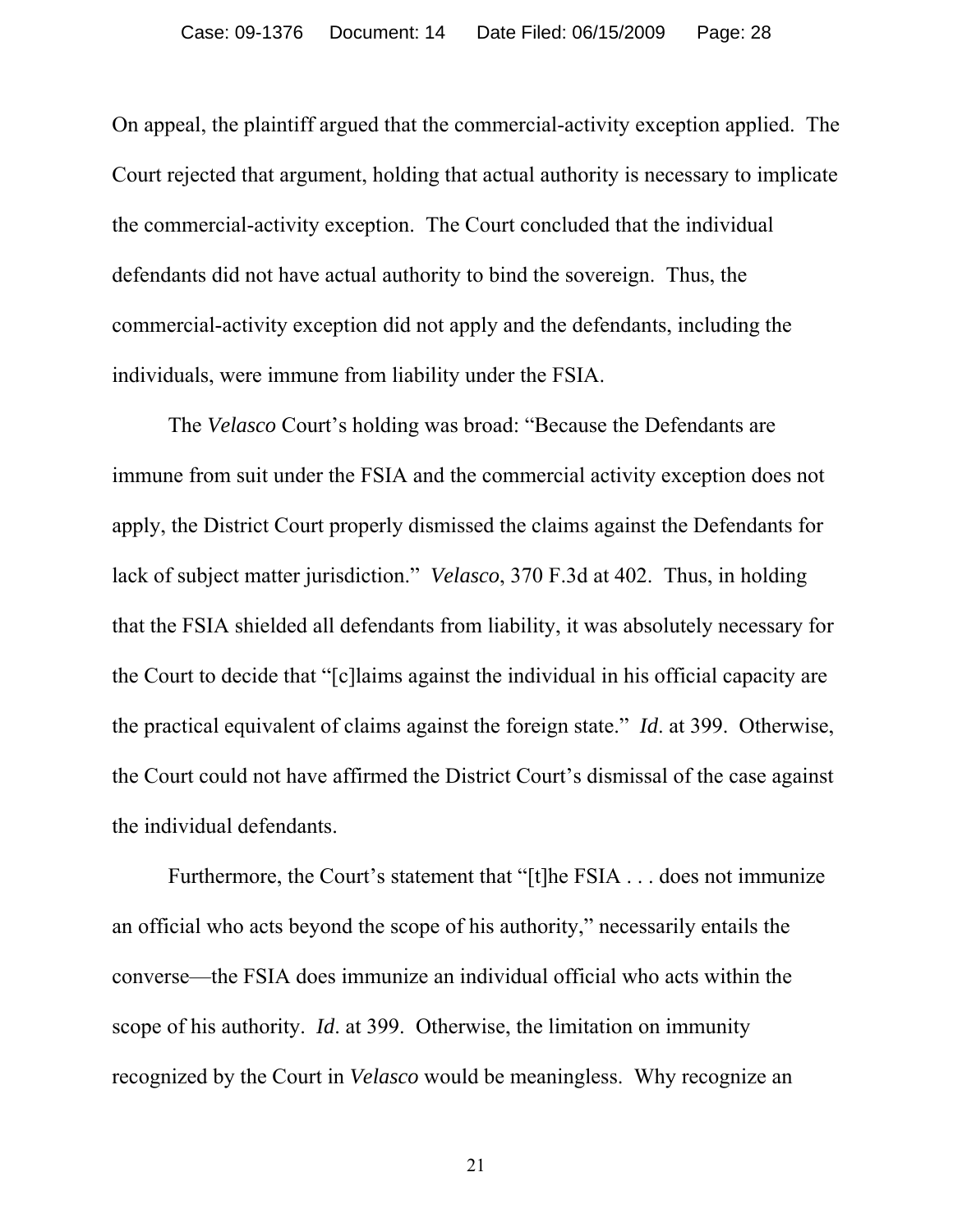exception to immunity for acts committed outside the scope of authority if individual government officials are not immune from liability in the first instance?

Indeed, the Court's premise that "[t]he FSIA . . . does not immunize an official who acts beyond the scope of his authority" was necessary to the Court's more-extensive analysis of whether an agent with apparent authority can implicate the commercial-activity exception. *Id*. at 399. In other words, if the FSIA does not apply to individuals, the *Velasco* Court's entire analysis of whether an agent with apparent authority can bind the sovereign and thereby trigger the commercialactivity exception is entirely moot with respect to the individual defendants in that case. And the Court gave no indication whatsoever that it was excluding the individual defendants from its analysis. To the contrary, it affirmed the District Court's dismissal of the case against all defendants. *Id*. at 402. Even accepting, *arguendo*, the *Yousuf* Court's perception that the *Velasco* Court was "ultimately focused" on the authority issue, the Court's determination that the FSIA applies to individuals was an indispensable building block in the Court's authority analysis.

Moreover, other federal courts have interpreted *Velasco* as holding that the FSIA applies to individuals. *See In re Terrorist Attacks on September 11, 2001*, 538 F.3d 71, 81 (2d Cir. 2008) (citing *Velasco* among "our sister circuits . . . holding that an individual official of a foreign state acting in his official capacity is the "agency or instrumentality" of the state, and is thereby protected by the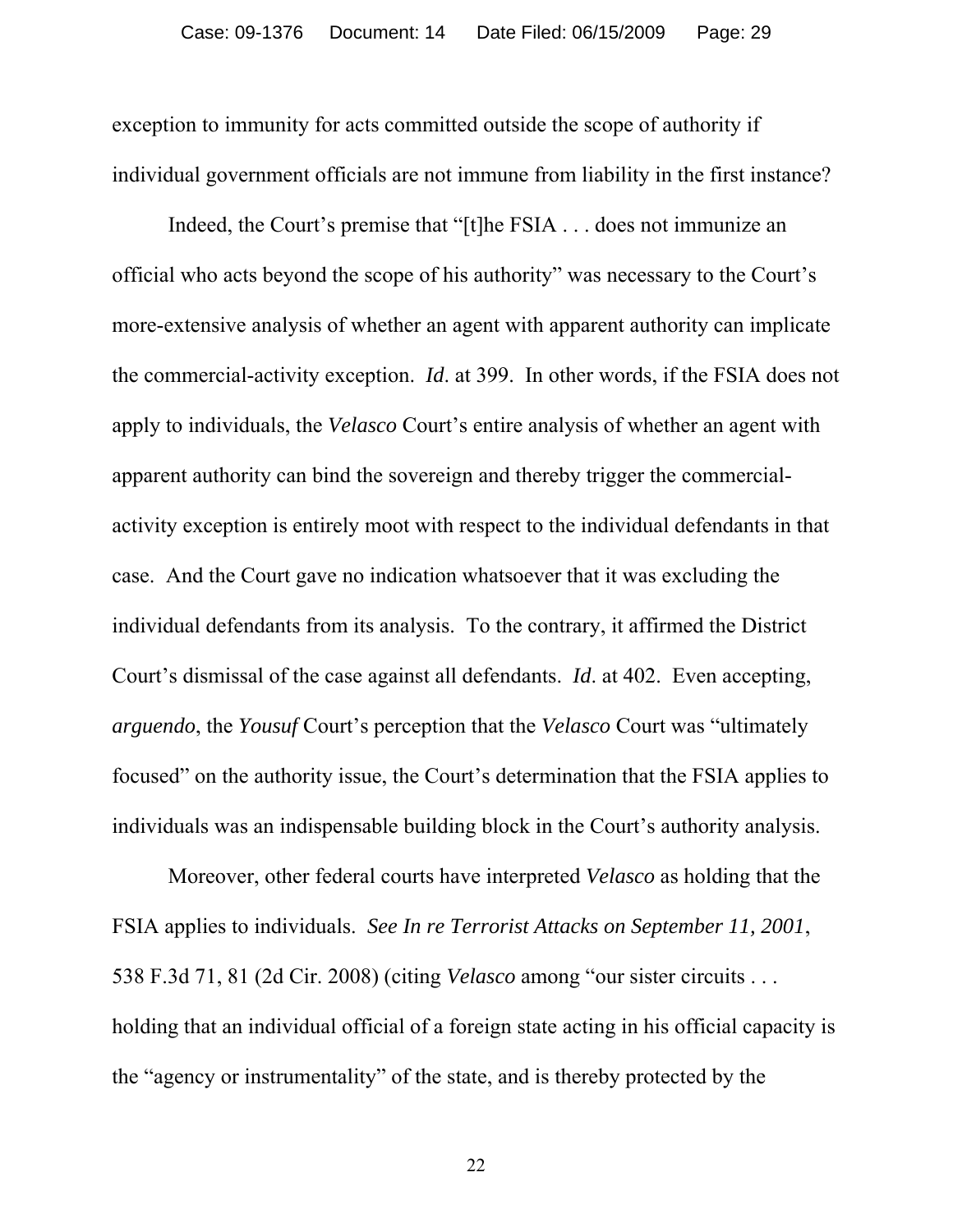FSIA"); *Guevara v. Republic of Peru*, 468 F.3d 1289, 1305 (11th Cir. 2006) (citing *Velasco* among the "several circuits [that] have found that [FSIA] immunity extends to [individual] state officials acting in their official capacity"); *Oster v. Republic of S. Afr.*, 530 F. Supp. 2d 92, 100 (D.D.C. 2007) (citing *Velasco* for the principle that "[f]oreign sovereigns can be held liable for the actions of an individual if that individual acts in an official capacity and if that behavior fits within one of the FSIA's exceptions to immunity").

Thus, the issue of whether the FSIA applies to individuals was part of the Court's holding in *Velasco*. It is a binding precedent of this Court. Patently, there is an irreconcilable conflict between *Velasco* and *Yousuf*. The FSIA cannot both apply to individuals, as the *Velasco* Court held, and not apply to individuals, as the *Yousuf* Court held. Under these circumstances, *Velasco*, "the first case to decide the issue[,] is the one that must be followed." *McMellon*, 387 F.3d at 334.

## **3. Alternatively, the Court should overrule** *Yousuf***.**

 $\overline{a}$ 

 In *McMellon*, this Court (sitting *en banc*) recognized that "a three-judge panel has the statutory and constitutional power to overrule the decision of another three-judge panel." *McMellon*, 387 F.3d at 334.<sup>2</sup> As explained above, *Velasco* and

<sup>&</sup>lt;sup>2</sup> On a number of occasions, the Court has said that "[a] panel cannot overrule the decision of a prior panel." *See, e.g.*, *Desmond v. PNGI Charles Town Gaming, L.L.C.*, 564 F.3d 688 (4th Cir. 2009). In *McMellon*, the *en banc* panel recognized that this phrase appears in the case law. *McMellon*, 387 F.3d at 332. The Court patently rejected it as a hard and fast rule, however, concluding: "While we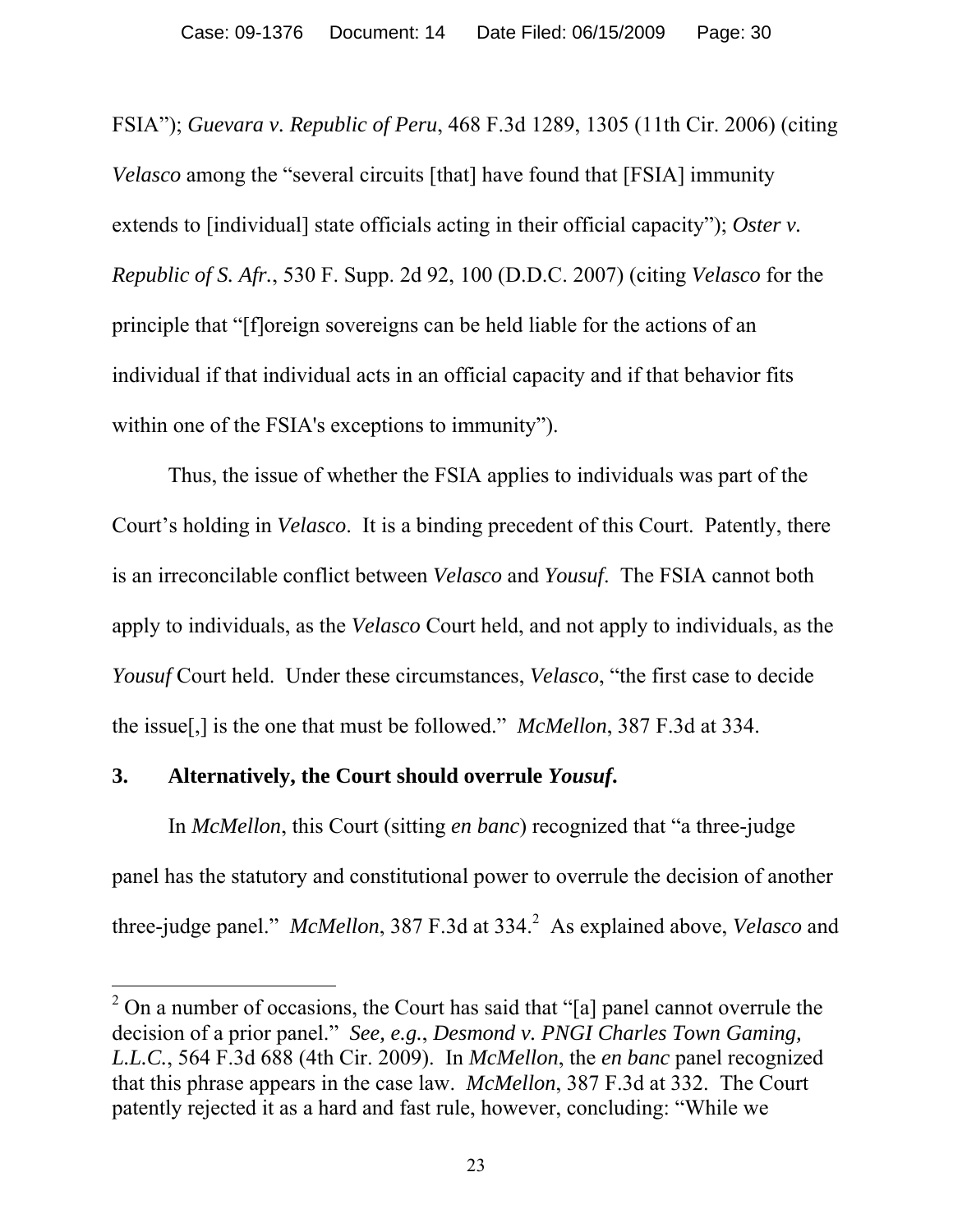*Yousuf* irreconcilably conflict and, thus, the Court must follow *Velasco*. In the alternative, however, the Court should exercise its statutory and constitutional power to overrule *Yousuf*.

 The Court must begin any statutory interpretation with the plain language of the statute and, if the words of the statute are unambiguous, that is where the interpretation ends. *Stephens v. Astrue*, 565 F.3d 131 (4th Cir. 2009). Indeed, "[i]t is well established that when the statute's language is plain, the sole function of the courts -- at least where the disposition required by the text is not absurd -- is to enforce it according to its terms." *Id*. (internal quotation marks omitted). The Court has expressly recognized: "If the words of the statute are clear, the court should not add to or alter them to accomplish a purpose that does not appear on the face of the statute or from its legislative history." *West Virginia Div. of Izaak Walton League v. Butz*, 522 F.2d 945, 955 (4th Cir. 1975) (internal quotation marks omitted).

 In *Yousuf*, the Court ultimately added to the plain language of the FSIA. As the Ninth Circuit recognized in *Chuidian*, "[n]owhere in the text or legislative

recognize that a three-judge panel has the statutory and constitutional power to overrule the decision of another three-judge panel, we believe that, as a matter of prudence, a three-judge panel of this court should not exercise that power." *Id*. at 334. In this case, Rivera Rondon respectfully requests that the Court exercise its power to overrule *Yousuf*.

 $\overline{a}$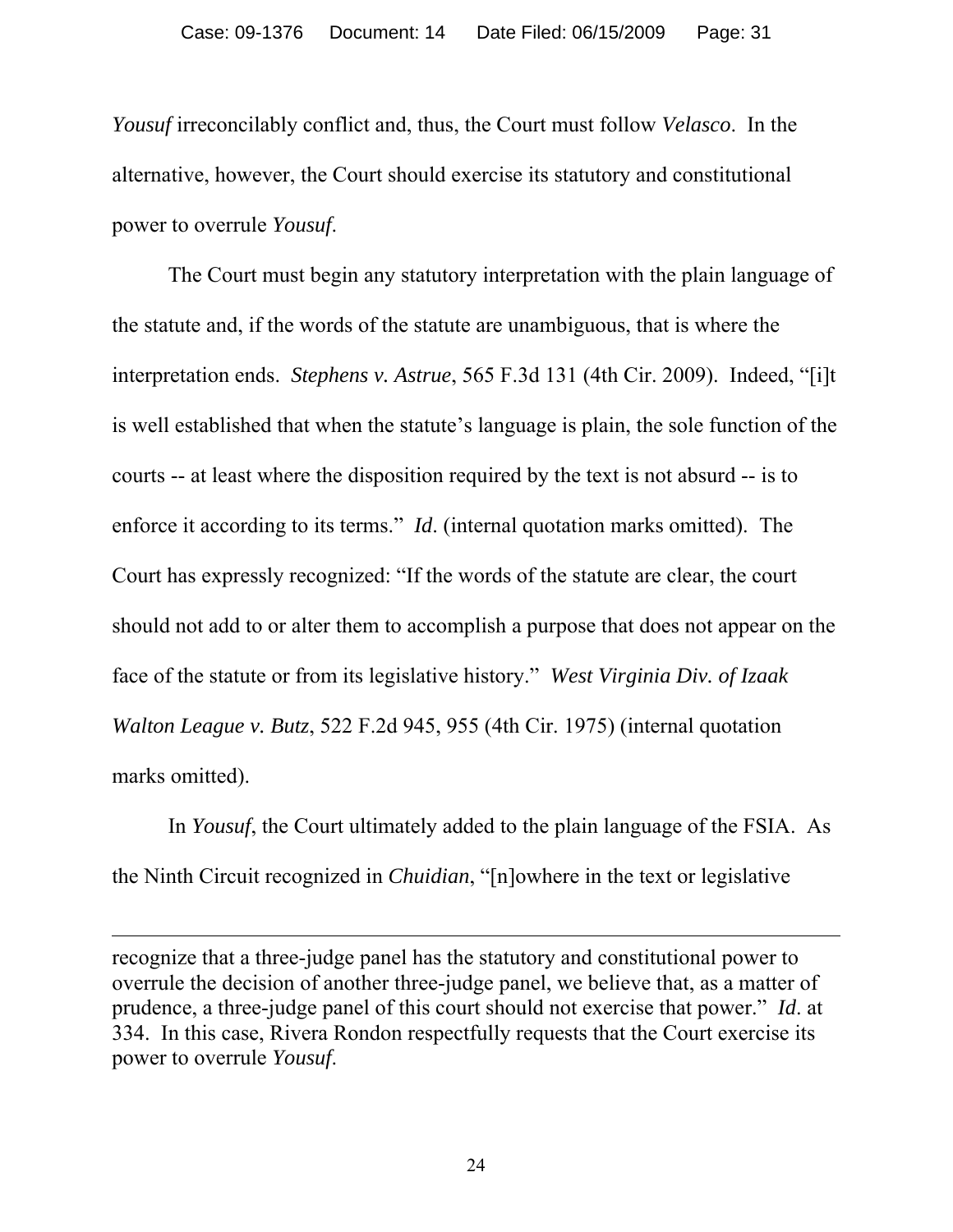history does Congress state that individuals are not encompassed within the section 1603(b) definition." *Chuidian*, 912 F.2d at 1101. Even the *Velasco* Court noted that "the statute is silent on the subject." *Velasco*, 370 F.3d at 399. The *Yousuf* Court's interpretation of the FSIA necessarily required it to add to the statutory language. It found a limitation on immunity that is not apparent from the plain language of the statutory text.

 If statutory language is ambiguous, the Court may consider the legislative history of the statute to aid in interpretation. *Etape v. Chertoff*, 497 F.3d 379, 391 (4th Cir. 2007). Even assuming, *arguendo*, that the plain language of the FSIA is ambiguous, the *Yousuf* Court's discussion of the legislative history is unpersuasive.

 The *Yousuf* Court's consideration of the legislative history of the FSIA was far more abbreviated than the Ninth Circuit's expansive review in *Chuidian*. In *Yousuf*, the Court looked only to a single House Committee Report, which ambiguously said that "'separate legal person' was 'intended to *include* a corporation, association, foundation, or any other entity which, under the law of the foreign state where it was created, can sue or be sued in its own name, contract in its own name or hold property in its own name.'" *Yousuf*, 552 F.3d at 381 (quoting H.R. Rep. No. 94-1487, at 15 (1976), *as reprinted in* 1976 U.S.C.C.A.N. 6604, 6614) (emphasis added). Patently, the above-quoted House Report does not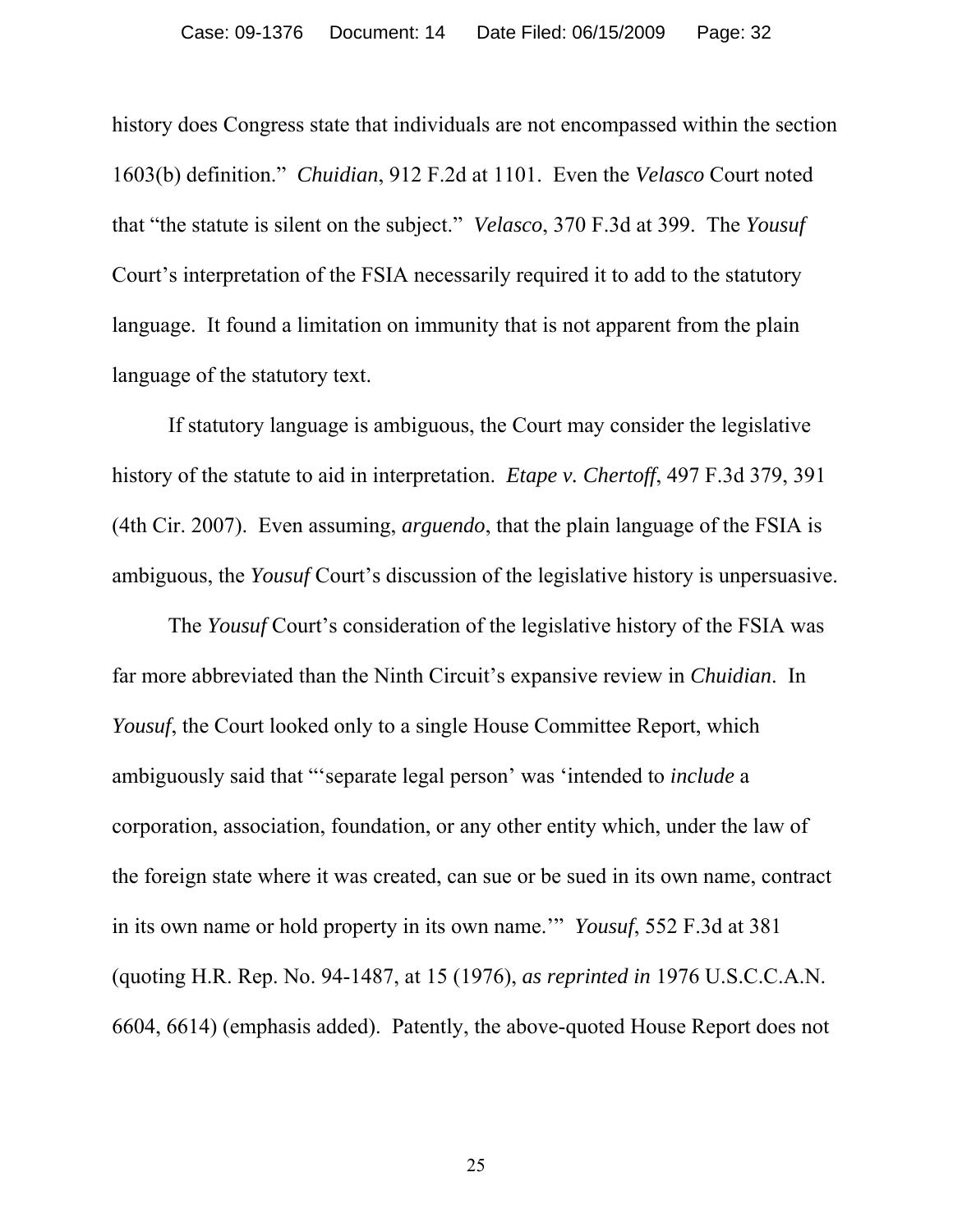in any way limit the definition of "separate legal person" to corporate entities. Rather, it merely recites that the phrase was intended to *include* corporate entities.

There is nothing in the legislative history of the FSIA that affirmatively demonstrates a legislative intent to exclude individuals from immunity. As the Ninth Circuit pointed out in *Chuidian*, "aside from some language which is more commonly associated with the collective, the legislative history does not even hint of an intent to exclude individual officials from the scope of the Act." *Chuidian*, 912 F.2d at 1101.

 A statutory interpretation that adds to the plain language of a statute should not be based on such scant evidence of legislative intent, particularly when it places this Circuit out of step with the majority of circuits that have considered the question. If the Court is not inclined to follows *Velasco* as binding precedent, it should overrule *Yousuf* and adopt the Ninth Circuit's reasoning in *Chuidian*.

### **4. Rivera Rondon was acting as an agent of a foreign government and within the scope of his official duties.**

Properly interpreted, the FSIA immunizes any individual who was (1) acting as the agent of a foreign government and (2) within the scope of his official duties. Here, those two issues are intertwined. Lizarbe and Baldeon unequivocally alleged in their complaint that the actions taken by Rivera Rondon were done in his official capacity as an officer in the Peruvian military based on policy set at the highest levels of the Peruvian government. The complaint alleged that: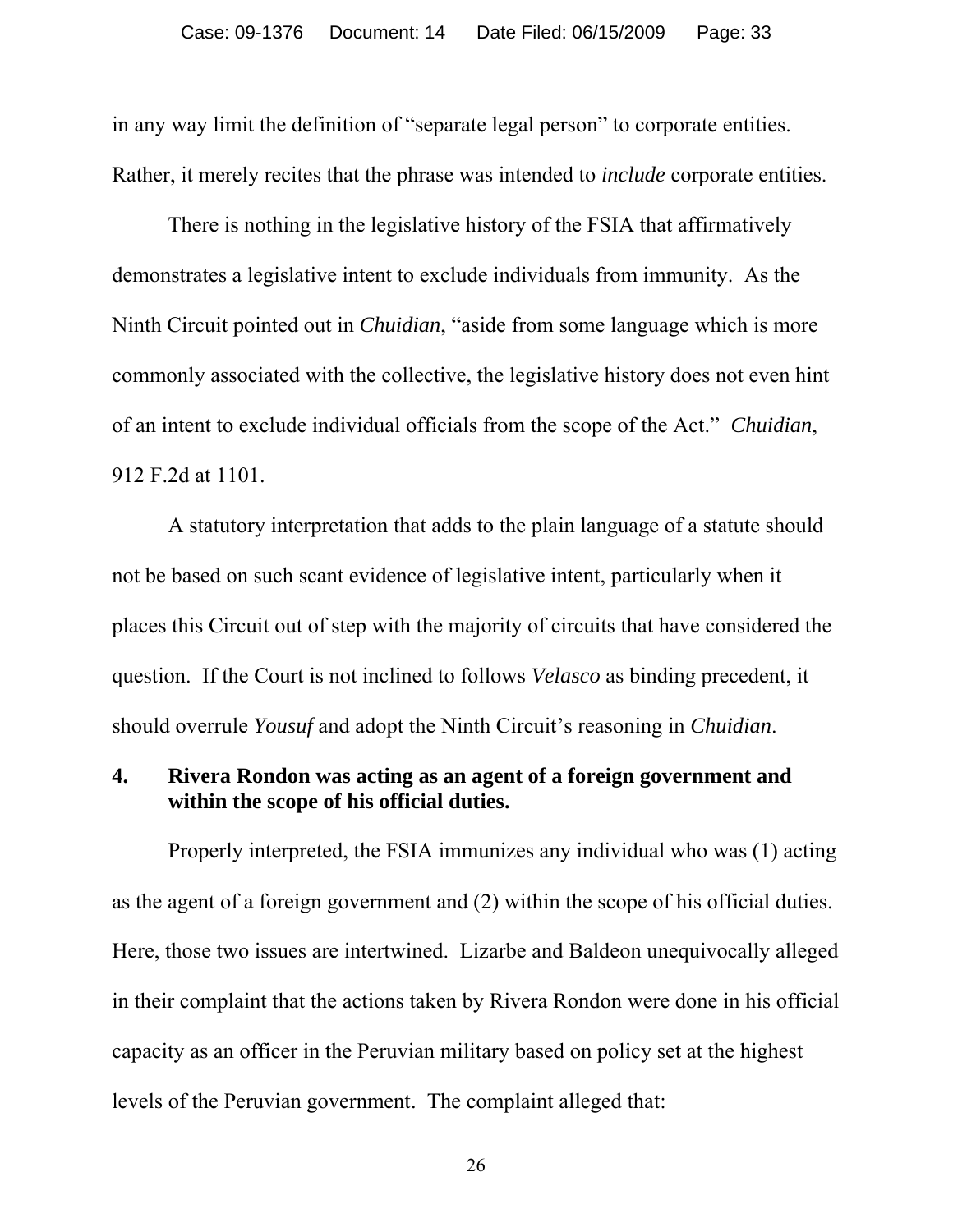1. "Peru was in a state of civil war," and that the Peruvian Army was "fighting the Maoist rebel group" Shining Path, which "committed widespread abuses, including massacres, bombings and targeted assassinations" (Apx 16);

2. "national elections" were held in 1980, and that the newlyelected government "declared a state of emergency" in an area to include where the alleged events occurred in an effort to fight the Maoist terrorists in that region (Apx 17);

3. it was "the government" which "deployed the Peruvian Army" to the alleged location where the events at issue occurred so that "military operations" could be carried out in the region (Apx 18);

4. it was the "Peruvian Army" that "targeted the Accomarca District" where the events in question allegedly took place (Apx 18-19);

5. a Peruvian General who was "Chief of the Political-Military Command" for the area involved, "ordered the General Staff of the Peruvian Army's Second Infantry Division to devise an operational plan to 'capture and/or destroy terrorist elements'" (Apx 14, 19);

6. the military "operation" was "placed under the control of" a Lieutenant Colonel who was the "Chief of Operations of the General Staff" (Apx 19);

7. at all relevant times, Rivera Rondon was a low-ranking officer in the Peruvian military, referred to as a "military actor" in the Complaint (Apx 12, 14);

8. Rivera Rondon was allegedly "called" to attend a meeting by his superior officer, the Lieutenant Colonel, to "plan" a military operation in Accomarca; there is no allegation that atrocities or wrongdoing of any type was planned or discussed at this meeting (Apx 20); and

9. Rivera Rondon was merely a Lieutenant at the time and allegedly involved in the resulting operation as such and while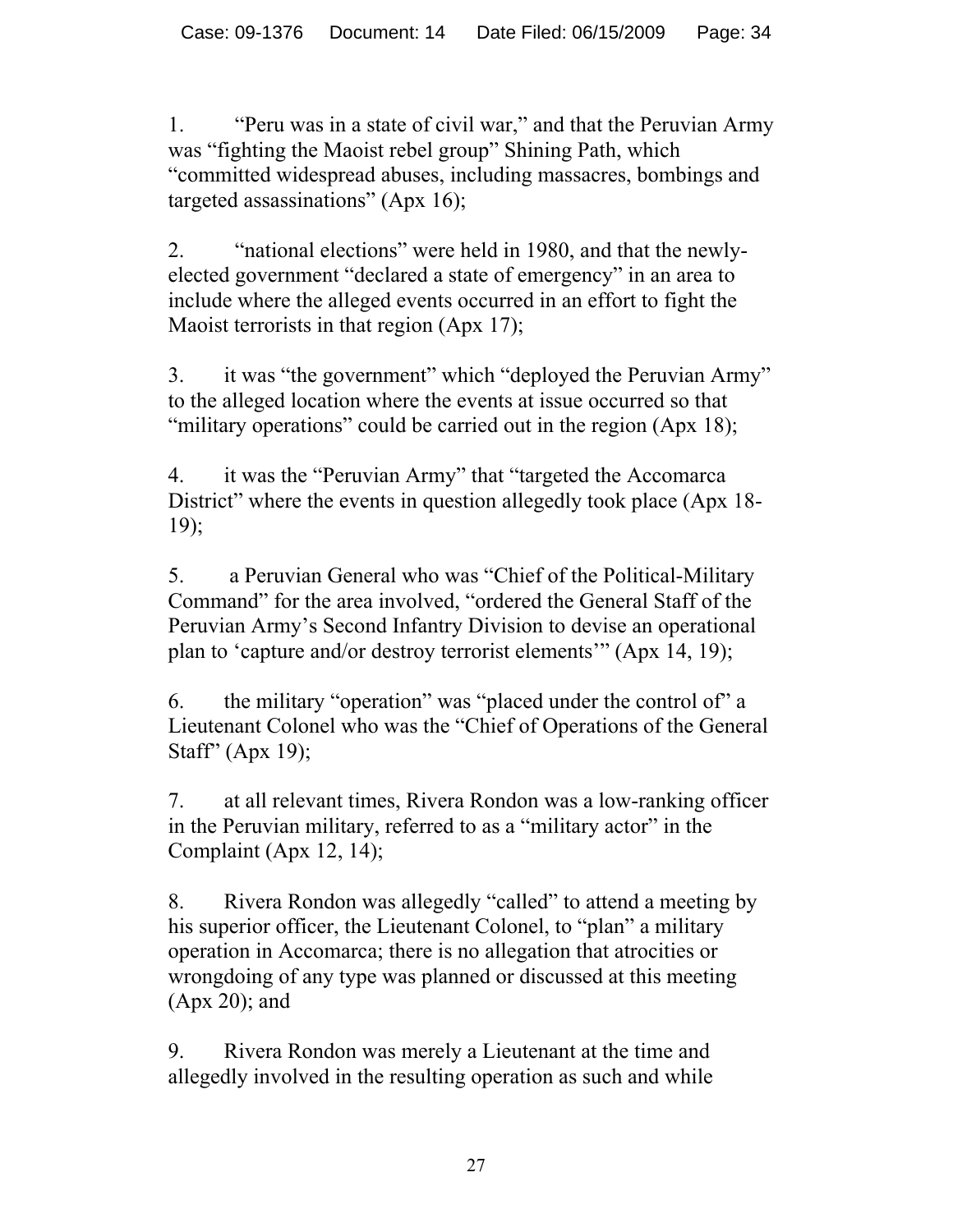wearing his military uniform and using military equipment (Apx 20- 21).

 In denying Rivera Rondon's motion to dismiss, the District Court did not find that he was not acting as an agent of a foreign government. Instead, the Court found that he was acting outside the scope of his official duties. (Apx 235.) The Court relied solely on a letter purportedly from the Ambassador of Peru to that effect. (*See* Apx 44-45; 235.) The Court took the letter as conclusive evidence that Rivera Rondon acted outside the scope of his official duties, finding that it "preclude[d] dismissal . . . as a matter of law." (Apx 235.)

In considering a motion to dismiss under the FSIA, "the court must engage in sufficient pretrial factual and legal determinations to satisfy itself of its authority to hear the case before trial." *Velasco*, 370 F.3d at 398 (internal quotation marks omitted). Thus, the Court may engage in limited jurisdictional discovery. Here, the only factual evidence before the Court was the factual allegations in the complaint and the unsworn letter purportedly from the Ambassador of Peru.

In weighing this evidence, the Court clearly erred in relying solely on the letter and ignoring the contradictory factual averments by Lizarbe and Baldeon themselves. The letter is unreliable for two reasons. First, it was unsworn and does not even purport to represent the official position of the Peruvian government. (*See* Apx 45.) Thus, it was not even authenticated as a valid letter from the Ambassador or established as the state's official position on the matter.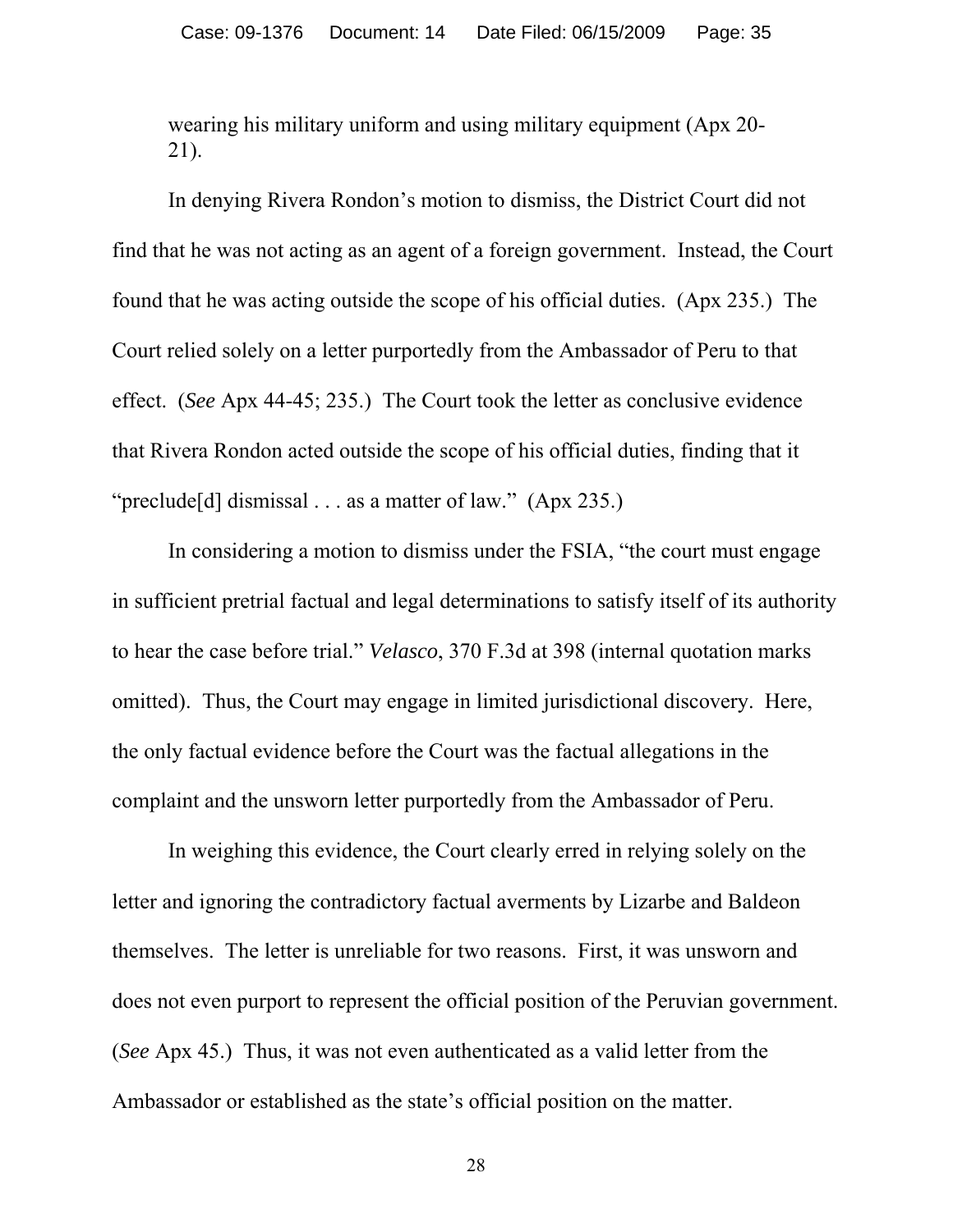Second, the letter is contradicted by the allegations in Lizarbe's and Baldeon's complaint, which clearly show that Rivera Rondon acted in an official capacity. To begin with, the letter suggests that Rivera Rondon will "declare" that he "participated in the massacre of civilians in the town of Accomarca . . . in August of 1985." (Apx. 45.) Nothing could be further from the truth. Based on the accusations in the complaint, it is clear that Rivera Rondon did not participate in any massacre, and there was no valid reason for the Court to expect him to "declare" that he did.

 Despite the information apparently provided to the author of the letter, Rivera Rondon is not even alleged to have participated in the events in the town of Accomarca. He is alleged *only* to have: (1) been a low-ranking officer in the Peruvian military; (2) attended a meeting he was ordered to attend where he was told his unit would block a road during a military operation against a terrorist group recognized as such by the United States; (3) followed orders by reporting to duty at the designated road; and (4) accurately filed a report to the effect that neither he nor his unit came into contact with any civilians. (*See* Apx 16-24.) Importantly, there is no allegation that the atrocities at Accomarca were planned in advance or that Rivera Rondon knew of any such plan. Nor is there an allegation that Rivera Rondon *knowingly* covered up any atrocities. In short, on the day of the events at Accomarca, Rivera Rondon is alleged to have waited by a road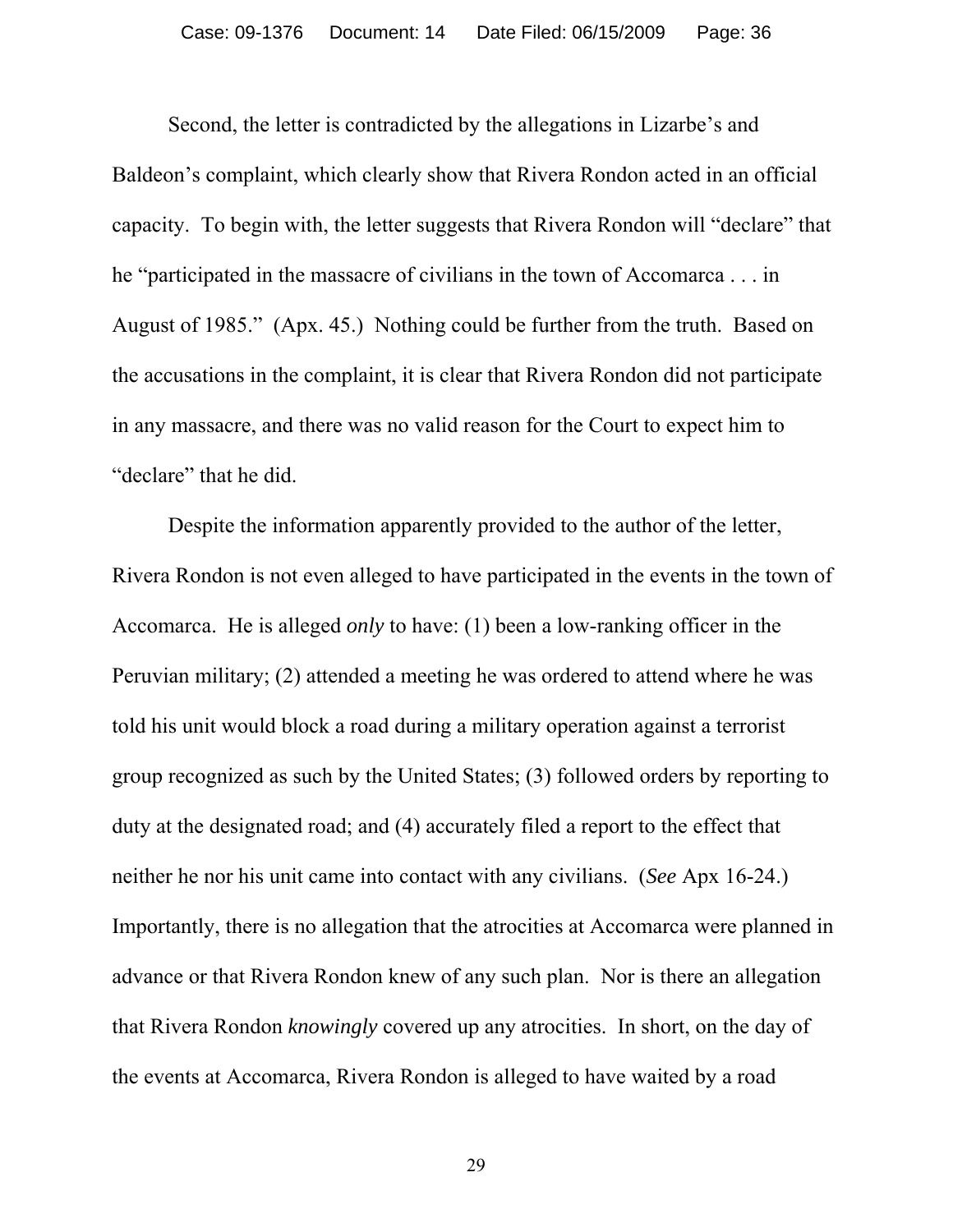outside of town without having so much as seen a civilian, much less interacted

with or harmed one.

Furthermore, the letter states:

[O]n the date of this unfortunate event, President Alan Garcia Perez was just starting his first democratically elected term in office. He commenced his administration by reaffirming his unrestricted respect for civil liberties and the human rights of Peruvian citizens and the strengthening of democratic institutions in the country. Therefore, it is an untruthful statement that the actions of Mr. Rivera Rondon were the result of directives or regulations coming from the Government.

# (Apx 45.)

Lizarbe and Baldeon suggested exactly the opposite in their complaint:

From about 1985 to 1990, including at the time of the Accomarca [events], Alan Garcia [sic] served as president of Peru. Throughout his presidency, Peruvian government forces, and in particular the Peruvian Army, continued to commit widespread and systematic human rights abuses against the civilian population of Peru. Government forces abducted, tortured and disappeared suspected "subversives" and murdered civilians in military operations. . . .

(Apx 27.)

Finally, the conclusion of the letter as a whole—that Rivera Rondon acted outside the scope of his official duties—is contradicted by the numerous factual allegations in the complaint, as outlined above. The Court clearly erred in crediting this unsworn, unreliable letter over the factual allegations in the complaint that clearly demonstrate that Rivera Rondon acted within the scope of his official duties. (*See* Apx 12-21.)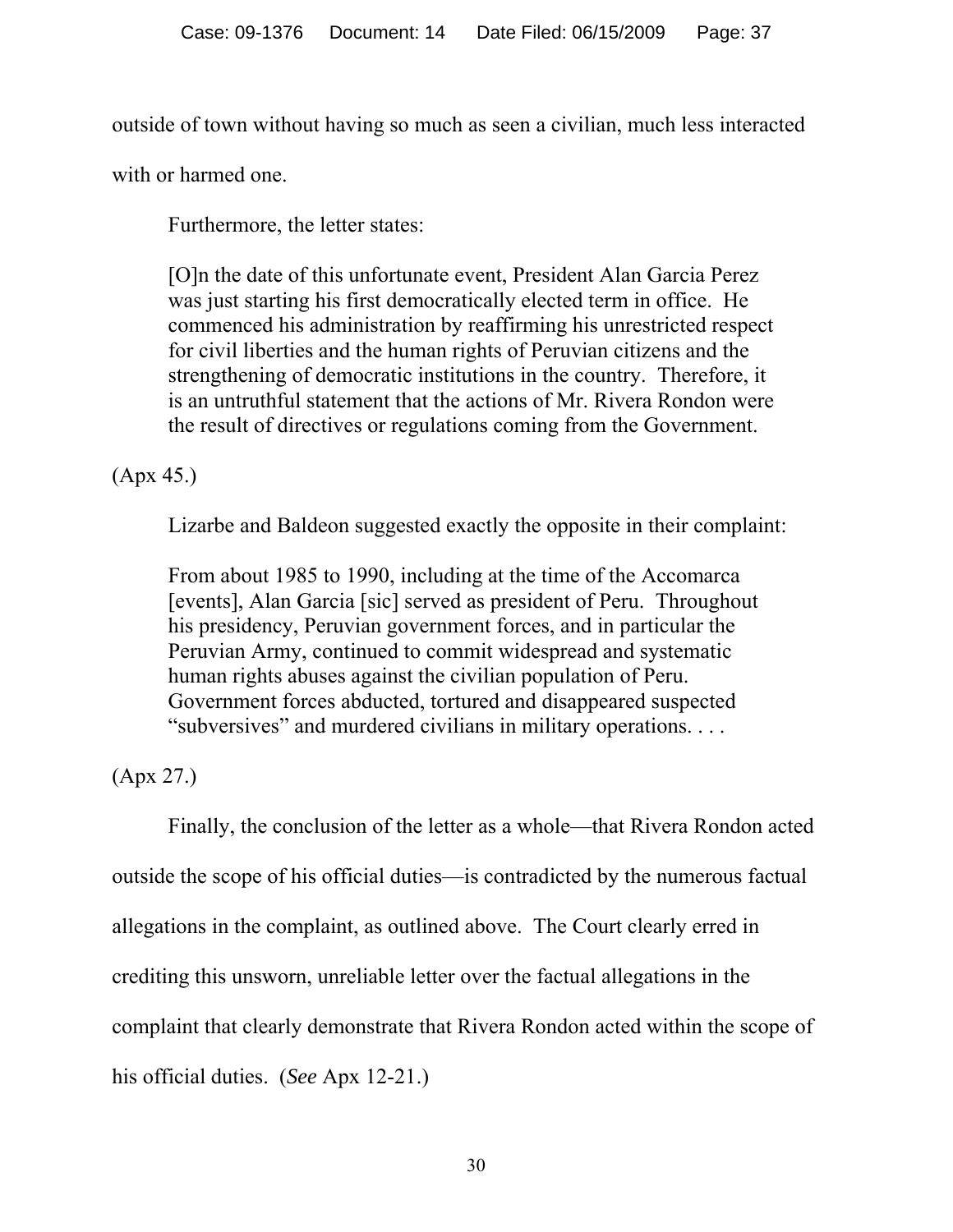It is hard to imagine a plainer example of a military officer acting in his official capacity than that alleged by Lizarbe and Baldeon themselves in their own complaint. The government declared a state of emergency and deployed the army to a particular region to conduct military operations. Once in that region, the Army targeted a particular district. A General in the Army ordered his staff to develop an operational plan. A plan was developed by the General's staff, including a Lieutenant Colonel, who was placed in charge of the operation. That Lieutenant Colonel then ordered Rivera Rondon, a mere Lieutenant, to attend a meeting and carry out a minor portion of the operation (which is not alleged to have included any contact with the Shining Path, the Appellees, or the decedents). At all times, Rivera Rondon was obviously acting pursuant to the policy traced in the Complaint from the highest levels of government, through the chain of command and directly to Rivera Rondon who, *in his uniform and acting in his capacity as an officer*, followed the orders he was given.

 Obviously, the actions Rivera Rondon is alleged to have taken (attending a meeting as a military officer called to do so by his superior, being stationed outside of a particular town as a member of the military while on duty, and drafting an official military report pursuant to military protocols) were lawfully within the scope of his official duties as a Lieutenant in the Peruvian Army.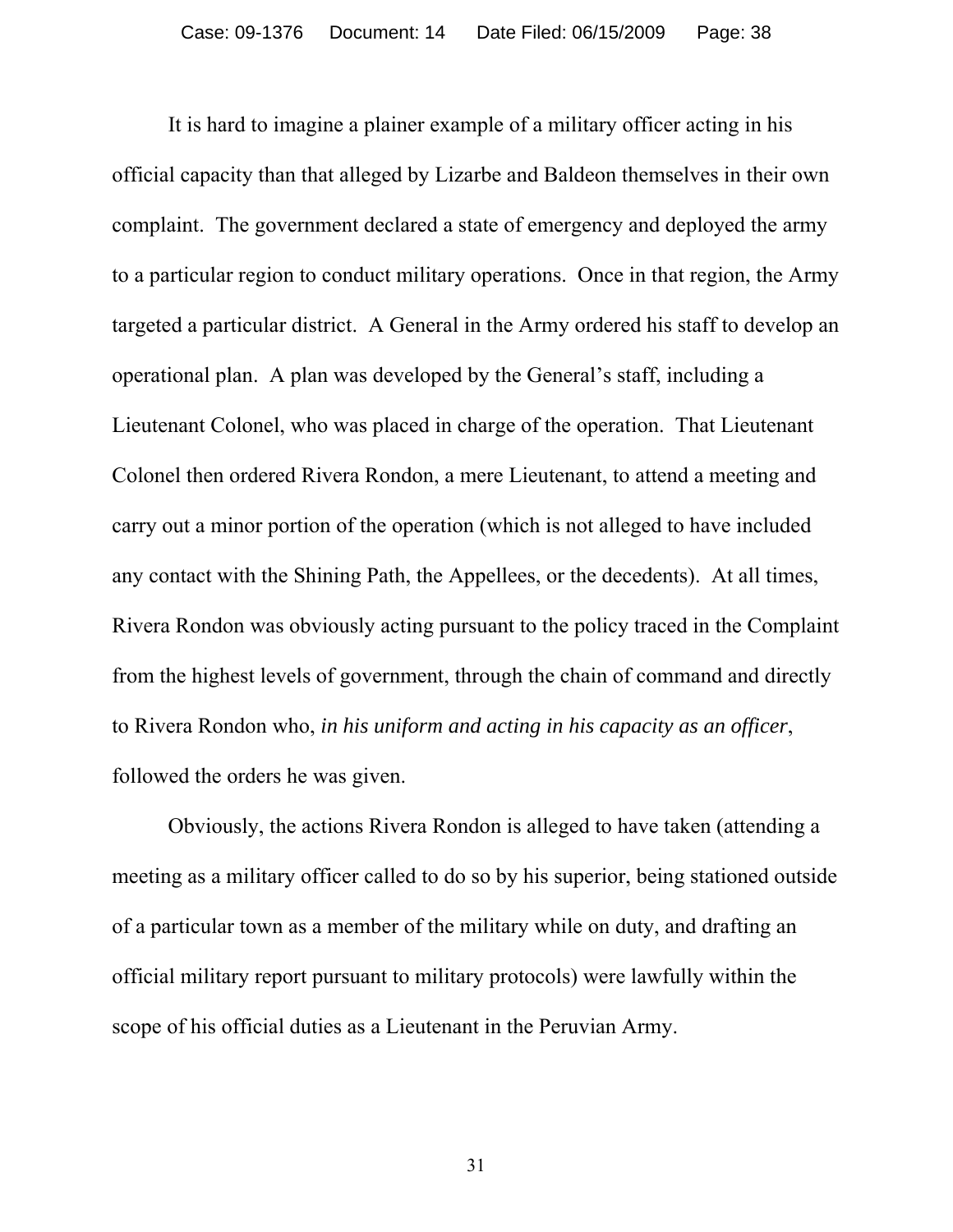Under similar facts, Courts have held that the FSIA applies. In *Belhas v. Ya'Alon*, 466 F.Supp.2d 127 (D.D.C. 2006), the Court dismissed a claim under the doctrine of foreign sovereign immunity rooted in the FSIA. *Belhas* was a suit brought by citizens of Lebanon against former Israeli General Moshe Ya'Alon pursuant to the ATCA and the TVPA, alleging that a bombing in Lebanon, by the Israeli military, constituted war crimes, extrajudicial killing, crimes against humanity, and cruel, inhuman, or degrading punishment. The defendant general was alleged to have been involved in the bombing attack. The defendant moved to dismiss on, among other grounds, that the suit was barred by the FSIA.

 The *Belhas* plaintiffs alleged that the defendant "had command responsibility for the attack," "participated in the decision," and was "acting under color of Israeli law," *id*. at 130-31. As in the present matter, the plaintiffs in *Belhas* did not allege that the defendant was acting in his personal capacity or that his activities were private in any way. As a result, the court concluded that it "is undisputed that General Ya'alon was acting in his official capacity with respect to the events underlying this lawsuit." The Court dismissed the suit based upon FSIA official capacity immunity. *Id*. at 131.

*Belhas* is virtually identical to the present case. A military officer, acting pursuant to orders and the policies of his government, was sued under the TVPA and the ATCA for actions undertaken in his official capacity. As a result, he was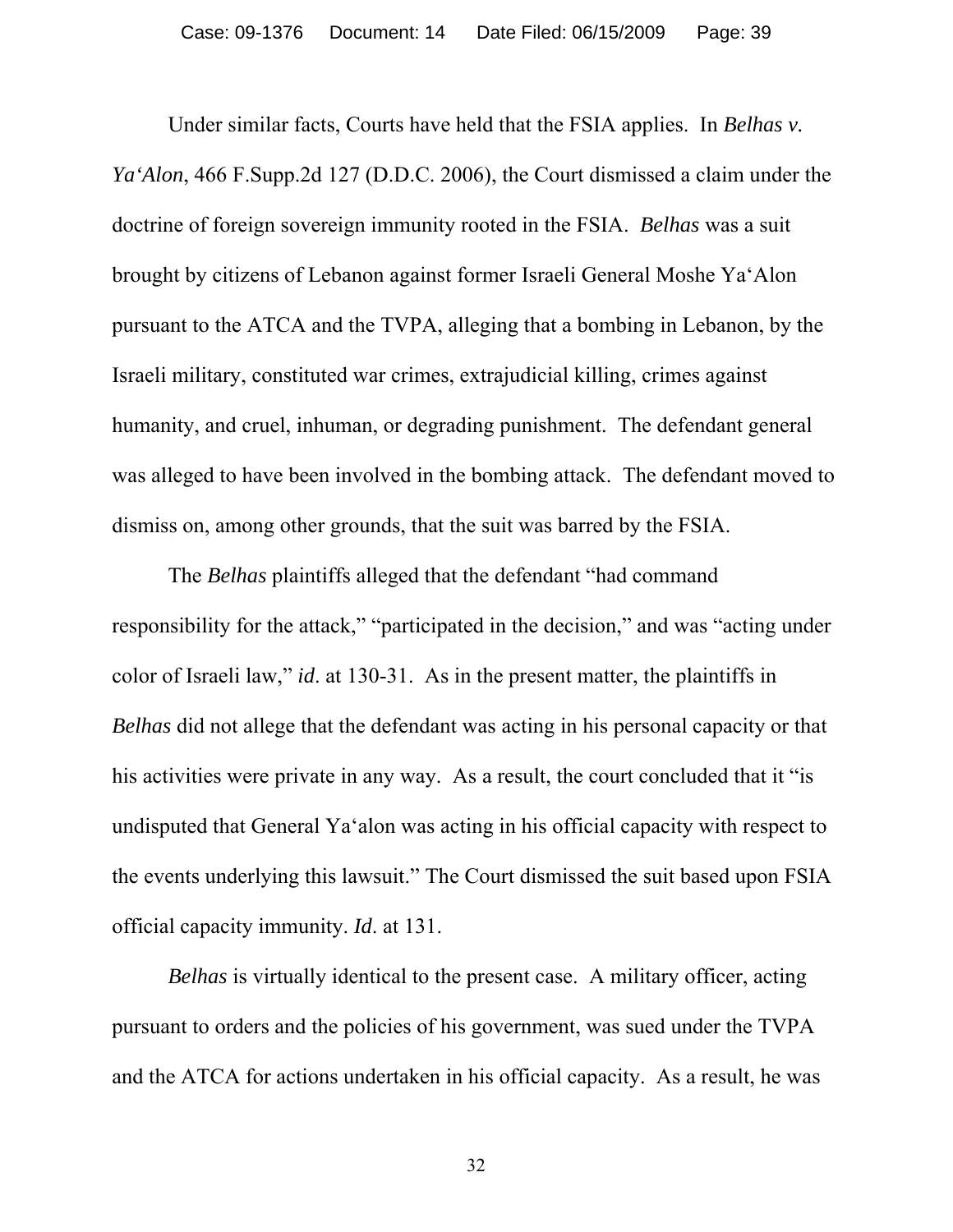entitled to FSIA sovereign immunity, and the case was dismissed. The same result should be reached here and for the same reasons.

 Another instructive case is *Matar v. Dichter*, 2007 WL 1276960 (S.D.N.Y. May 2, 2007). There, plaintiffs sued Avraham Dichter, the former director of the Israeli General Security Service under the ATCA and the TVPA. Specifically, plaintiffs alleged that the General Security Service officer authorized, planned and directed military personnel in the bombing of a residential neighborhood in Gaza City and developed, implemented, and escalated Israel's alleged targeted killing policy. 2007 WL 1276960 at \*1.

 The court dismissed the Complaint under the FSIA after concluding that "[p]laintiffs unquestionably sue Dichter in his official capacity [because] [n]othing in the Complaint permits an inference that Dichter's alleged conduct was 'personal and private in nature.'" *Id*. (*citing Leutwyler v. Al-Abdullah*, 184 F.Supp.2d 277, 287 (S.D.N.Y. 2001); *Belhas*, 466 F.Supp.2d at 130-131). The exact same is true here. Nothing in the complaint permits the inference that Rivera Rondon acted in anything other than his official capacity. As a result, the Complaint should be dismissed under the FSIA.

 In *Tannenbaum v. Rabin*, No. CV-95-4357, 1996 WL 75283 (E.D.N,Y. Feb. 13, 1996), the plaintiff sued Israel's Minister of Police and former Prime Minister Yitzhak Rabin for allegedly directing the beating of the plaintiff by police. The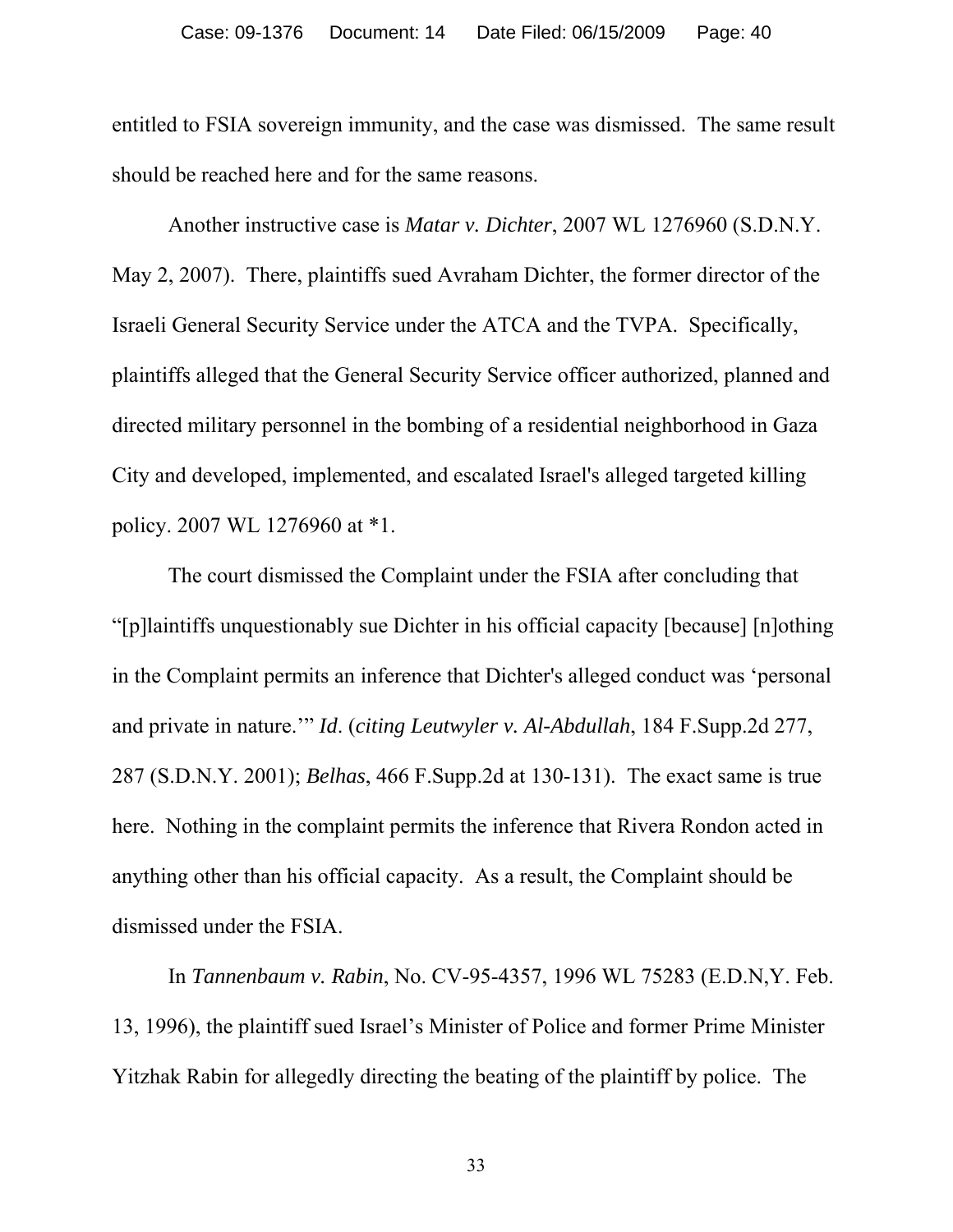plaintiff attempted to sue the defendants individually, but the Court found them

immune from liability:

Although the complaint names the defendants in their individual as well as their official capacities, Tannenbaum alleges no acts committed directly by the late Prime Minister Rabin, nor any by Shachal, nor any by "John Doe" other than those committed "at the direction of' the other two defendants. Tannenbaum alleges only that defendant police officer "John Doe" was "acting at the direction of Defendants Rabin and Shachal," when he committed the acts of which plaintiff complains ....[] In short, Tannenbaum's claim is against the defendants in their official roles only and therefore, as agencies or instrumentalities of a foreign state under 28 U.S.C. §§ 1603(a) - (b).

Id. at \*3.

Similarly, in *El-Fadl v. Central Bank of Jordan*, the plaintiff claimed that Jordanian officials had him detained and tortured by military police. 75 F.3d 668, 670 (D.C. Cir. 1996). The plaintiff was careful to allege that these actions were undertaken "in an individual capacity." *Id*. at 671. The D.C. Circuit nevertheless held that the officials had acted on behalf of the sovereign and were entitled to immunity. *Id*. at 671. *Accord Askir v. Boutros-Ghali*, 933 F. Supp. 368, 370 n.3 (S.D.N.Y. 1996) (rejecting claims against U.N. official individually as "none of [his] alleged actions are outside of the scope of his official duties").

Here, the allegations in the complaint established that Rivera Rondon was acting within the scope of his official duties. The letter purportedly from the Ambassador, which was lacking in fundamental indicia of reliability and, factually, was contradicted by the complaint itself, does not outweigh the factual allegations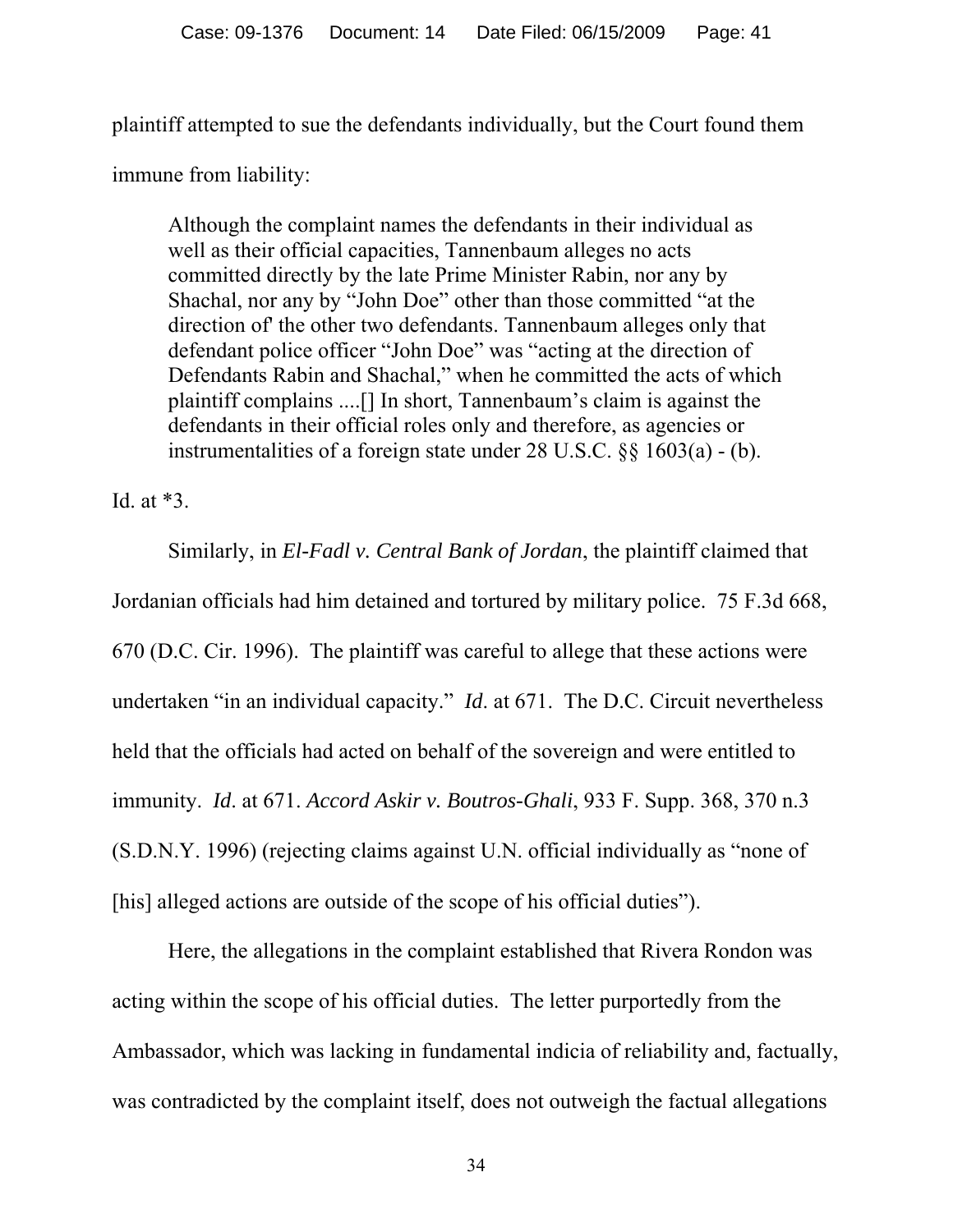pleaded by Lizarbe and Baldeon. The Court therefore clearly erred in finding that Rivera Rondon acted outside the scope of his authority.

## **B. The FSIA protects former foreign government officials from suit.**

 The District Court also ruled that Rivera Rondon does not enjoy immunity under the FSIA because he was not serving as a foreign government official at the time suit was filed. (Apx 235.) In so ruling, the Court relied exclusively on *Yousuf*.

After holding that the FSIA does not apply to individual government agents, the Court in *Yousuf* further stated that the FSIA does not apply to *former*  government officials. In other words, according to the *Yousuf* Court, "even if an individual foreign official could be an 'agency or instrumentality under the FSIA,' sovereign immunity would be available only if the individual were still an 'agency or instrumentality' at the time of suit." *Yousuf*, 552 F.3d at 383.

 In reaching that conclusion, the Court relied on *Dole Food Co. v. Patrickson*, 538 U.S. 468, 123 S. Ct. 1655, 155 L. Ed. 2d 643 (2003). In *Dole Food*, a ground of farm workers sued Dole Food Company in state court, alleging that they were injured by exposure to an agriculture pesticide. *Id*. at 471. Dole Food impleaded the Dead Sea Companies. *Id*. The Dead Sea Companies removed the action to federal court, claiming that they were instrumentalities of the State of Israel under the FSIA. *Id*. at 472.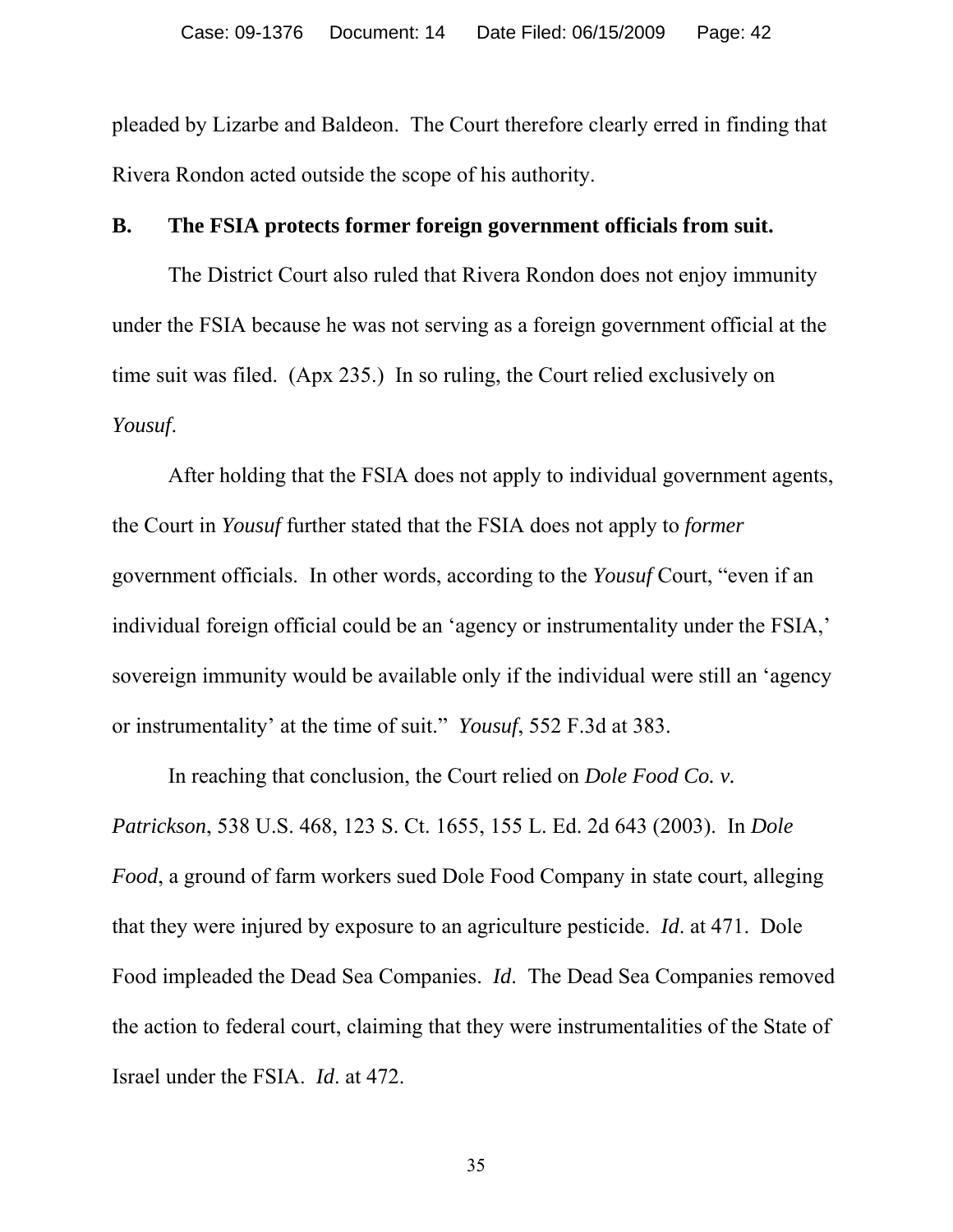The United States Supreme Court held that the Dead Sea Companies did not enjoy a right to removal under the FSIA because they were not instrumentalities of a foreign state at the time suit was filed. The Court reasoned that, "[t]o be entitled to removal under § 1441(d), the Dead Sea Companies must show that they are entities 'a majority of whose shares or other ownership interest is owned by a foreign state.'" *Id*. at 478 (quoting 28 U.S.C. § 1603(b)(2)). The Court concluded: "We think the plain text of this provision, because it is expressed in the present tense, requires that instrumentality status be determined at the time suit is filed." *Dole Food Co.*, 538 U.S. at 478.

 Relying on that holding by the Supreme Court, this Court in *Yousuf* said: "[E]ven if an individual foreign official could be an 'agency or instrumentality under the FSIA,' sovereign immunity would be available only if the individual were still an 'agency or instrumentality' at the time of suit." *Yousuf*, 552 F.3d at 383. As explained below, that statement by the *Yousuf* Court was mere *dicta*, which was not binding on the District Court and is not binding on this Court. Furthermore, if this Court is of the opinion that the statement was not *dicta*, it should nevertheless overrule *Yousuf*.

#### **1. The discussion of this issue in** *Yousuf* **is** *dicta***.**

A comment by the Court that is not "essential to the holding[]" constitutes *dicta*. *See Stiltner v. Island Creek Coal Co.*, 86 F.3d 337, 342 n.9 (4th Cir. 1996)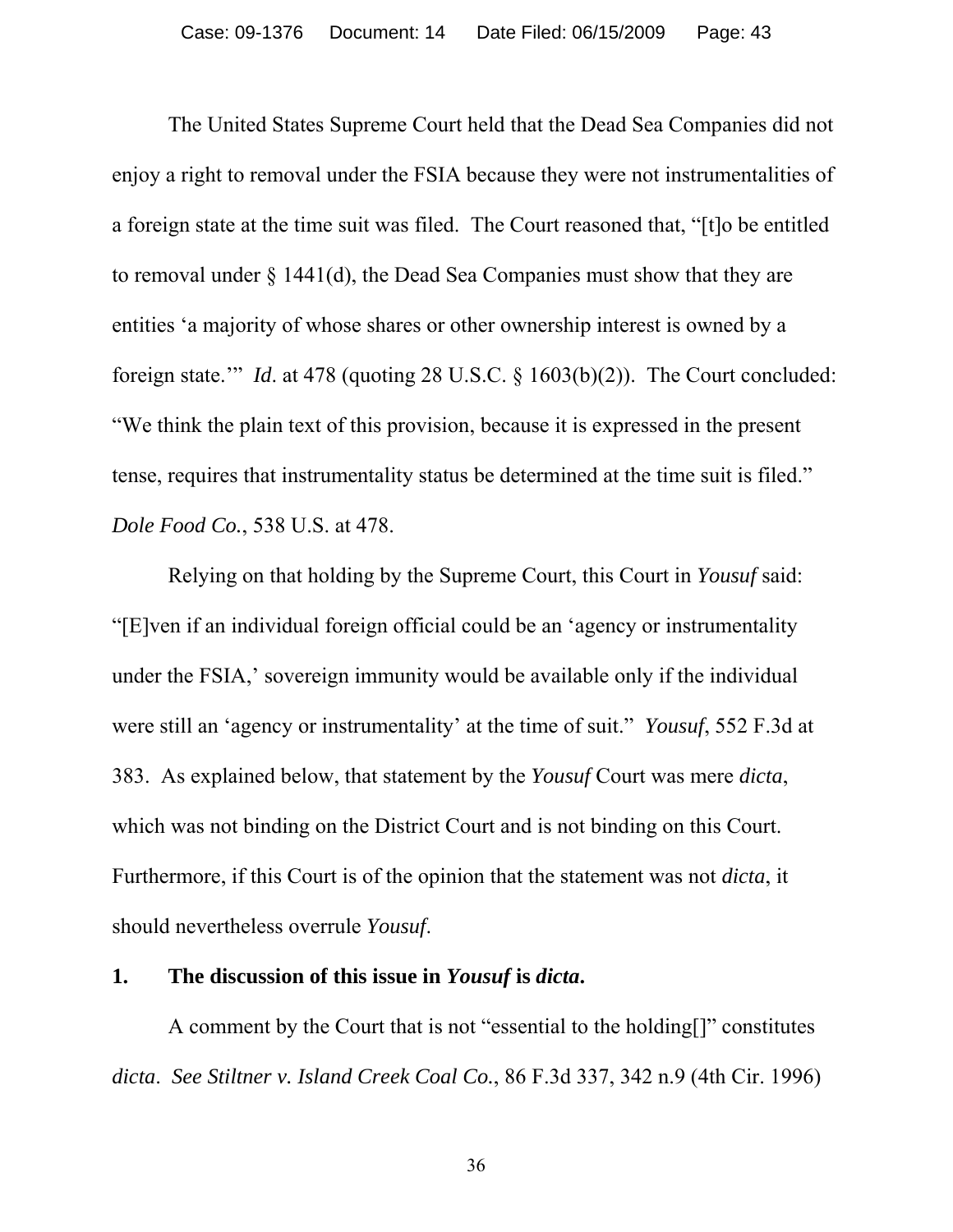(noting that a "comment was dicta because it was not essential to the holdings"); *Karsten v. Kaiser Found. Health Plan*, 36 F.3d 8, 11 (4th Cir. 1994) (stating that if it considered a particular issue raised in the case, its opinion on that issue "would be nothing more than pure *dicta*, unnecessary for the determination of this case").

 Moreover, this Court has declared that, where a Court issues a holding and an alternative holding, the alternative holding is *dicta*. *Karsten*, 36 F.3d at 11 (4th Cir. 1994) (*per curiam*). The Court in *Karsten* cautioned against alternative holdings, and explained: "If the first reason given is independently sufficient, then all those that follow are surplusage; thus, the strength of the first makes all the rest *dicta*." *Id*.

 In *Yousuf*, the Court clearly held: "[T]he FSIA does not apply to individual foreign government agents like Samantar. Accordingly, the district court erred by concluding that Samantar is shielded from suit by the FSIA." *Yousuf*, 552 F.3d at 381. The Court then proceeded to say that, "even if an individual foreign official could be an 'agency or instrumentality under the FSIA,' sovereign immunity would be available only if the individual were still an 'agency or instrumentality' at the time of suit." *Id*. at 383. Thus, in light of the Court's holding as to first issue, its discussion of the second issue was unnecessary for determination of the case. If, as the Court held, the FSIA does not apply to individual foreign government officials, there is no reason to even consider whether it applies to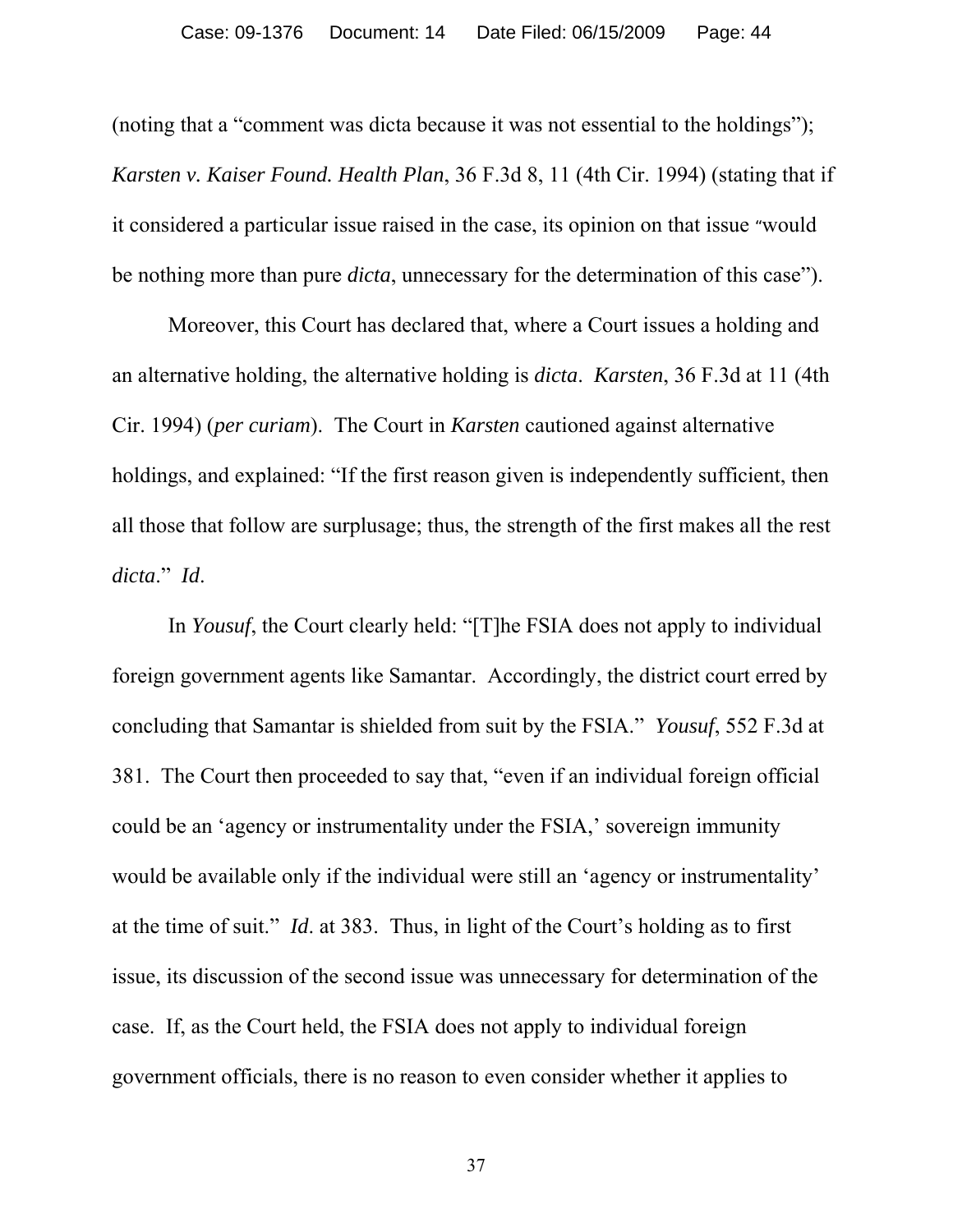*former* foreign government officials. Judge Duncan said as much in a concurring opinion: "With respect, I join in all but Part III of Judge Traxler's incisive opinion. . . . Our conclusion that the FSIA does not apply to individuals is sufficient to resolve the case before us." *Id*. at 384 (Duncan, J., concurring).

 As mere *dicta*, the *Yousuf* Court's analysis of whether the FSIA applies to former foreign government officials was not binding on the District Court in this case, and it is not binding on this Court in reviewing the denial of Rivera Rondon's motion to dismiss. For the reasons explained below, the Court should reverse the District Court's holding on this issue.

#### **2. If** *Yousuf* **is not** *dicta***, it should be overruled.**

As explained above, this Court recognized that "a three-judge panel has the statutory and constitutional power to overrule the decision of another three-judge panel." *McMellon*, 387 F.3d at 334. If the Court is inclined to interpret Part III of *Yousuf* as binding precedent, it should nevertheless overrule it for the reasons explained below.

# **3. FSIA immunity should be determined as of the time of the conduct at issue.**

*Dole Food Co.* involved two questions: (1) "whether a corporate subsidiary can claim instrumentality status where the foreign state does not own a majority of its shares but does own a majority of the share of a corporate parent one or more tiers above the subsidiary;" and (2) "whether a corporation's instrumentality status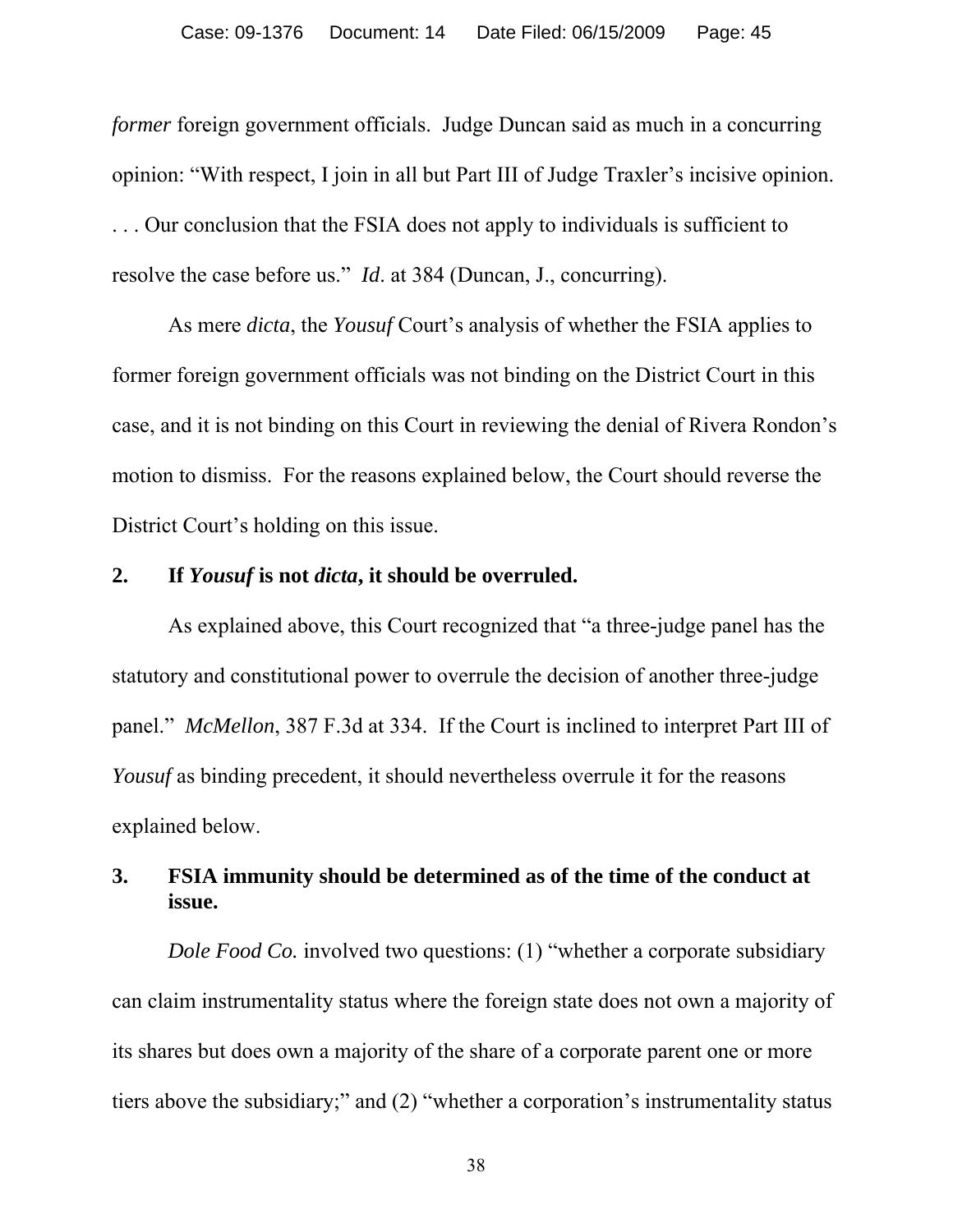is defined as of the time an alleged tort or other actionable wrong occurred or, on the other hand, at the time suit is filed." *Dole Food Co.*, 538 U.S. at 470.

In resolving the latter of the two questions, the *Dole Food* Court based its ruling on the plain language of 28 U.S.C. § 1603(b)(2), which defines "agency or instrumentality of a foreign state" as "any entity . . . which is an organ of a foreign state or political subdivision thereof, *or a majority of whose shares or other ownership interest is owned by a foreign state or political subdivision thereof*." (Emphasis added.) The Court held that that, because the italicized language above is "expressed in the present tense," it "requires that instrumentality status be determined at the time suit is filed." *Dole Food Co.*, 538 U.S. at 478.

 The Supreme Court's resolution of the two issues before it in *Dole Food Co.* is inapplicable to the question before the Court in this case. As the United States District Court for the Southern District of New York said:

The Supreme Court [in *Dole Food Co.*] held that a foreign state's ownership of an entity must be direct for the entity to be considered an instrumentality. The Supreme Court also ruled that ownership must be determined as of the date on which the complaint was filed. Neither of these points of law speaks, however, to the circumstances under which an individual is covered by the FSIA.

*Burnett v. Al Baraka Inv. & Dev. Corp. (In re Terrorist Attacks)*, 349 F. Supp. 2d

765, 789 (S.D.N.Y. 2005) (citations omitted).

Other appellate courts have said that *Dole Food Co*. is inapplicable to cases

involving individual defendants, and an individual defendant's status should be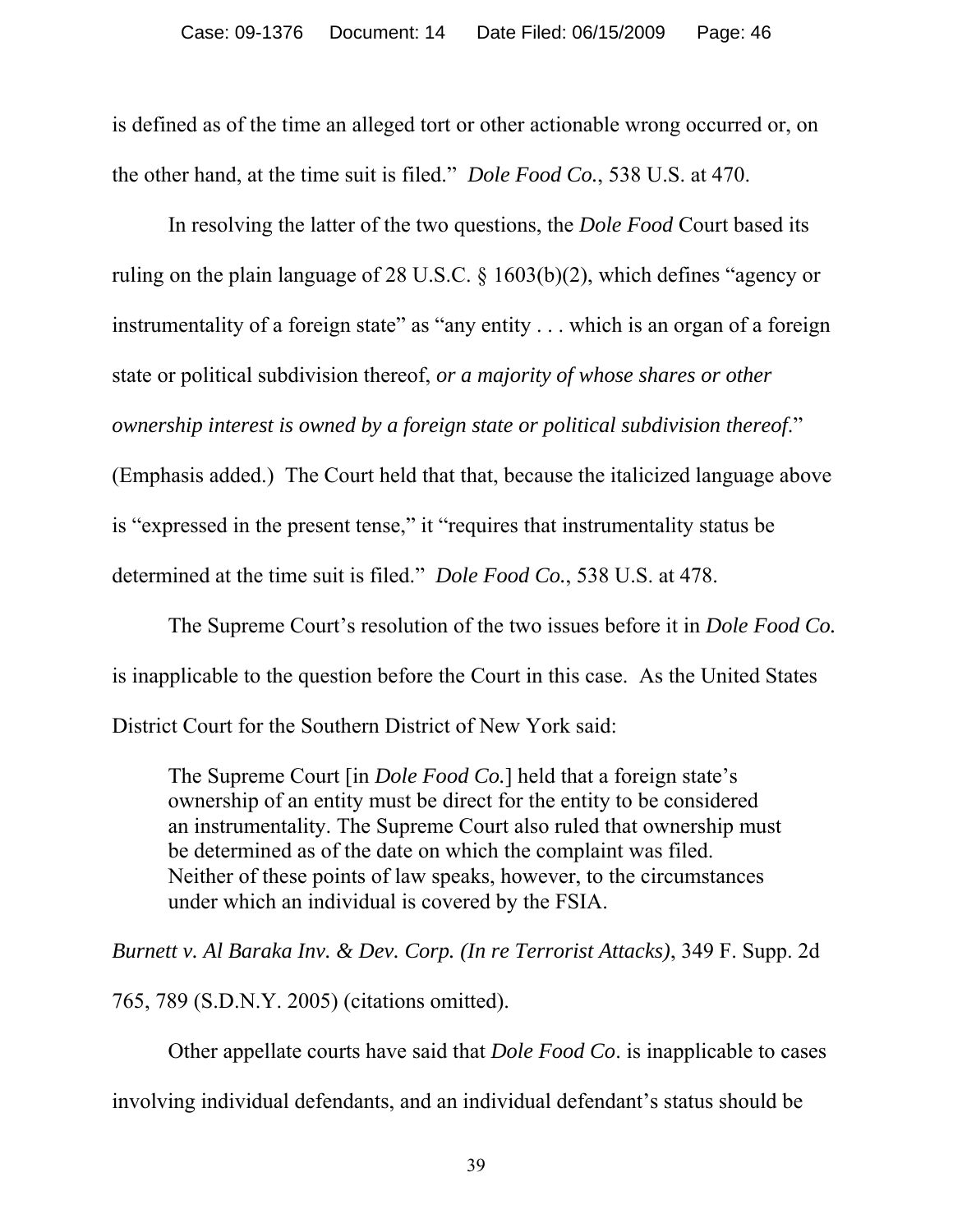determined as of the time of the conduct at issue. *See USX Corp. v. Adriatic Ins.* 

*Co.*, 345 F.3d 190, 203-04 (3d Cir. 2003); *Belhas v. Moshe Ya'Alon*, 515 F.3d

1279, 1285-86 (D.C. Cir. 2008) (*dicta*).

 The *Belhas* Court explained, albeit in *dicta*, that expanding *Dole Food* to individual government officials would undermine the fundamental policies behind the FSIA:

 Appellants ask us to hold that a public official protected by the sovereign immunity of his country at the time he performs acts on behalf of the government loses that protection on the day he resigns or reaches the expiration of his term. Aside from the fact that such a holding makes no practical sense, it would be a dramatic departure from the common law of foreign sovereign immunity, as codified in the FSIA. The Supreme Court recently reiterated that one "wellrecognized" purpose of the FSIA was the "codification of international law at the time of the FSIA's enactment." *Permanent Mission of India*, 548 U.S. at , 127 S. Ct. at 2356. In 1976, it was well settled that sovereign immunity existed for "any other public minister, official, or agent of the state with respect to acts performed in his official capacity if the effect of exercising jurisdiction would be to enforce a rule of law against the state." RESTATEMENT (SECOND) OF FOREIGN RELATIONS LAW OF THE UNITED STATES § 66(f) (1965). The common law of foreign sovereign immunity made no distinction between the time of the commission of official acts and the time of suit. When Congress codified the common law in the FSIA, it retained this same protection for foreign officials. *See Chuidian*, 912 F.2d at 1099-1100. In light of the above "wellrecognized" purpose of the FSIA, it is unreasonable to assume that in enacting the FSIA, Congress intended to make such sweeping and counterintuitive changes to foreign sovereign immunity with the simple use of the word "is."

*Belhas*, 515 F.3d at 1285.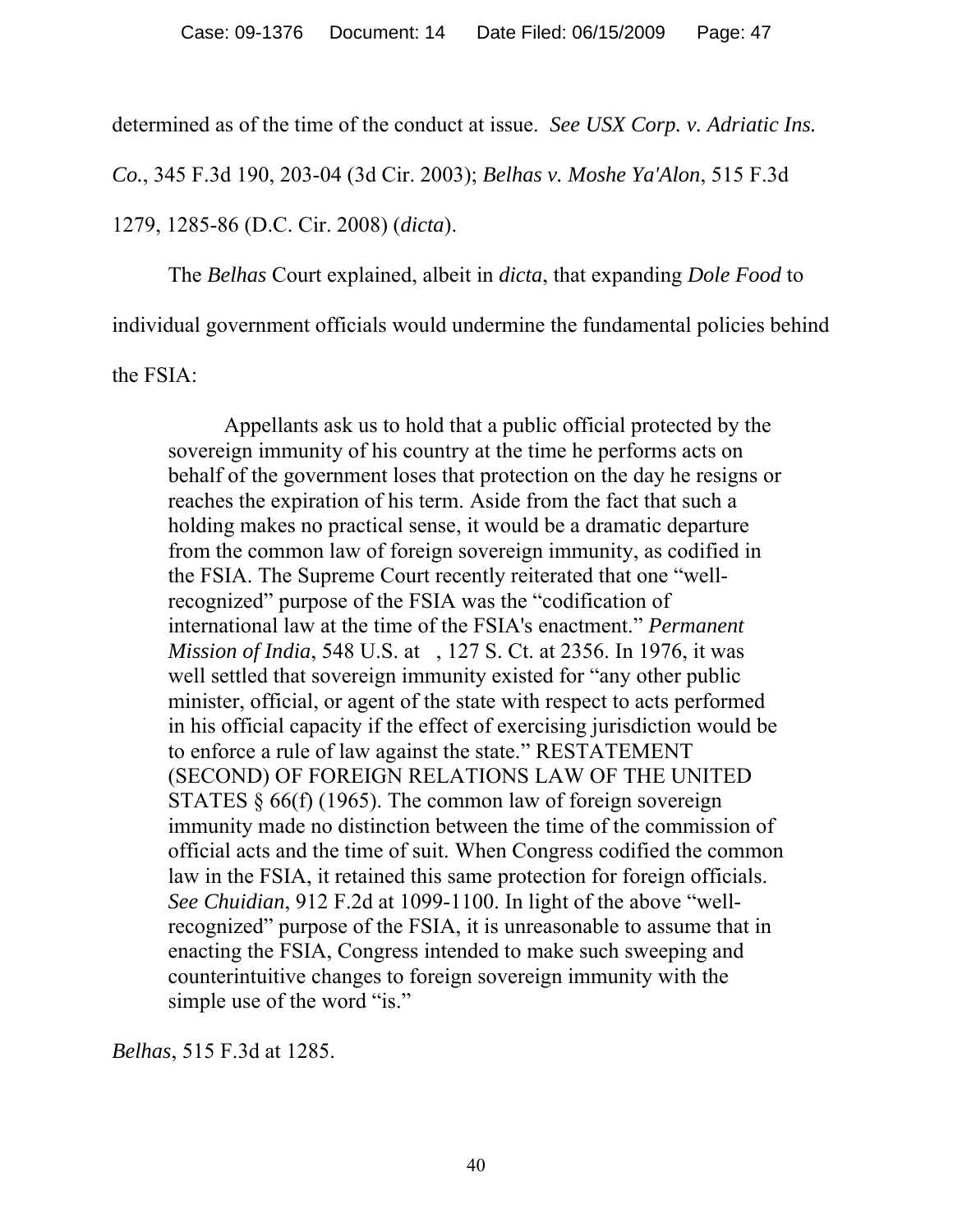The *Belhas* Court further noted that *Dole Food* did not even address this issue, but that it nevertheless appears to support the opposite rule with respect to individual government officials:

*Dole Food* does not appear to support the proposition advanced by appellants. It resolved only two questions, neither of which is relevant to this case . . . . Although the Court held that a corporation's instrumentality status is defined at the time of suit, *id*. at 478 at 478, relying in part on the statute's use of the present tense of "is owned," 28 U.S.C.  $\S$  1603(b)(2), the case never dealt with the acts of a government official. The status of a corporation at one time owned by a foreign state and an individual who was at one time an official of such a state are hardly the same. The corporation and the state have at all times been entities wholly separate and distinguishable from each other and able to act without the presence or even existence of the other. This does not define the relationship between the state and its officials. While it is true, indeed obvious, that the official has an existence independent of the state, the state does not act independently of its agents. Every act committed by a sovereign government is carried out by its officials and agents. While the state may own corporations that conduct some of these acts, it need not do so. Regardless of whether it creates or owns corporations, individual officials or agents must act as instrumentalities for anything actually to be done. To suppose that the sovereign's immunity protecting the individual official in the performance of his sovereign's business vanishes the moment he resigns, retires, or loses an election is to establish that he had no immunity at all. Even though the state's immunity survives his departure, it is difficult to say how it could act within its immunity without being able to extend that immunity to the individual officials who acted on its behalf.

While *Dole Food* was not dealing with appellants' novel theory, the court did offer language in that case relevant to this argument. The *Dole Food* Court opined that a purpose of foreign sovereign immunity is "to give foreign states and their instrumentalities some protection from the inconvenience of suit as a gesture of comity between the United States and other sovereigns." 538 U.S. at 479. To allow the resignation of an official involved in the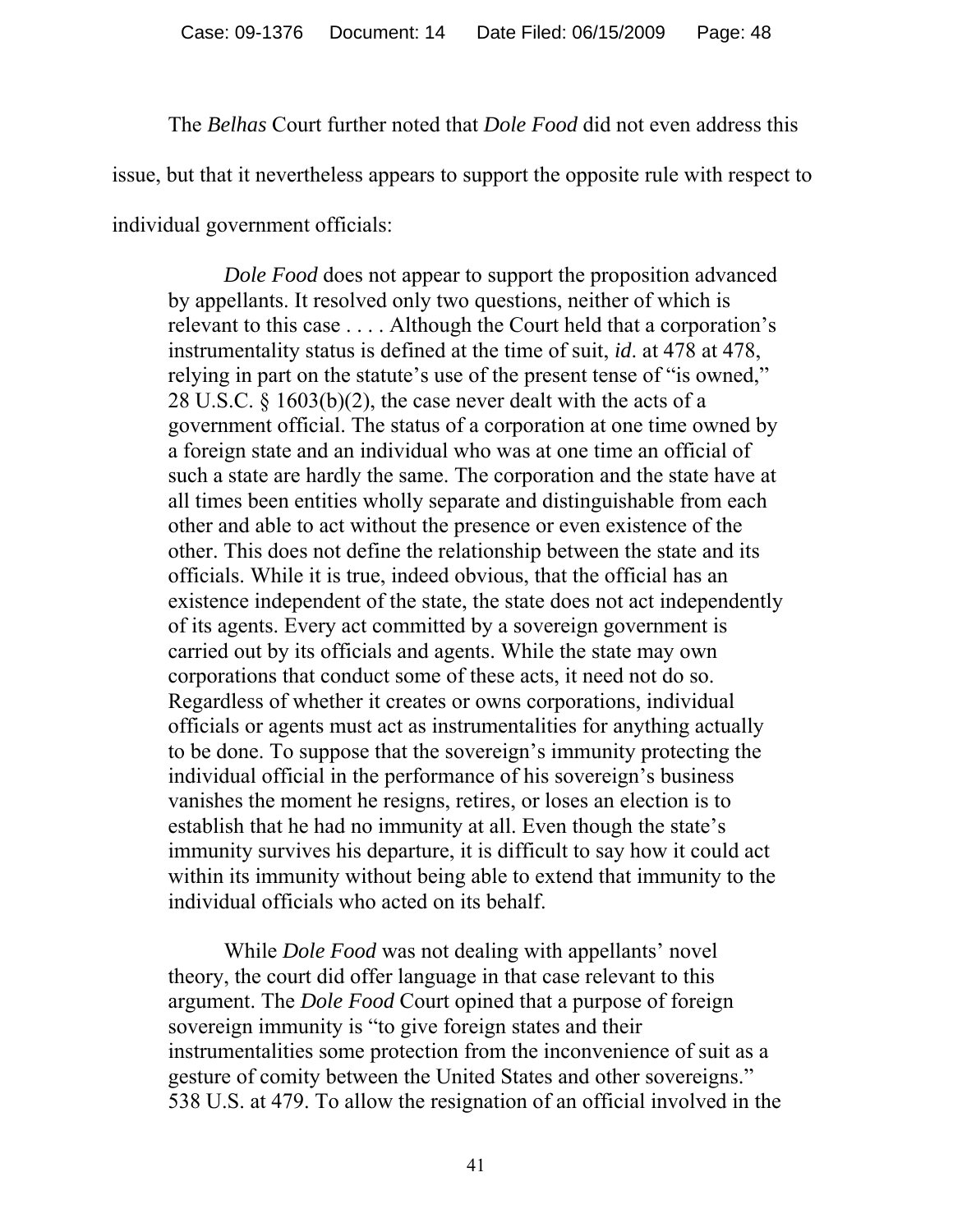adoption of policies underlying a decision or in the implementation of such decision to repeal his immunity would destroy, not enhance that comity. . . .

*Belhas*, 515 F.3d at 1285-86.

The reasoning of *Belhas*, *Burnett*, and others is far more persuasive than the *dicta* in *Yousuf*. The Court in *Yousuf* simply expanded *Dole Food*'s holding to apply to individual foreign government officials. The Court in *Dole Food* did not itself render that holding, and so the result in *Yousuf* is not dictated by *Dole Food*.

Moreover, there are good reasons for not extending *Dole Food*'s holding to individual defendants. There is a great difference between a former government official and a corporate entity that was formerly owned by a sovereign government. This Court has recognized that "[c]laims against the individual in his official capacity are the practical equivalent of claims against the foreign state." *Velasco*, 370 F.3d at 399. It follows that individuals who act as agents of a foreign state enjoy the same immunity as the state. The state's immunity does not cease when the official leaves his or her official capacity, and the official's immunity should continue as well. As the District of Columbia Circuit reasoned:

To suppose that the sovereign's immunity protecting the individual official in the performance of his sovereign's business vanishes the moment he resigns, retires, or loses an election is to establish that he had no immunity at all. Even though the state's immunity survives his departure, it is difficult to say how it could act within its immunity without being able to extend that immunity to the individual officials who acted on its behalf.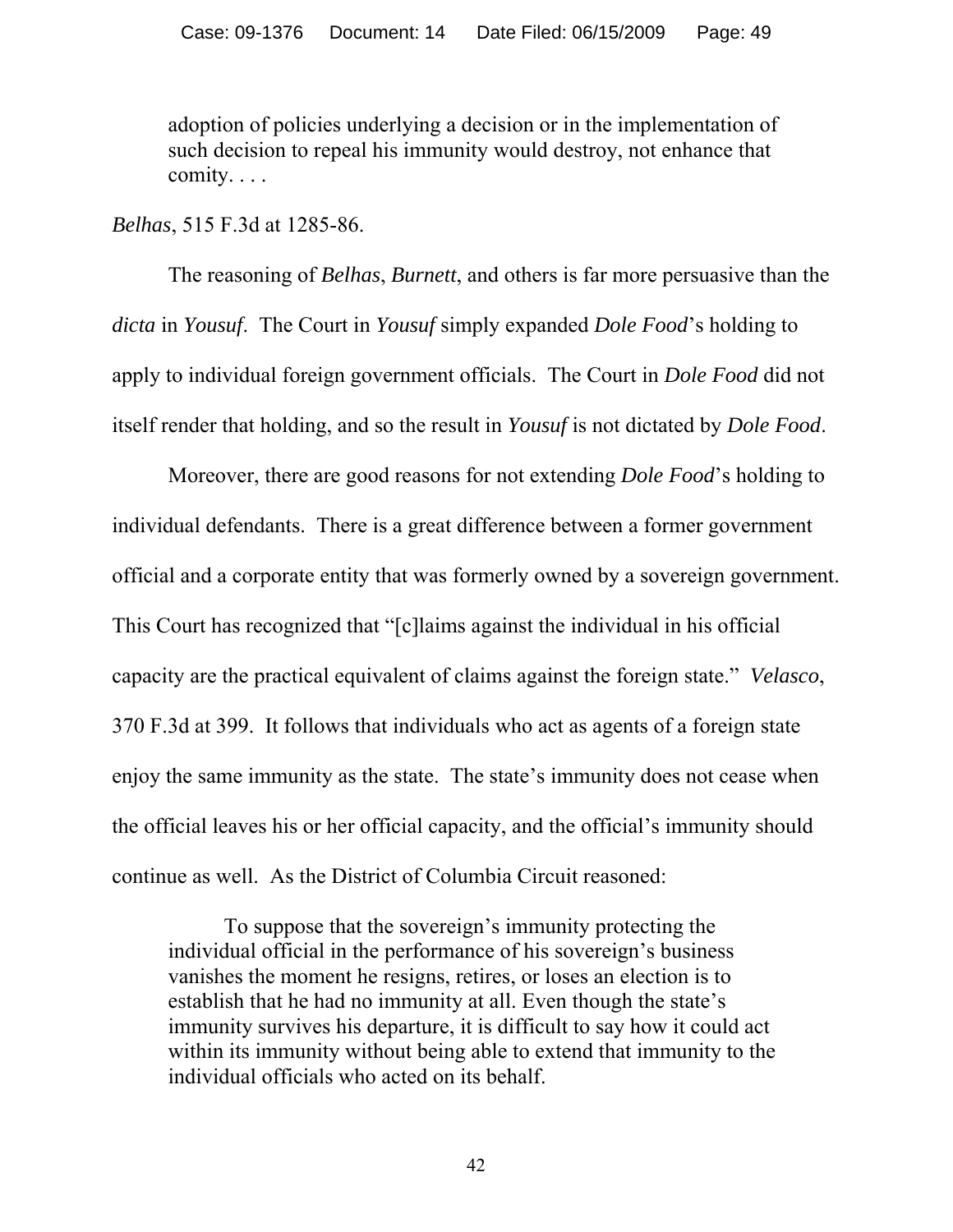*Belhas*, 515 F.3d at 1285-86.

 Furthermore, as the *Belhas* Court pointed out, and as explained in greater detail by the Ninth Circuit Court of Appeals in *Chuidian*, the FSIA codified the common law of foreign sovereign immunity that existed in 1976. At that time, "[t]he common law of foreign sovereign immunity made no distinction between the time of the commission of official acts and the time of suit." *Belhas*, 515 F.3d at 1285. As the *Chuidian* Court said with respect to a different issue, if the FSIA immunizes only foreign government officials who are serving in that capacity at the time suit is filed, "the Act contains a substantial unannounced departure from prior common law." *Chuidian*, 912 F.2d at 1101. It is unreasonable to assume that was Congress's intent in enacting the FSIA, particularly with no supporting evidence in the legislative history.

 For those reasons, the Court should discount the *dicta* in *Yousuf* that the FSIA does not apply to former foreign government agents. Alternatively, if the Court determines that the *Yousuf* Court's discussion of this issue is not *dicta*, it should nevertheless overrule it. Properly interpreted, the FSIA shields former foreign government agents from liability for alleged acts committed in their official capacities. As explained above, in this case, Lizarbe and Baldeon have sued Rivera Rondon for acts he allegedly committed while acting in his official capacity as an agent of the Government of Peru. He is immune from liability under the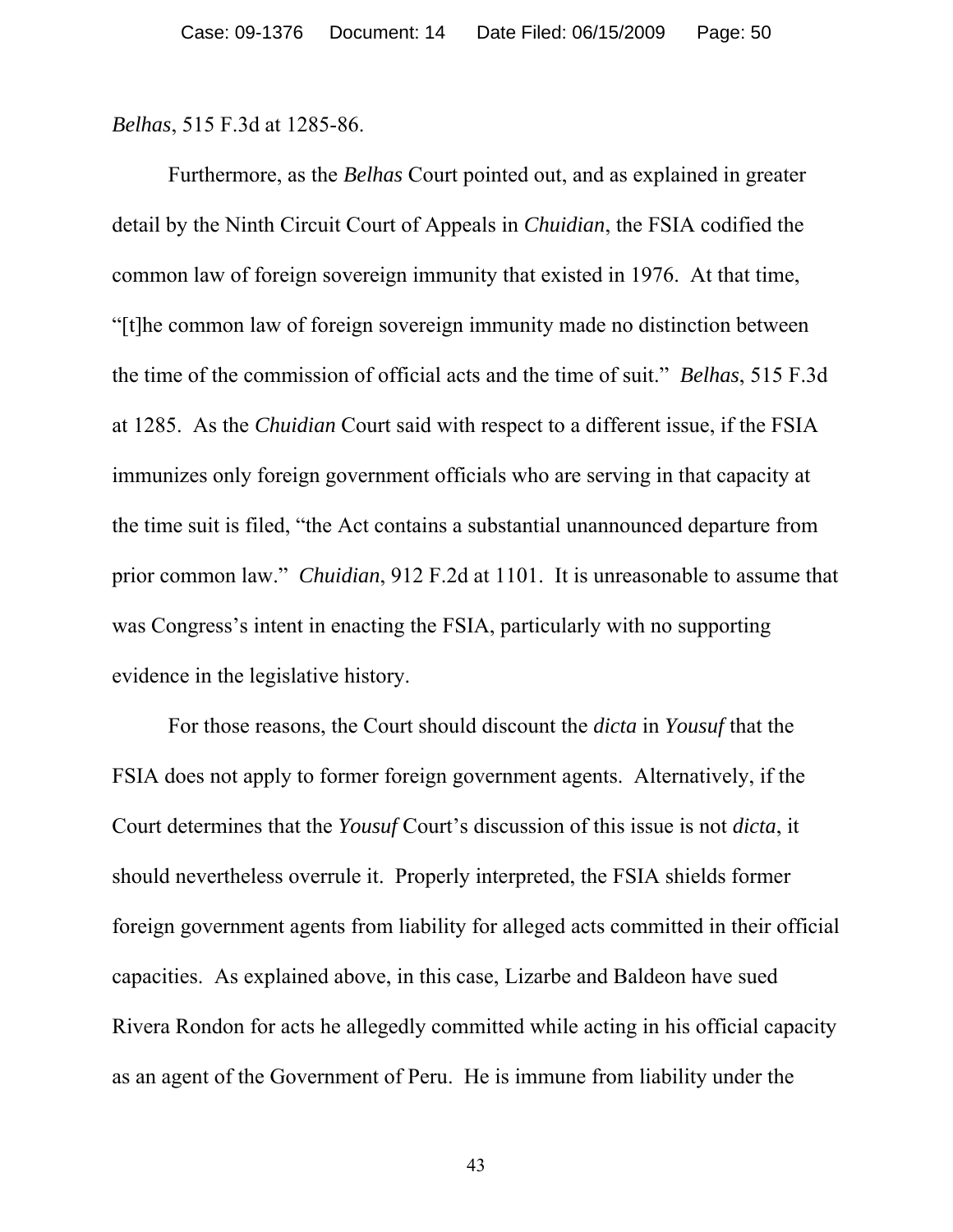FSIA. The District Court therefore erred in denying his motion to dismiss, and this Court should reverse that ruling.

### **II. The Court should consider other issues raised in Rivera Rondon's motion to dismiss under its pendent appellate jurisdiction.**

 As noted above, Rivera Rondon has a right to an interlocutory appeal of the District Court's decision that he is not immune from suit under the FSIA. The Court's denial of Rivera Rondon's motion to dismiss on that ground is immediately appealable under the collateral order doctrine. *Rux v. Republic of Sudan*, 461 F.3d 461, 467 n.1 (4th Cir. 2006). *Accord Bd. of Regents of the Univ. of Tex. Sys. v. Nippon Tel. & Tel. Corp.*, 478 F.3d 274, 277 (5th Cir. 2007); *Gupta v. Thai Airways Int'l, LTD*, 487 F.3d 759, 764 (9th Cir. 2007).

 Furthermore, the other issues raised in Rivera Rondon's motion to dismiss addressed below are reviewable by the Court in the exercise of its pendent appellate jurisdiction. Under that exception to the final judgment rule, this Court "retain[s] the discretion to review issues that are not otherwise subject to immediate appeal when such issues are so interconnected with immediately appealable issues that they warrant concurrent review." *Rux*, 461 F.3d at 475. This Court will exercise pendent appellate jurisdiction under two circumstances: "(1) when an issue is 'inextricably intertwined' with a question that is the proper subject of an immediate appeal; or (2) when review of a jurisdictionally insufficient issue is 'necessary to ensure meaningful review' of an immediately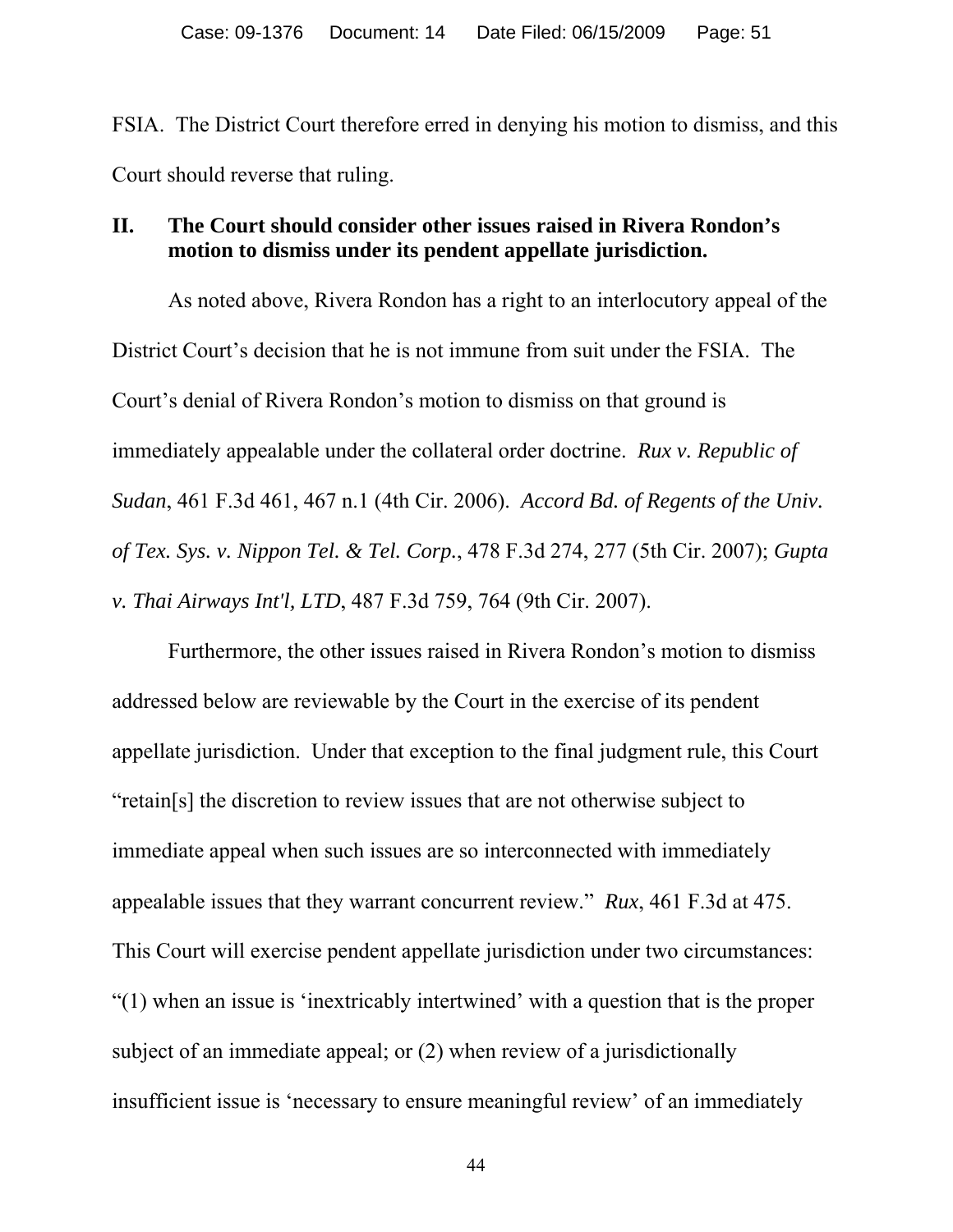appealable issue." *Rux*, 461 F.3d at 475 (quoting *Swint v. Chambers County Comm'n*, 514 U.S. 35, 50-51, 115 S. Ct. 1203, 131 L. Ed. 2d 60 (1995)).

 Here, the issue of whether Lizarbe and Baldeon failed to exhaust their remedies in Peru, as required by the TVPA, and the question of whether this action is untimely under the applicable statute of limitations are both inextricably intertwined with the FSIA issue. These issues therefore warrant concurrent review.

 As set forth in his motion to dismiss, for numerous reasons, Rivera Rondon should not be subjected to this civil action in the District Court. Most notably, he is entitled to immunity under the FSIA, as explained above. Furthermore, however, even if, *arguendo*, the District Court's analysis of the FSIA issue were correct, this action should not go forward because Lizarbe and Baldeon failed to exhaust their remedies abroad, as required by the TVPA. Similarly, even if neither of the above issues entitled Rivera Rondon to dismissal, this action was brought nearly 22 years after the events in question, well beyond the applicable statute of limitations under the TVPA. Thus, all three issues lead to the same result, this action should have been dismissed by the District Court.

 The Court should consider the exhaustion and limitations issues because they present clear, alternative grounds for dismissal. Accordingly, the three issues are inextricably intertwined and should be reviewed concurrently.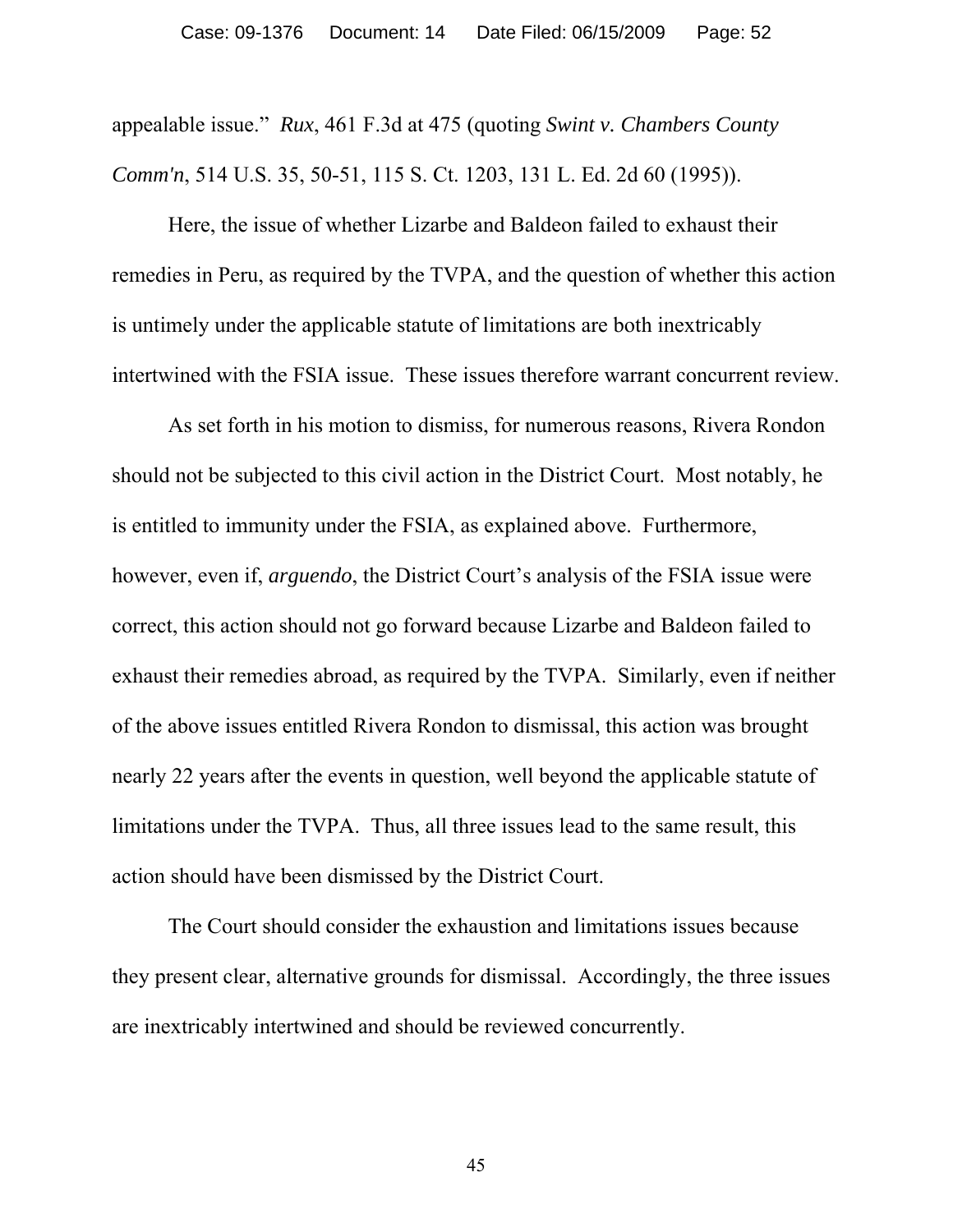### **III. The Appellants failed to exhaust their remedies in Peru.**

The Torture Victims Protection Act provides that, a "court shall decline to hear a claim if the claimant has not exhausted adequate and available remedies in the place in which the conduct giving rise to the claim occurred." 28 U.S.C. § 1350(2)(b). Thus, TVPA claims carry a requirement to exhaust remedies in the local jurisdiction prior to filing suit here and remedies in Peru must be effectively non-existent. A difficult or time-consuming process is insufficient. Instead, the Peruvian process must be followed unless it is "unobtainable, ineffective, inadequate, or obviously futile."

 Lizarbe and Baldeon admitted in the complaint and their papers that remedies exist in Peru and that they are being pursued there by the very same parties who filed this case:

1. "In or about 2005, Peruvian prosecutors filed murder charges in civilian court against Defendant Rivera Rondon. . . ." (Apx 30.)

2. "In or about June 2005, the Third Supraprovincial Criminal Court…opened an investigation against…Defendant Rivera Rondon." (Apx 31.)

3. "Under Peruvian law, victims of human rights abuses, including Plaintiffs, are not entitled to civil compensation until a criminal case in a civilian court results in a conviction…." (Apx 31.)

Furthermore, in their opposition to Rivera Rondon's motion to dismiss,

Lizarbe and Baldeon conceded: "Soon thereafter, Plaintiffs each exercised their

right to become a parte civil [civilian party]…By doing so, Plaintiffs have done the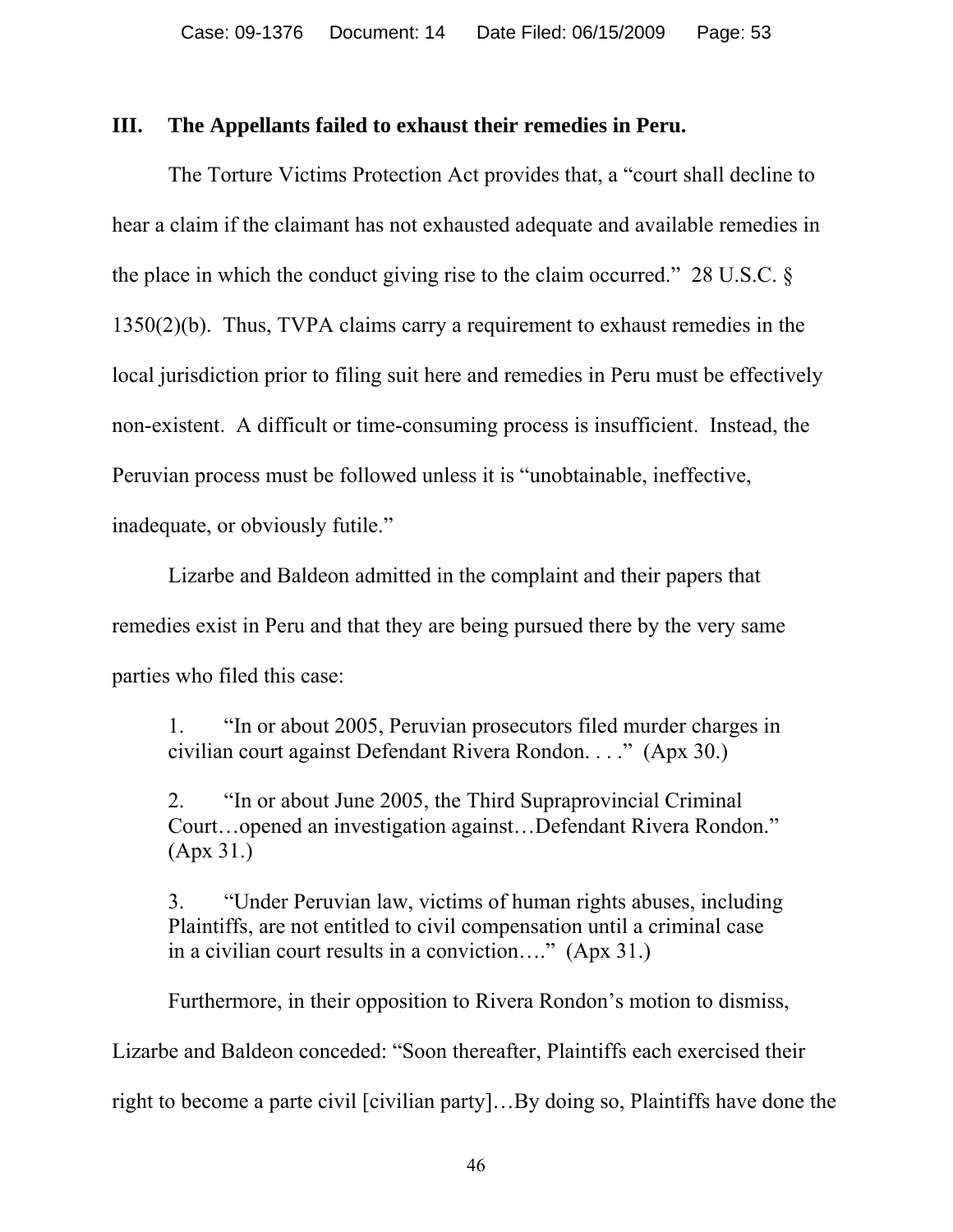equivalent to 'suing' under United States law…." Pl. Opp. to Mot. to Dismiss at 38. Thus, in opposing Rivera Rondon's Motion to Dismiss, Lizarbe and Baldeon admitted for the first time that they have sued Rivera Rondon in Peru. $3$  Having so admitted, they cannot contend that there is no process in Peru to address their grievances. Not only is there a process, but they are participating in it (a fact they did not admit in the dozens of pages of their Complaint).

 In denying Rivera Rondon's Motion to Dismiss, the District Court reasoned that "[u]nder the TVPA, the defendant bears the burden of proving that available and adequate local remedies exist in Peru." (Apx 237.) The Court concluded that "Rivera Rondon has not met his burden in this regard." (Apx 238.) In particular, the Court noted that there was no evidence regarding the expediency of the civil case in Peru or the level of damages available. (Apx 239.)

 The District Court was legally incorrect in weighing any lack of evidence against Rivera Rondon. In *Jean v. Dorelien*, 431 F.3d 776, 781 (11th Cir. 2005), a

 $\overline{a}$ 

 $3$  Lizarbe and Baldeon did not allege in the Complaint that they had actually become parties civil to the prosecution in Peru. As noted in the Motion to Dismiss, without such allegations, this case could not proceed. *See Ruiz v. Martinez*, 2007 WL 1857185, 6 (W.D.Tex. May 17, 2007) ("Most importantly, Ruiz fails to allege that he submitted a grievance regarding the alleged torture to Mexican authorities….Until Ruiz exhausts the "adequate and available remedies" of Mexico, the ATS bars his torture claim in the United States, and the Court has no jurisdiction over this issue.").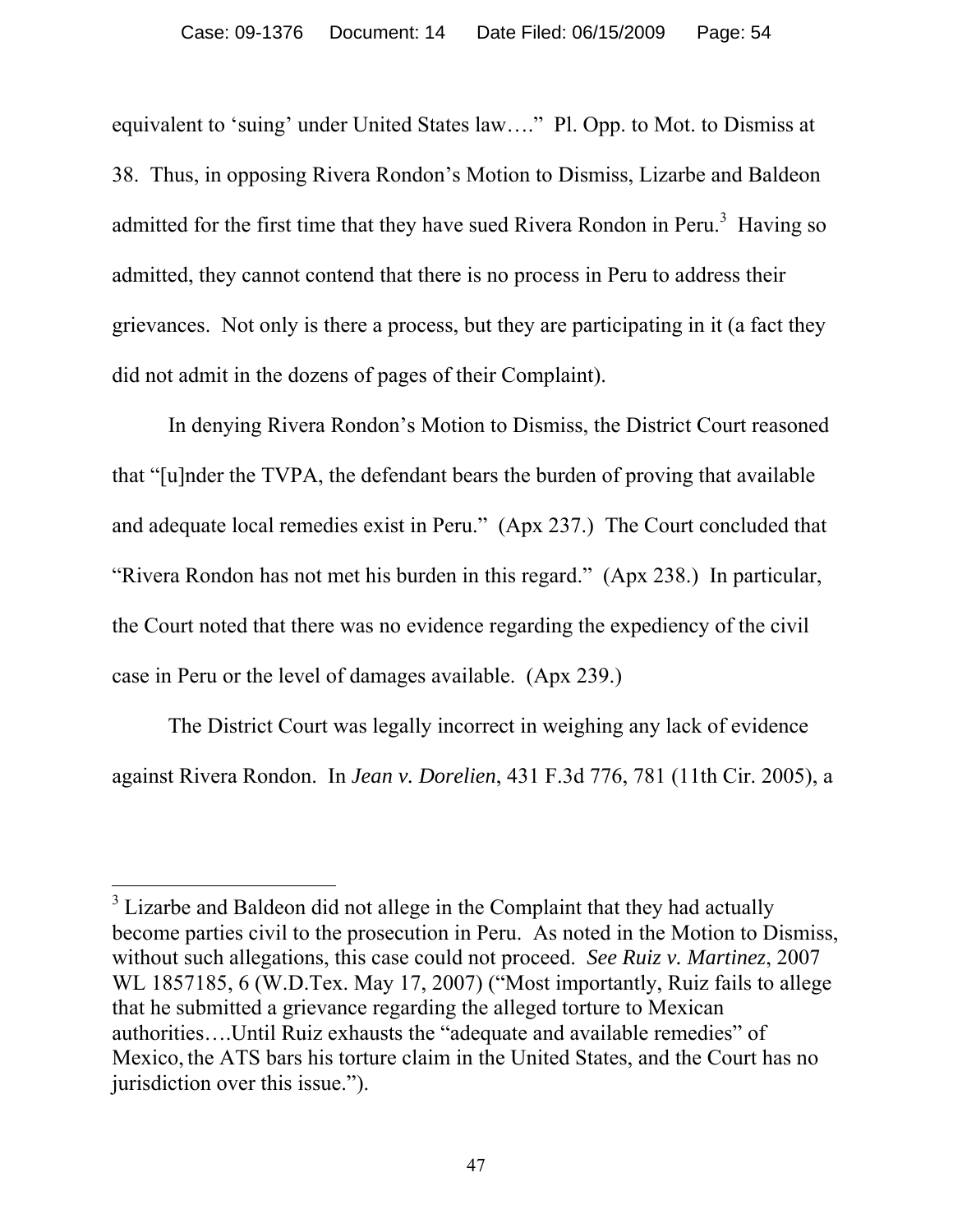case relied upon by the District Court here, the Court of Appeals for the Eleventh Circuit quoted from the Senate Report to the TVPA:

"The procedural practice of international human rights tribunals generally holds that the respondent has the burden of raising the nonexhaustion of remedies as an affirmative defense and must show that domestic remedies exist that the claimant did not use. *Once the defendant makes a showing of remedies abroad which have not been exhausted, the burden shifts to the plaintiff to rebut by showing that the local remedies were ineffective, unobtainable, unduly prolonged, inadequate, or obviously futile*."

(Quoting S. Rep. No. 102-249, at 9-10) (emphasis added). Indeed, the District Court cited this very Senate Report in denying Rivera Rondon's motion to dismiss. (Apx. 238.)

 Rivera Rondon undoubtedly showed that there are remedies abroad, which have not been exhausted, simply by pointing to Lizarbe's and Baldeon's complaint and other papers. If, as the District Court found, "[t]he record is barren of any evidence that the criminal case against [Rivera Rondon] is proceeding apace or that there is any reasonably foreseeable date for its conclusion," or "establish[ing] the level of damages available" in Peru, that dearth of evidence weighs against the plaintiffs. Upon Rivera Rondon's showing of the availability of remedies in Peru, the burden should have shifted to Lizarbe and Baldeon and, in the absence of any evidence by them that their remedies abroad are inadequate, the Court should have dismissed this case. For those reasons, the Court should reverse the District Court's denial of Rivera Rondon's motion to dismiss on this ground.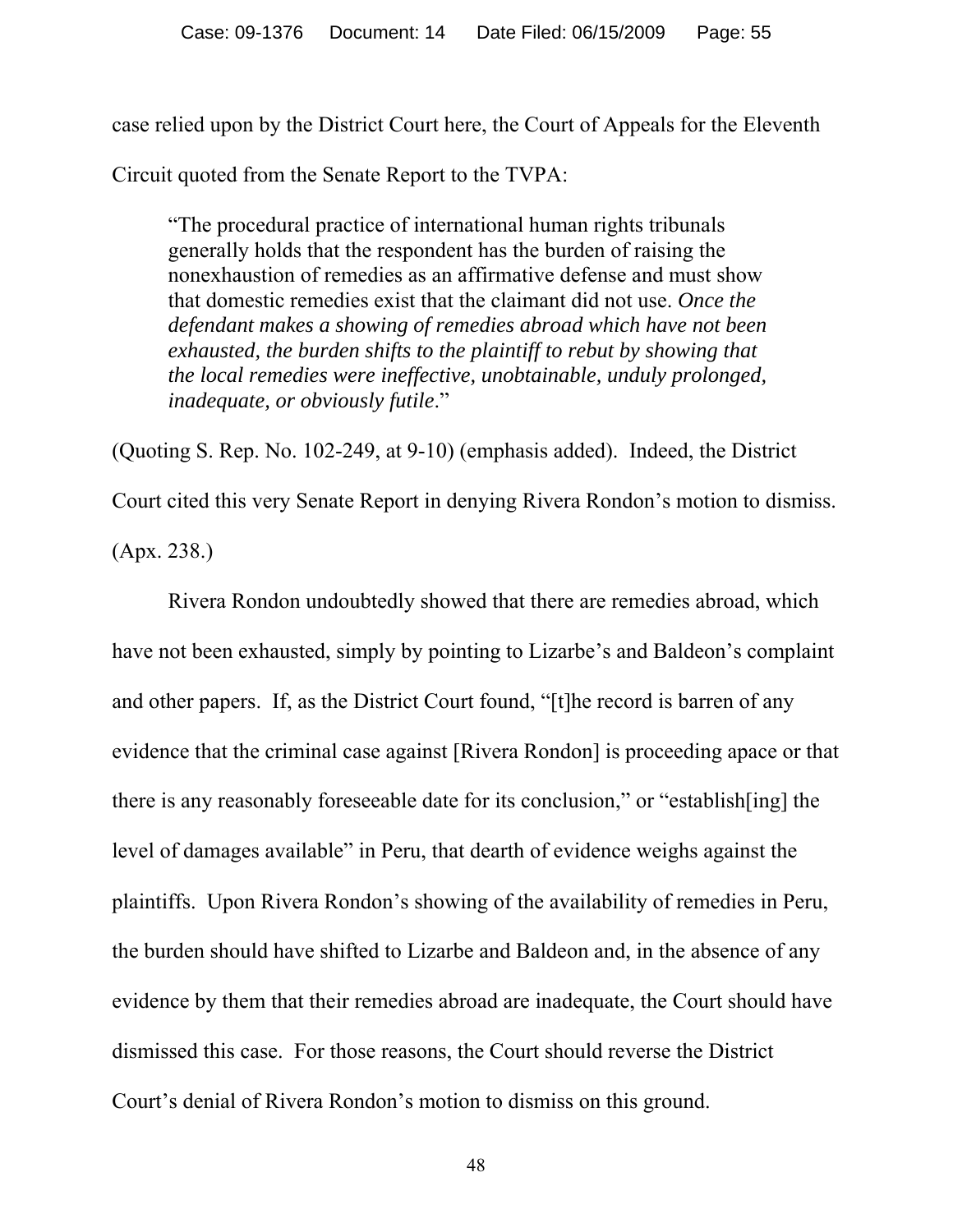### **IV. The claims asserted are barred by the statute of limitations.**

The Torture Victims Protection Act (TVPA) contains a ten-year statute of limitations. *See* 28 U.S.C.A. § 1350, note (stating that "[n]o action shall be maintained under this section unless it is commenced within 10 years after the cause of action arose"). $4$  The complaint relies entirely on incidents alleged to have occurred in August of 1985. *See* Complaint, ¶ 48, 54, 60, 66. (Apx 19-23.) The Complaint was filed on July 11, 2007. (Apx 3.) Thus, this lawsuit was filed almost *22 years* after the alleged events in question.

In rejecting Rivera Rondon's statute-of-limitations argument, the District Court relied on the doctrine of "equitable tolling." The Court found that equitable tolling should apply because "Plaintiffs have pled that until at least the year 2000, the political climate in Peru was unremittingly hostile to any effort on their part to pursue remedies against Rivera Rondon in Peru." (Apx 233.) The Court apparently found that equitable tolling applies because "the plaintiff[s] in some extraordinary way ha[ve] been prevented from asserting [their] rights." *Oshiver v.* 

 $\overline{a}$ 

<sup>&</sup>lt;sup>4</sup> In certain cases, the TVPA's ten-year statute of limitations can be applied to a cause of action arising under the Alien Tort Claims Act, 28 U.S.C.A. § 1350 (ATCA). *See, e.g., Doe v. Islamic Salvation Front,* 257 F.Supp.2d 115, 119 (D.D.C. 2003).Rivera Rondon assumes, *without conceding the point*, that the ATCA counts asserted here qualify for the TVPA's ten-year statute of limitations. In any event, ten years is certainly the longest limitations period even arguably applicable to the two types of statutory claims brought here.Thus, the present lawsuit was filed approximately 12 years after the end of the longest possible limitations period.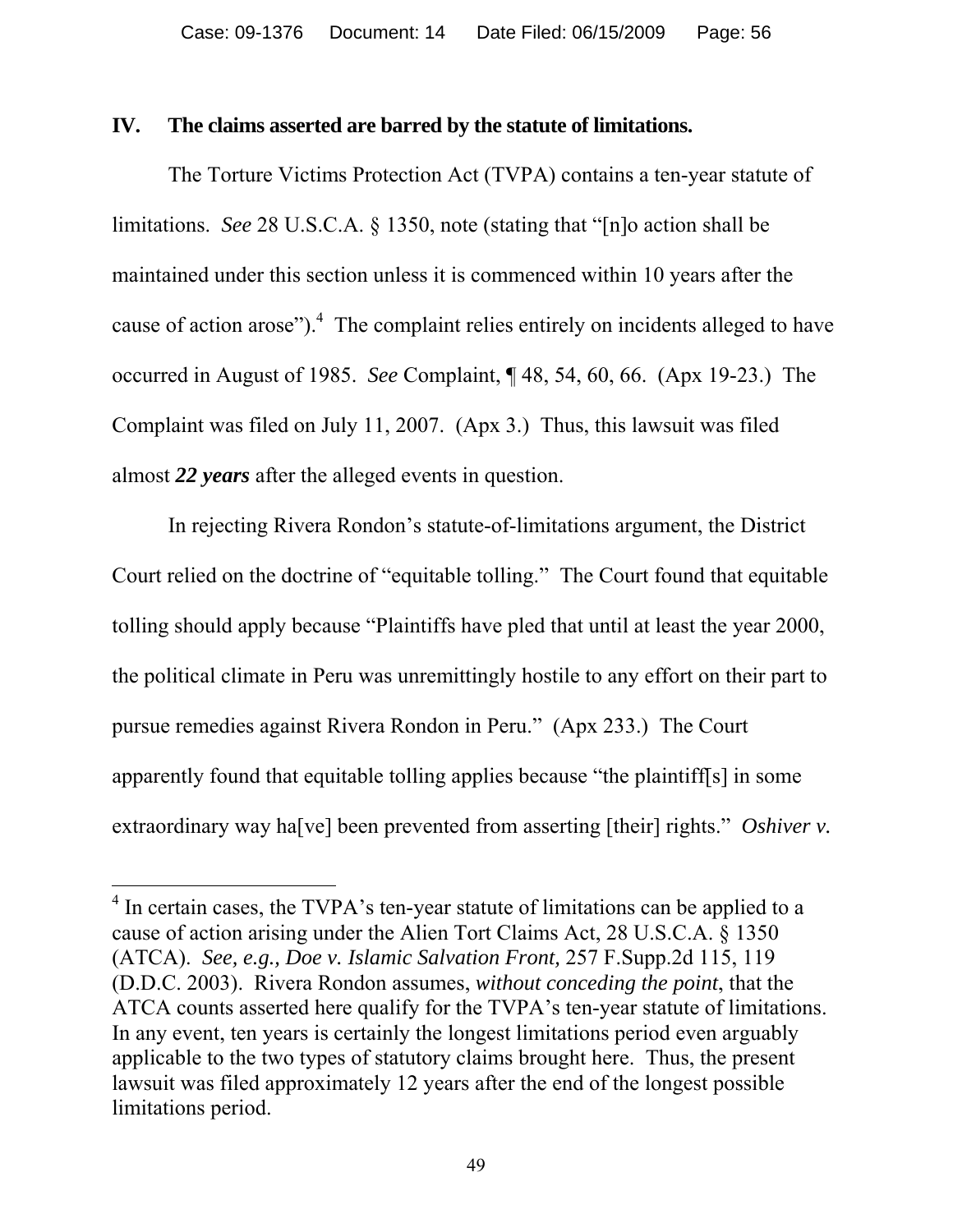*Levin, Fishbein, Sedran & Berman*, 38 F.3d 1380, 1387 (3d Cir. 1994) (internal

quotation marks omitted). In so doing, the Court erred.

This Court has cautioned that equitable tolling should apply only sparingly and in the most extreme circumstances:

[A]ny invocation of equity to relieve the strict application of a statute of limitations must be guarded and infrequent, lest circumstances of individualized hardship supplant the rules of clearly drafted statutes. To apply equity generously would loose the rule of law to whims about the adequacy of excuses, divergent responses to claims of hardship, and subjective notions of fair accommodation. We believe, therefore, that any resort to equity must be reserved for those rare instances where-due to circumstances external to the party's own conduct-it would be unconscionable to enforce the limitation period against the party and gross injustice would result.

*Harris v. Hutchinson*, 209 F.3d 325, 328-30 (4th Cir. 2000) (emphasis added).

 Thus, in defending their extraordinary delay in bringing suit, Lizarbe and Baldeon bore the heavy burden of demonstrating that, "due to circumstances external to [their] own conduct," "it would be *unconscionable* to enforce the limitation period against [them] and *gross injustice* would result." *Id*.

 In denying Rivera Rondon's motion to dismiss, the Court relied on allegations in the complaint that "Plaintiffs could not have brought a lawsuit in the United States against Defendant Rivera Rondon . . . prior to the removal of Alberto Fujimori . . . as president of Peru in or about November 2000" given the allegedly repressive nature of the Fujimori presidency. (*See* Apx 27-28.) The Court of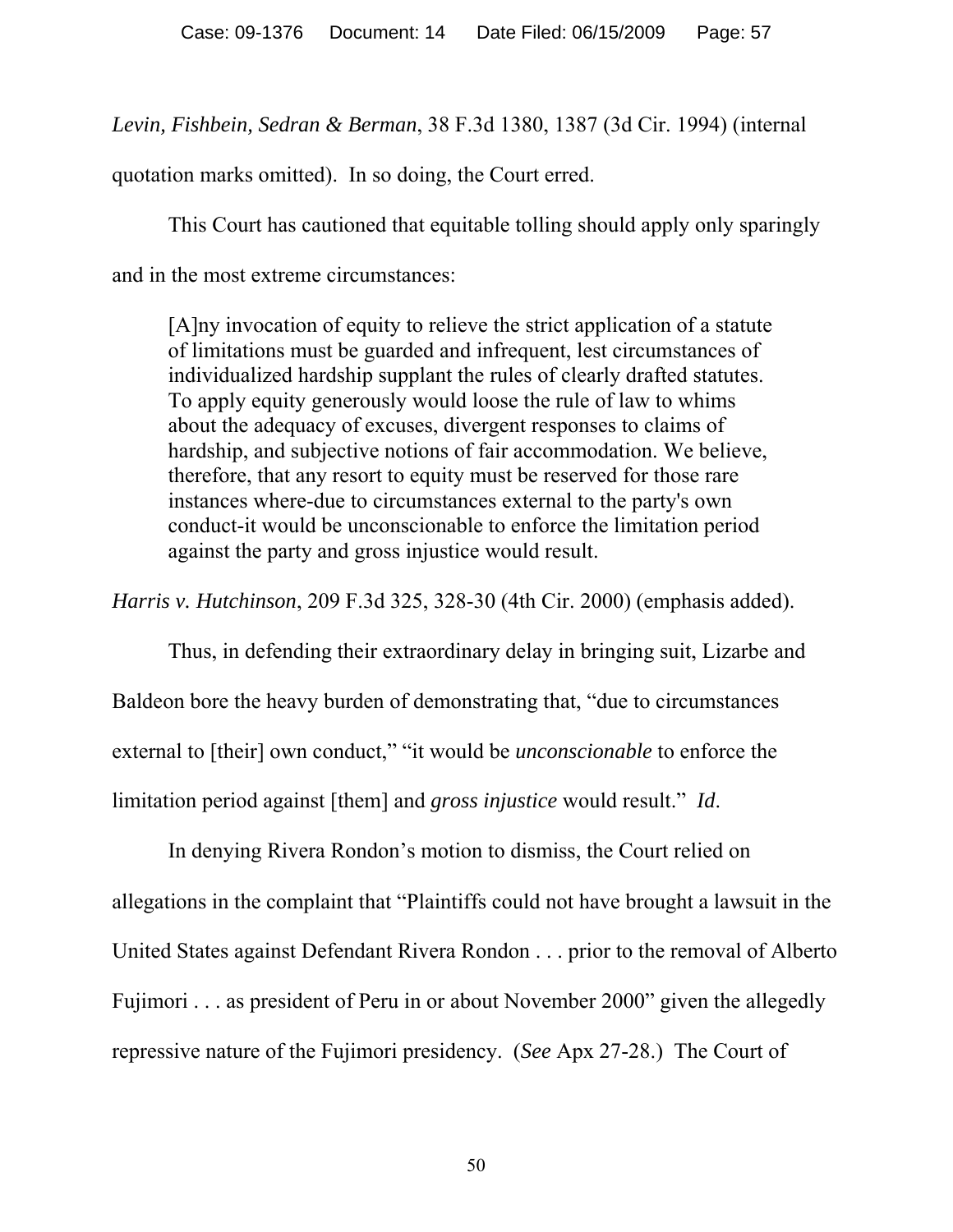Appeals for the Tenth Circuit rejected a similar contention in *Van Tu v. Koster*, 364 F.3d 1196, 1199-1200 (10th Cir. 2004).

*Van* was an Alien Tort Claims Act case like the current matter. The plaintiffs were residents of the Village of Son My in the Republic of Vietnam. They brought suit on their behalf and as representatives of deceased victims and survivors of the My Lai Massacre, which occurred thirty-two years prior to the filing of the suit. The defendants were alleged to have committed atrocities, including murder, against civilian residents of the village of Son My (My Lai). Similar to this case, the plaintiffs in *Van* argued for equitable tolling "on the basis of plaintiffs' poverty, their status as subjects of a Communist government, the Vietnam War, and their inability to travel." *Van Tu v. Koster*, 364 F.3d 1196, 1199 -1200 (2004).

In *Van*, the district court dismissed the entire action, with prejudice, on statute-of-limitations grounds. The Tenth Circuit Court of Appeals affirmed, explaining:

The district court properly determined that plaintiffs were required to bring their action within the ten-year statute of limitations, and that they failed to do so….Plaintiffs argue that the aforementioned statutes of limitations should be tolled because of exceptional circumstances. We agree with the district court that even if some degree of equitable tolling were appropriate on the basis of plaintiffs' poverty, their status as subjects of a Communist government, the Vietnam War, and their inability to travel, plaintiffs have made no showing sufficient to justify tolling the *Bivens* claim for twenty-eight years, and their *Alien*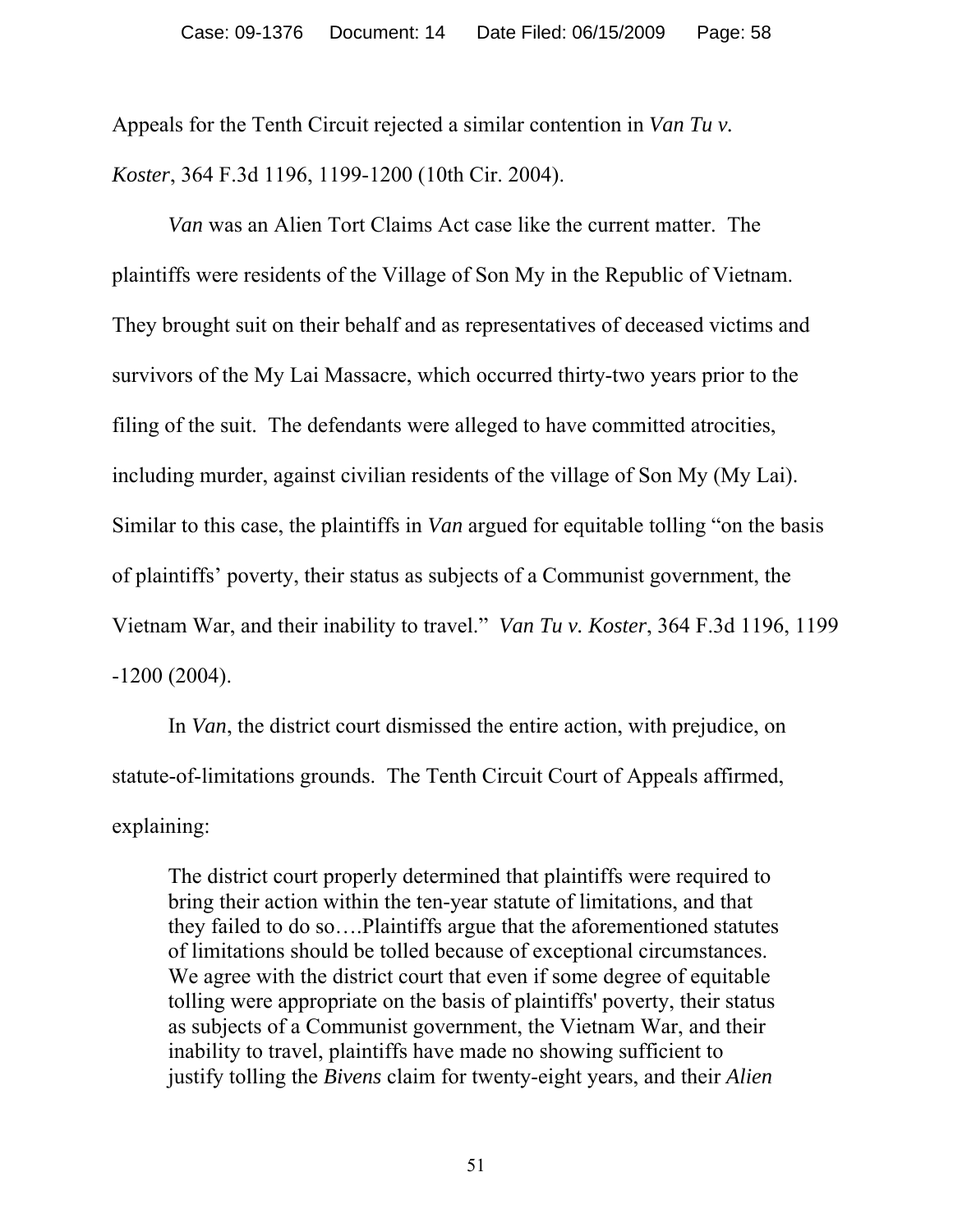*Tort Statute claim for twenty-two*. We therefore reject their equitable tolling argument.

*Van Tu*, 364 F.3d at 1199-1200 (emphasis added).

 Moreover, the admissions in the Complaint demonstrate the total fallacy of the Lizarbe's and Baldeon's position. There was no bar to investigating or filing the present claim as a result of the Fujimori presidency because, *according to the Complaint*, the claims asserted here were in fact being investigated and filed in multiple forums while Mr. Fujimori was president. Specifically, the Complaint alleges that during the Fujimori presidency: (1) "In or about October 1985, the Peruvian Senate commission published its report concluding that 69 people were killed in the Accomarca [events]," (*see* Apx 29); (2) "Around the same time [*i.e.*, October 1985], both government prosecutors and military authorities opened their own investigations," (Apx 29); (3) "[T]he Peruvian Supreme Court eventually ruled that the case was solely within the jurisdiction of the military justice system," (Apx 29); (4) "In or about 1987, two years after the Accomarca [events], a military court absolved Defendant Rivera Rondon and others," (Apx 29-30); and (5) "The court's 1987 ruling was thrown out by the Supreme Council for Military Justice. In or about 1989 the lower military court again dismissed the charges against all the defendants [including Rondon] except Hurtado [who is not a party here]," (Apx 30).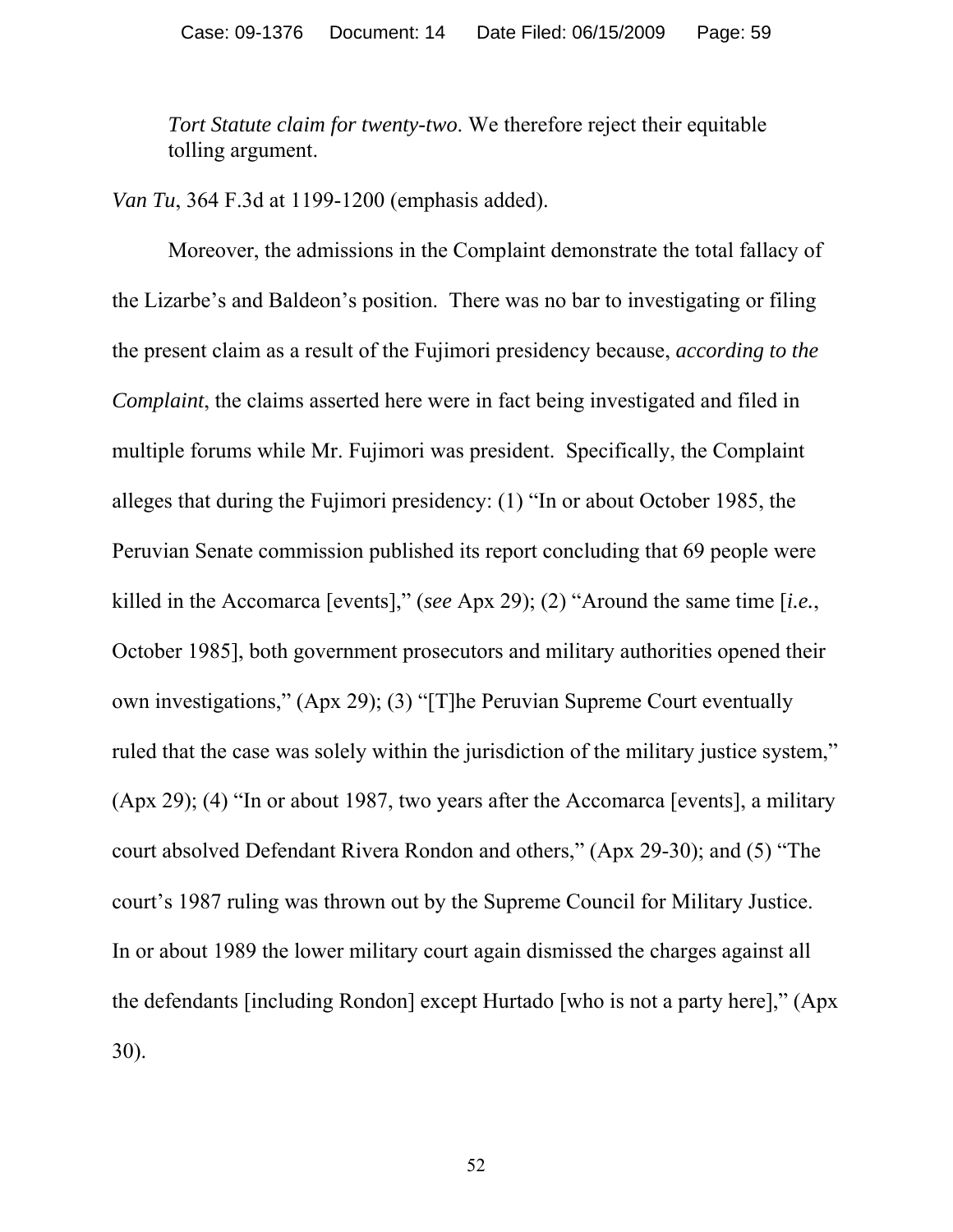Lizarbe and Baldeon admit in their Complaint that, within the statute of limitations, the Peruvian Senate, government prosecutors, military authorities, military courts, and the Peruvian Supreme Court were all investigating and adjudicating issues related to the events at Accomarca. Having so admitted, Lizarbe and Baldeon strain credulity by asking the Court to accept that no one could investigate or file these claims within the statute of limitations.<sup>5</sup>

 Lizarbe and Baldeon claim to have been unable to investigate their potential suit prior to 2000, but in the same Complaint they allege that a Peruvian Senate Commission Report, *including Rivera Rondon's name and details of his alleged* 

 $\overline{a}$ 

 $<sup>5</sup>$  Likewise, as noted in the Motion to Dismiss and the Reply, the events at</sup> Accomarca were contemporaneously known virtually worldwide. *See* Motion to Dismiss, Exhibit 1 (October 24, 1985 *New York Times* article reporting that, "Andean peasants asserted today that soldiers in Ayacucho Province shot or stabbed to death 59 people in a massacre in two villages late in August"… "A [Peruvian] military investigation confirmed that at least 49 people were slain by soldiers on Aug. 14 in the hamlet of Accomarca, also in Ayacucho Province." ); *see* Motion to Dismiss*,* Exhibit 2 (September 19, 1985 *Houston Chronicle* article reporting that the Peruvian "government revealed that soldiers massacred about 40 peasants in an Andean village last month….The disclosure Wednesday by President Alan Garcia's new administration was the first time in the five-year war against the Shining Path, a Maoist guerrilla movement, that Peru's government or armed forces acknowledged that soldiers killed civilians….Garcia has put the Joint Armed Forces Command under orders to end human rights abuses….Garcia directed the military last week to make an 'exhaustive investigation'…."). The fact that "Andean peasants," *one of whom was named in the article*, were free to speak out about the events in question to the extent of being quoted in the *New York Times* mere months afterwards in 1985 flies in the face of the plaintiffs' position that the regime publicly investigating these events was so repressive that this case could not be brought until 22 years later.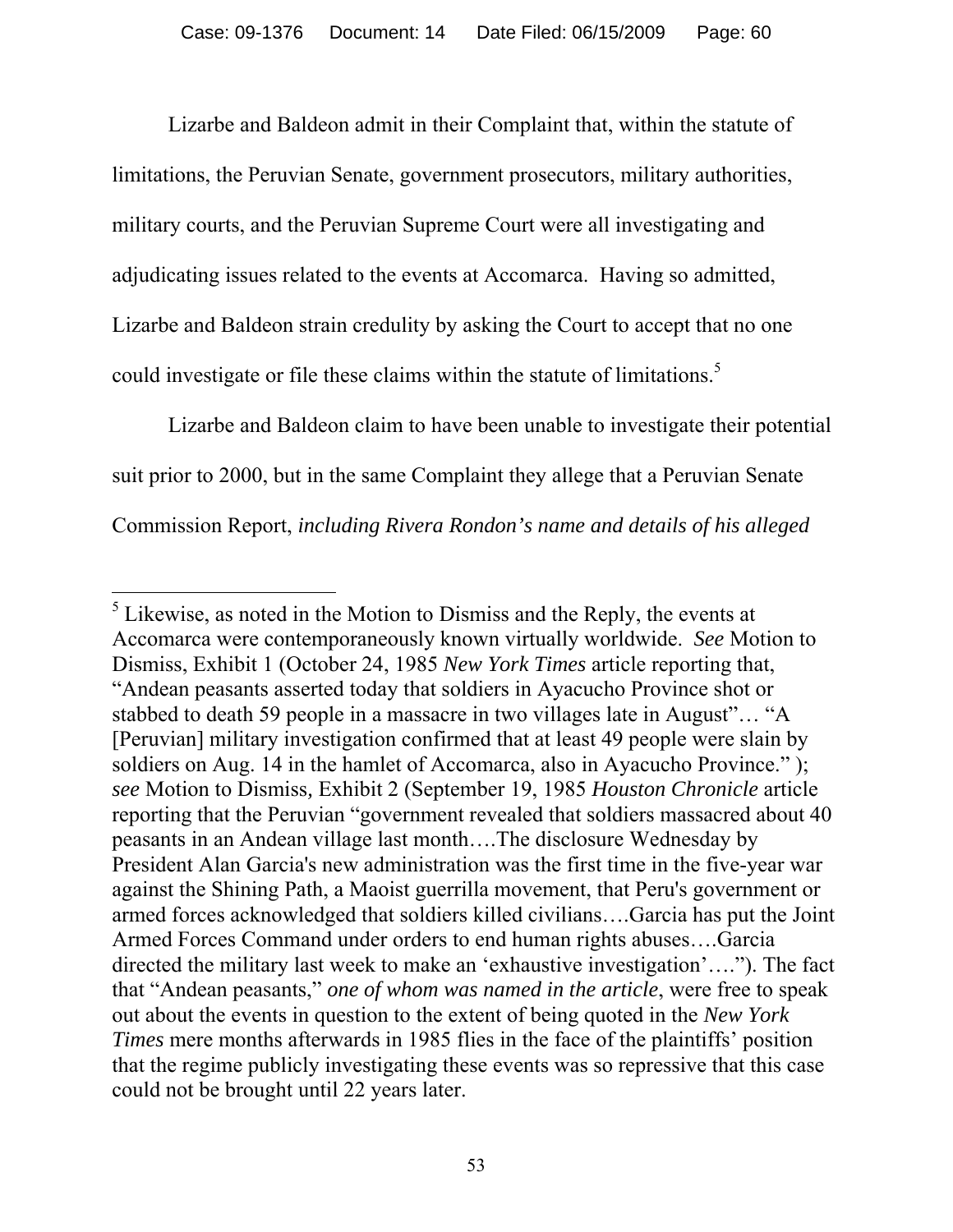*involvement*, was made public in 1985. (Apx. 29.) The existence of the numerous contemporaneous investigations and the public findings related thereto *preclude*  any reliance on the doctrine of equitable tolling:

Where regulatory or other proceedings involving the defendant's wrongdoing are recorded, the plaintiff may be held to a standard of inquiry notice and may not successfully invoke the equitable tolling doctrine.

*Council v. Better Homes Depot, Inc.*, 2006 WL 2376381, \*10 (E.D.N.Y 2006). *See also*, *Armstrong v. McAlpin,* 699 F.2d 79, 90 (2d Cir. 1983) (appellant plaintiffs' failure to timely file was inexcusable, because they should have discovered the fraud with reasonable diligence due to well publicized Securities Exchange Commission action).

The District Court thus erred in applying the doctrine of equitable tolling.

This action, which was brought over 22 years after Rivera Rondon's alleged torts, should have been dismissed as grossly untimely.

## **CONCLUSION**

 For the foregoing reasons, Appellant Juan Manuel Rivera Rondon respectfully requests that the Court reverse the District Court's denial of Appellant's motion to dismiss, and remand this case to the District Court with instructions to dismiss the complaint with prejudice.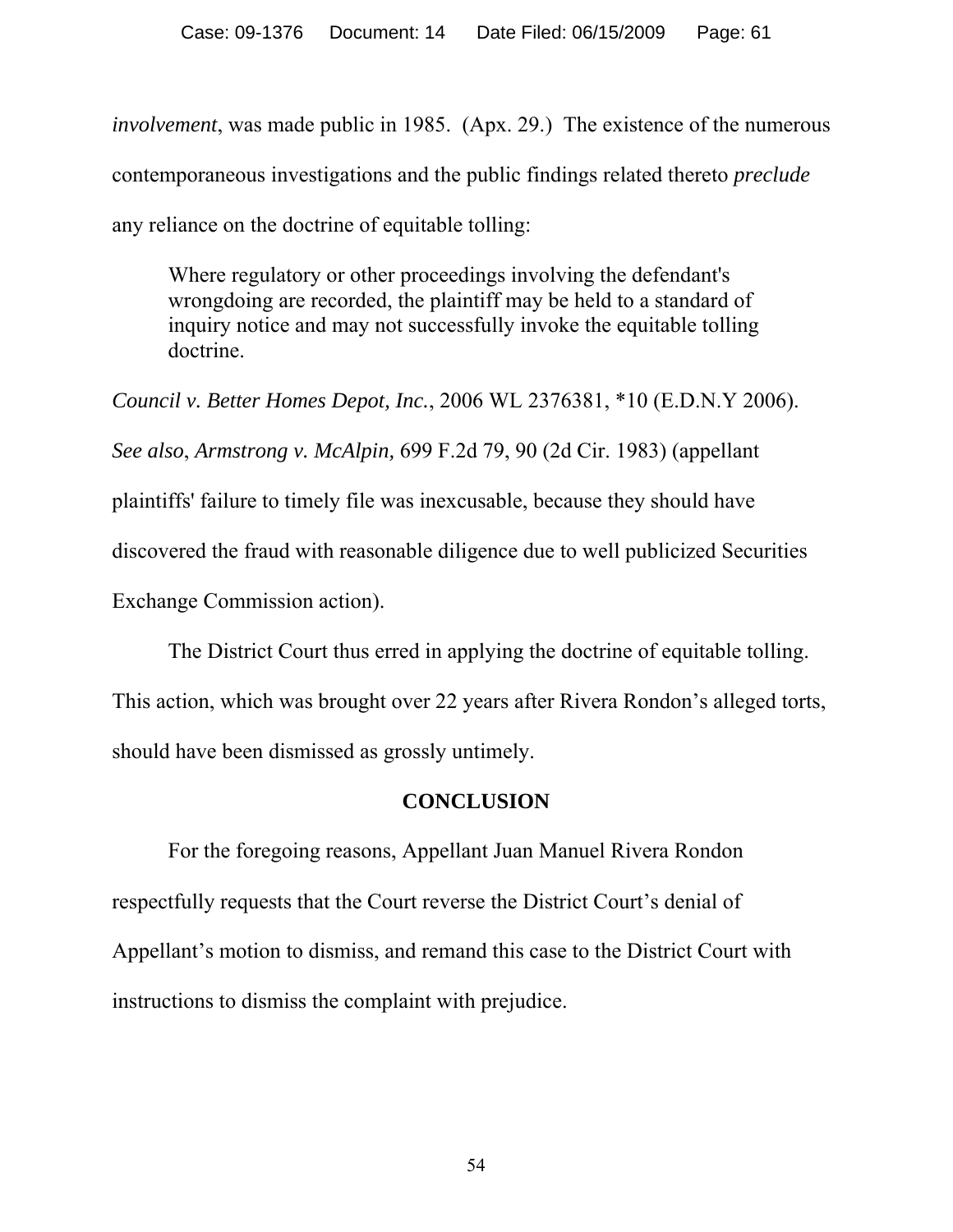### **REQUEST FOR ORAL ARGUMENT**

Appellant Juan Manuel Rivera Rondon respectfully requests oral argument

because he believes that oral argument will assist this Court in deciding important

questions regarding the issues addressed in the briefs.

Respectfully submitted,

JOSEPH, GREENWALD & LAAKE, P.A.

 $/S/$ 

Timothy F. Maloney Cary J. Hansel Joseph M. Creed 6404 Ivy Lane, Suite 400 Greenbelt, MD 20770 (301) 220-2200 *Counsel for Appellant*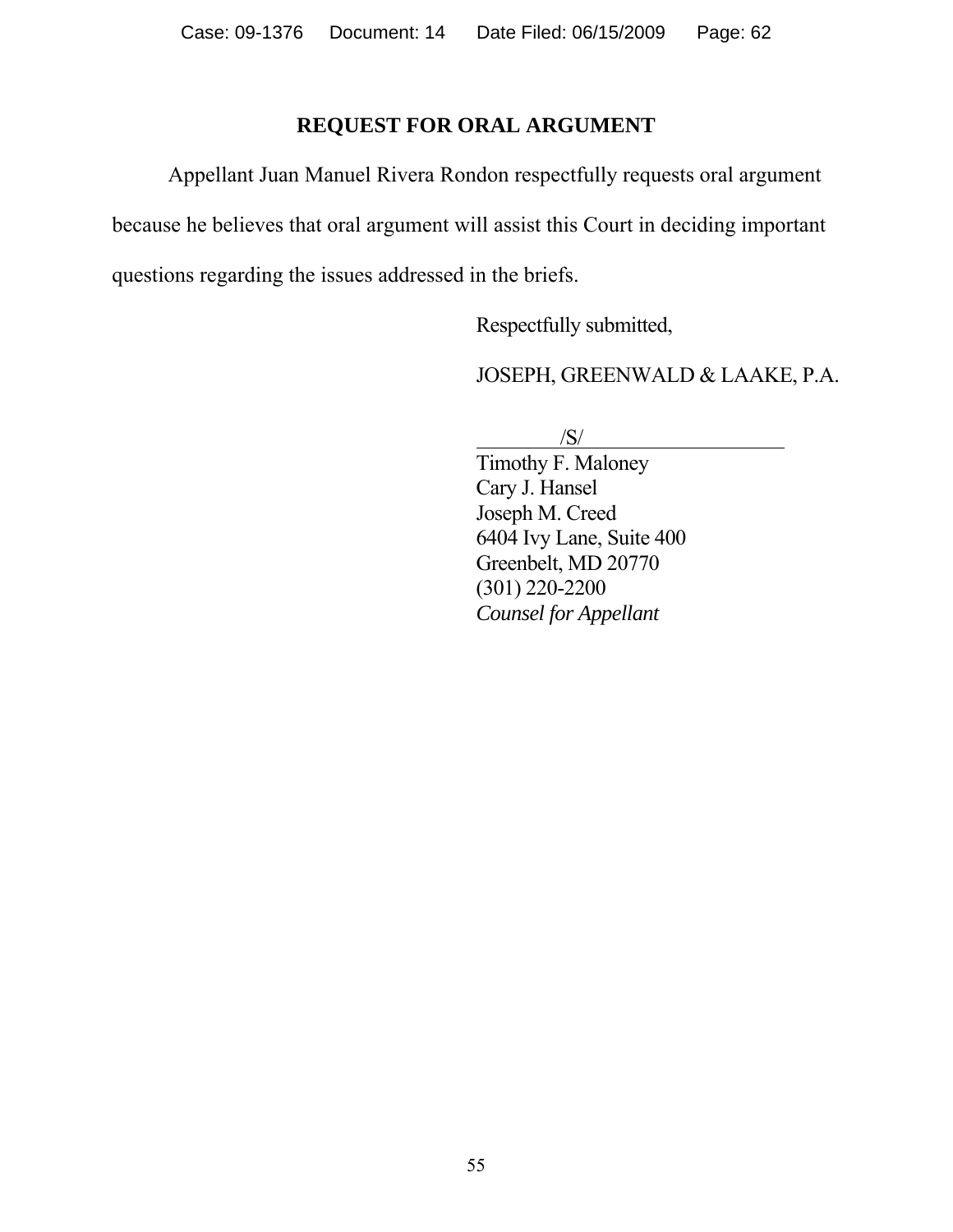# **CERTIFICATE OF COMPLIANCE**

1. This brief complies with the type-volume limitations of Fed. R. App. P.  $32(a)(7)(B)$  because:

This brief contains 13,807 words, excluding the parts of the brief exempted by Fed. R. App. P.  $32(a)(7)(B)(iii)$ .

2. This brief complies with the typeface requirements of Fed. R. App. P.  $32(a)(5)$  and the type style requirements of Fed. R. App. P.  $32(a)(6)$  because:

This brief has been prepared in proportionally-spaced typeface using Microsoft Word in 14 point Times New Roman font.

As permitted by Fed. R. App. P.  $32(a)(7)(C)$ , the undersigned relied upon the word count of this word-processing system in preparing this certificate.

I understand that a material misrepresentation can result in the Court's striking the brief and imposing sanctions.

> $\frac{|S|}{|S|}$ Joseph M. Creed